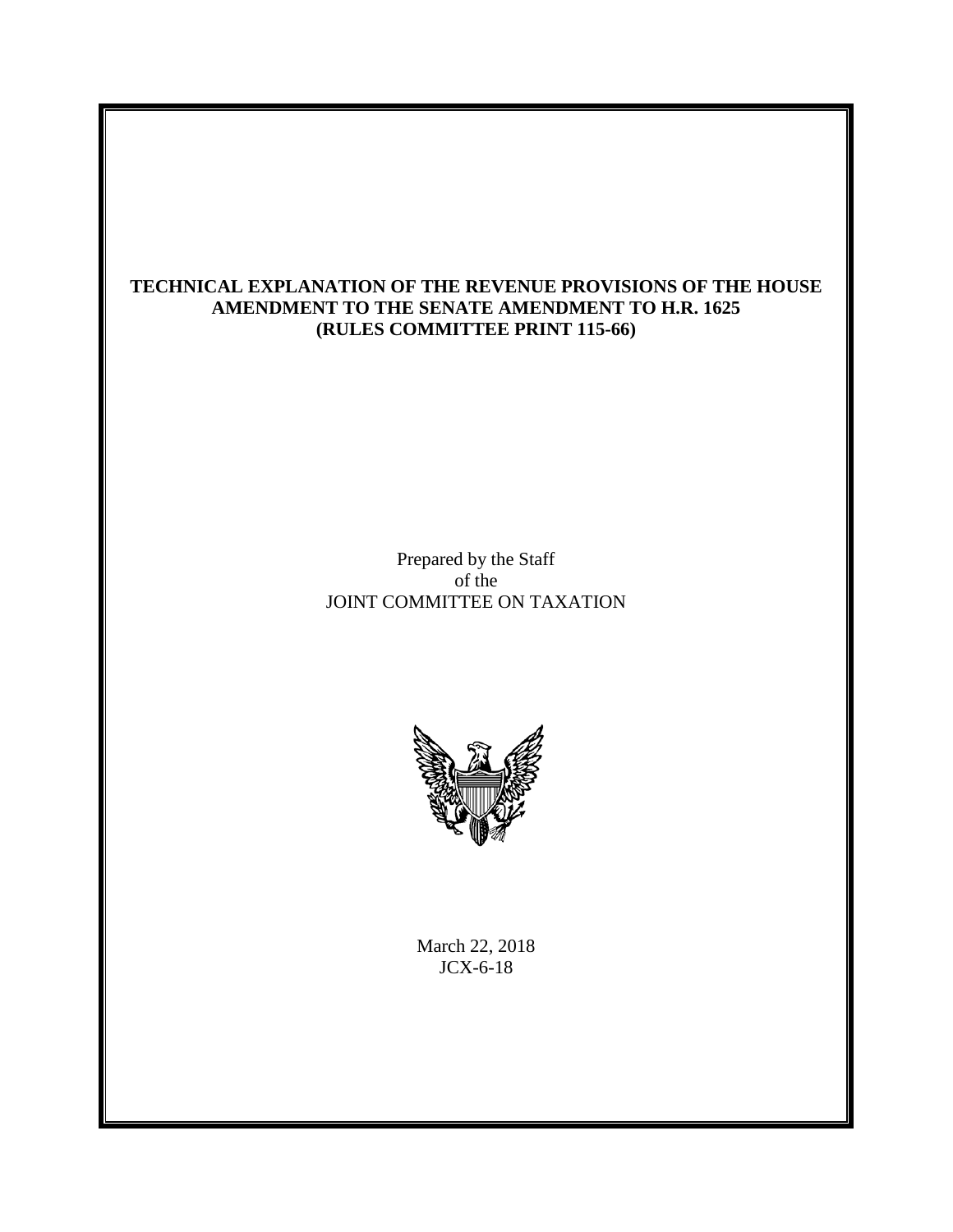# **CONTENTS**

Page

| L                                                                                                                                                              |  |
|----------------------------------------------------------------------------------------------------------------------------------------------------------------|--|
| A. Extension of Expenditure Authority and Taxes Funding the Airport and Airway<br>Trust Fund (secs. 201 and 202 of Division M of the amendment and secs. 4081, |  |
| B. Modification of Deduction for Qualified Business Income of a Cooperative<br>and Its Patrons (sec. 101 of Division T of the amendment and sec. 199A of the   |  |
| C. Low-Income Housing Credit Ceiling and Average Income Test (secs. 102)                                                                                       |  |
| II. TAX TECHNICAL CORRECTIONS ACT OF 2018 (DIVISION U OF THE                                                                                                   |  |
| B. Title II – Technical Corrections Related to Partnership Audit Rules (sec. 1101)                                                                             |  |
| of the Bipartisan Budget Act of 2015 and secs. 6221-6241 of the Code)  37                                                                                      |  |
|                                                                                                                                                                |  |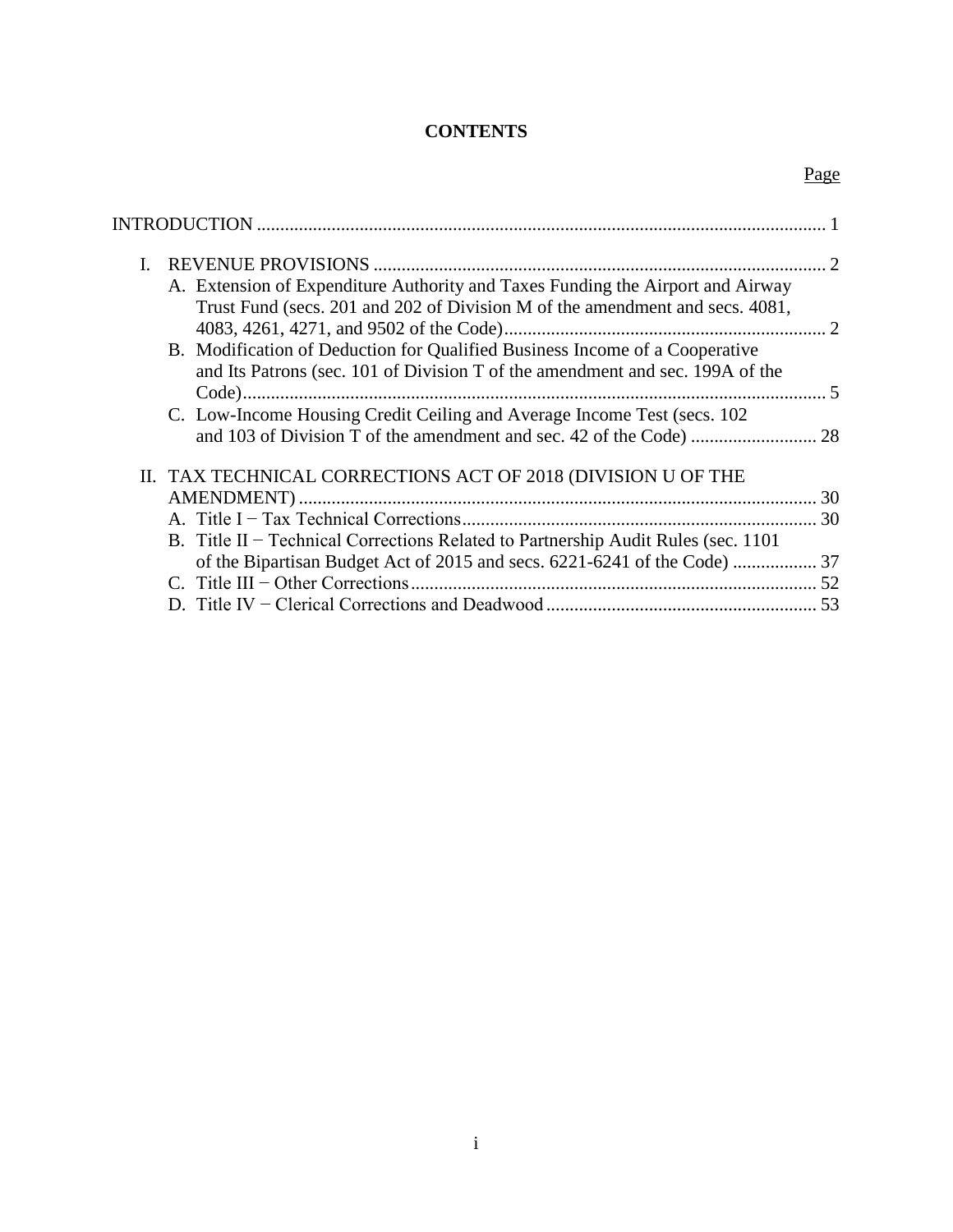# **INTRODUCTION**

<span id="page-2-0"></span>This document,<sup>[1](#page-2-1)</sup> prepared by the staff of the Joint Committee on Taxation, provides a technical explanation of the revenue provisions of the House amendment to the Senate amendment to H.R. 1625 (Rules Committee Print 115-66), as introduced in the House on March 21, 2018.

 $\overline{a}$ 

<span id="page-2-1"></span><sup>&</sup>lt;sup>1</sup> This document may be cited as follows: Joint Committee on Taxation, *Technical Explanation of the Revenue Provisions of the House Amendment to the Senate Amendment to H.R. 1625 (Rules Committee Print 115-66)*, (JCX-6-18), March 22, 2018. This document can also be found on the Joint Committee on Taxation website at www.jct.gov.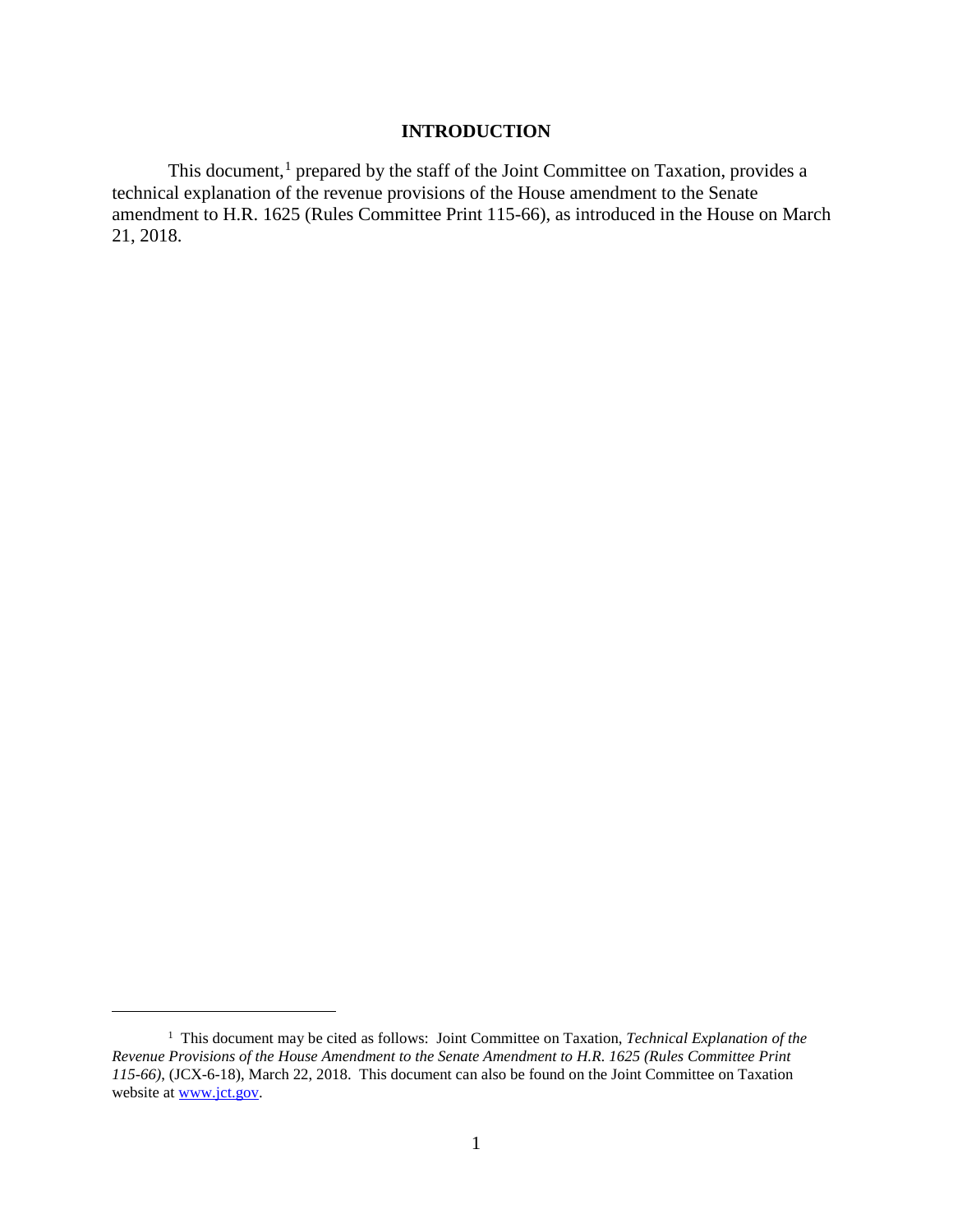## **I. REVENUE PROVISIONS**

# <span id="page-3-1"></span><span id="page-3-0"></span>**A. Extension of Expenditure Authority and Taxes Funding the Airport and Airway Trust Fund (secs. 201 and 202 of Division M of the amendment and secs. 4081, 4083, 4261, 4271, and 9502 of the Code)**

#### **Present Law**

#### **Taxes dedicated to the Airport and Airway Trust Fund**

Excise taxes are imposed on amounts paid for commercial air passenger and freight transportation and on fuels used in commercial and noncommercial (i.e., transportation that is not "for hire") aviation to fund the Airport and Airway Trust Fund.<sup>[2](#page-3-2)</sup> The present aviation excise taxes are as follows:

| Tax (and Code section)                                                                              | <b>Tax Rates</b>                                                                                                         |
|-----------------------------------------------------------------------------------------------------|--------------------------------------------------------------------------------------------------------------------------|
| Domestic air passengers (sec. 4261)                                                                 | 7.5 percent of fare, plus \$4.10 (2018) per<br>domestic flight segment generally <sup>3</sup>                            |
| International air passengers (sec. 4261)                                                            | \$18.30 (2018) per arrival or departure <sup>4</sup>                                                                     |
| Amounts paid for right to award free or<br>reduced rate passenger air transportation<br>(sec. 4261) | 7.5 percent of amount paid (and the value of<br>any other benefit provided) to an air carrier<br>(or any related person) |
| Air cargo (freight) transportation<br>(sec. 4271)                                                   | 6.25 percent of amount charged for domestic<br>transportation; no tax on international cargo<br>transportation           |

<span id="page-3-2"></span> <sup>2</sup>  $^2$  Air transportation through U.S. airspace that neither lands in nor takes off from a point in the United States (or the 225-mile zone, described below) is exempt from the aviation excise taxes, but the transportation provider is subject to certain "overflight fees" imposed by the Federal Aviation Administration pursuant to Congressional authorization.

<span id="page-3-3"></span><sup>&</sup>lt;sup>3</sup> The domestic flight segment portion of the tax is adjusted annually (effective each January 1) for inflation.

<span id="page-3-4"></span><sup>&</sup>lt;sup>4</sup> The international arrival and departure tax rate is adjusted annually for inflation. Under a special rule for Alaska and Hawaii, the tax only applies to departures at a rate of \$9.10 per departure for 2018.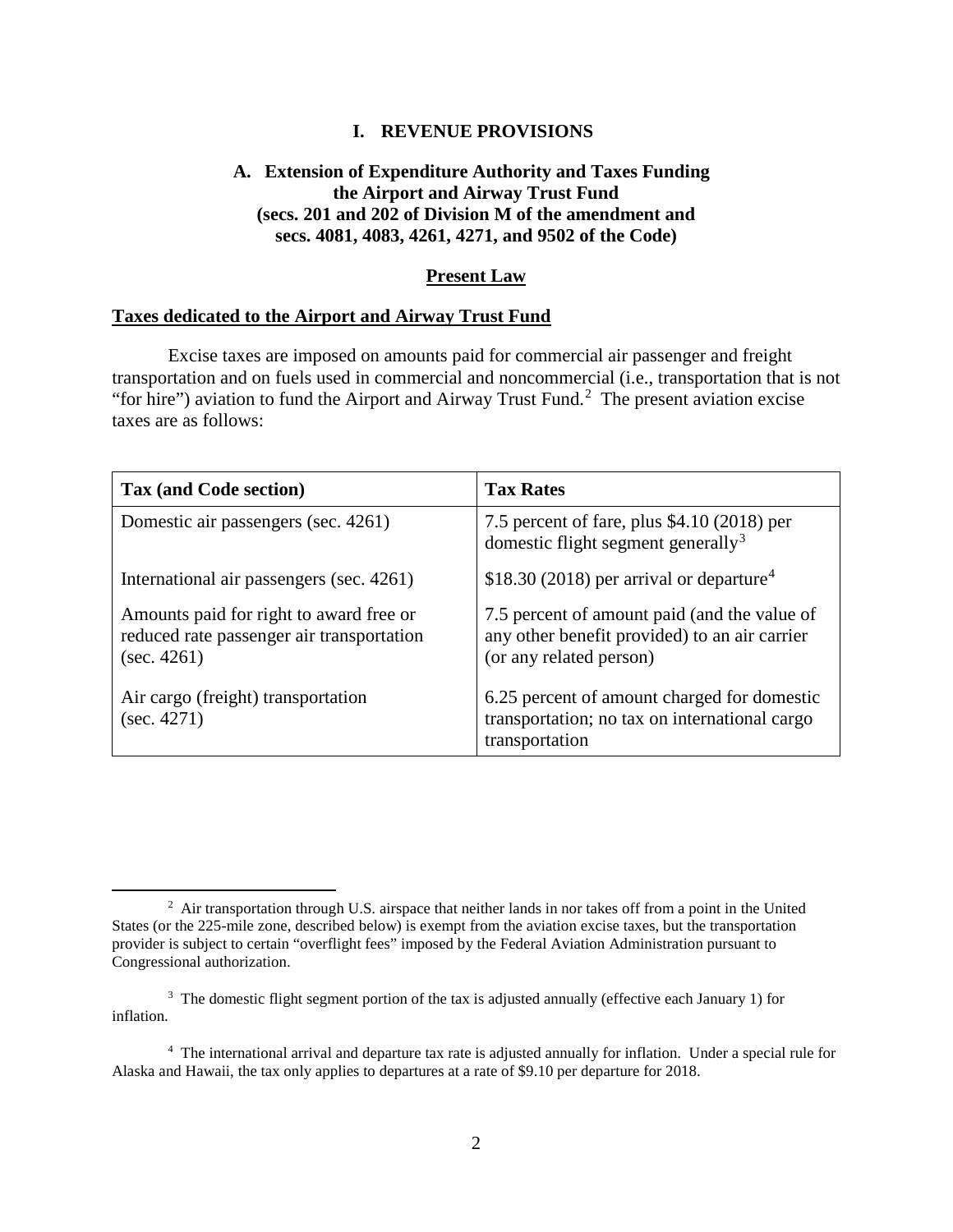| Tax (and Code section)                                              | <b>Tax Rates</b>                               |
|---------------------------------------------------------------------|------------------------------------------------|
| Aviation fuels (sec. $4081$ ): <sup>5</sup>                         |                                                |
| Commercial aviation                                                 | 4.3 cents per gallon                           |
| Non-commercial (general) aviation:<br>Aviation gasoline<br>Jet fuel | 19.3 cents per gallon<br>21.8 cents per gallon |
| Fractional aircraft fuel surtax<br>(sec. 4043)                      | 14.1 cents per gallon                          |

The Airport and Airway Trust Fund excise taxes (except for 4.3 cents per gallon of the taxes on aviation fuels and the 14.1 cents per gallon fractional aircraft fuel surtax) are scheduled to expire after March 31, 2018. The 4.3-cents-per-gallon fuels tax rate is permanent. The fractional aircraft fuel surtax expires after March 31, 2021.

## **Airport and Airway Trust Fund expenditure provisions**

The Airport and Airway Trust Fund was established in 1970 to finance a major portion of national aviation programs (previously funded entirely with General Fund revenues). Operation of the Trust Fund is governed by parallel provisions of the Code and authorizing statutes.<sup>[6](#page-4-1)</sup> The Code provisions govern deposit of revenues into the Trust Fund and approve expenditure purposes in authorizing statutes as in effect on the date of enactment of the latest authorizing Act. The authorizing Acts provide for specific Trust Fund expenditure programs.

No expenditures are permitted to be made from the Airport and Airway Trust Fund after March 31, 2018. The purposes for which Airport and Airway Trust Fund monies are permitted to be expended are fixed as of the date of enactment of the Disaster Tax Relief and Airport and Airway Extension Act of 2017; therefore, the Code must be amended in order to authorize new Airport and Airway Trust Fund expenditure purposes.<sup>[7](#page-4-2)</sup> The Code contains a specific enforcement provision to prevent expenditure of Trust Fund monies for purposes not authorized under Code section 9502.<sup>[8](#page-4-3)</sup> This provision provides that, should such unapproved expenditures occur, no further aviation excise tax receipts will be transferred to the Trust Fund. Rather, the aviation taxes will continue to be imposed, but the receipts will be retained in the General Fund.

<span id="page-4-3"></span> $8$  Sec. 9502(e)(1).

<span id="page-4-2"></span><span id="page-4-1"></span><span id="page-4-0"></span> $\frac{1}{5}$  $<sup>5</sup>$  Like most other taxable motor fuels, aviation fuels are subject to an additional 0.1-cent-per-gallon excise</sup> tax to fund the LUST Trust Fund.

<sup>6</sup> Sec. 9502 and 49 U.S.C. sec. 48101, et. seq.

 $7$  Sec. 9502(d).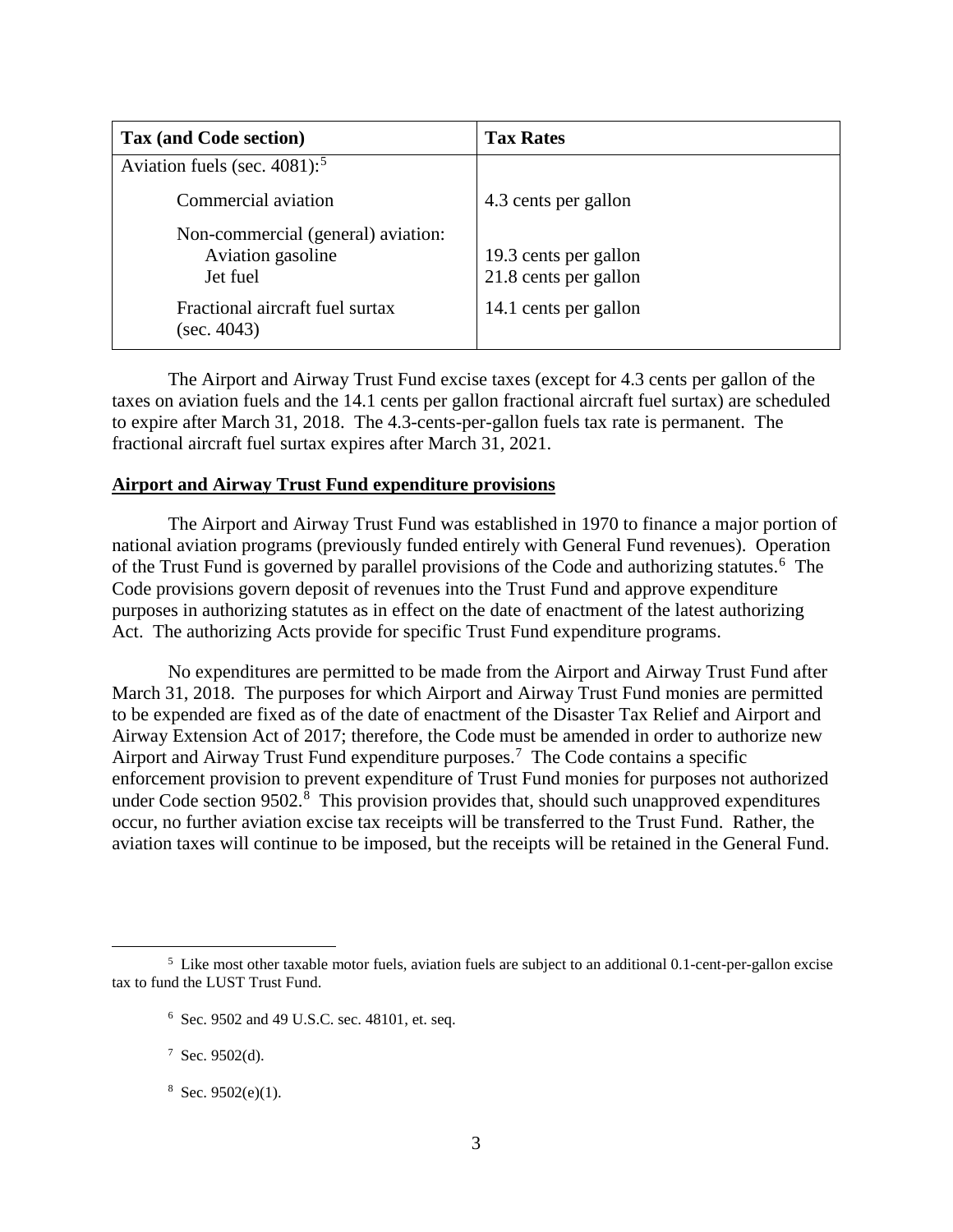# **Explanation of Provision**

The Airport and Airway Extension Act of 2018 extends through September 30, 2018, the taxes and expenditure authority that were scheduled to expire on March 31, 2018.

# **Effective Date**

The provision is effective on the date of enactment.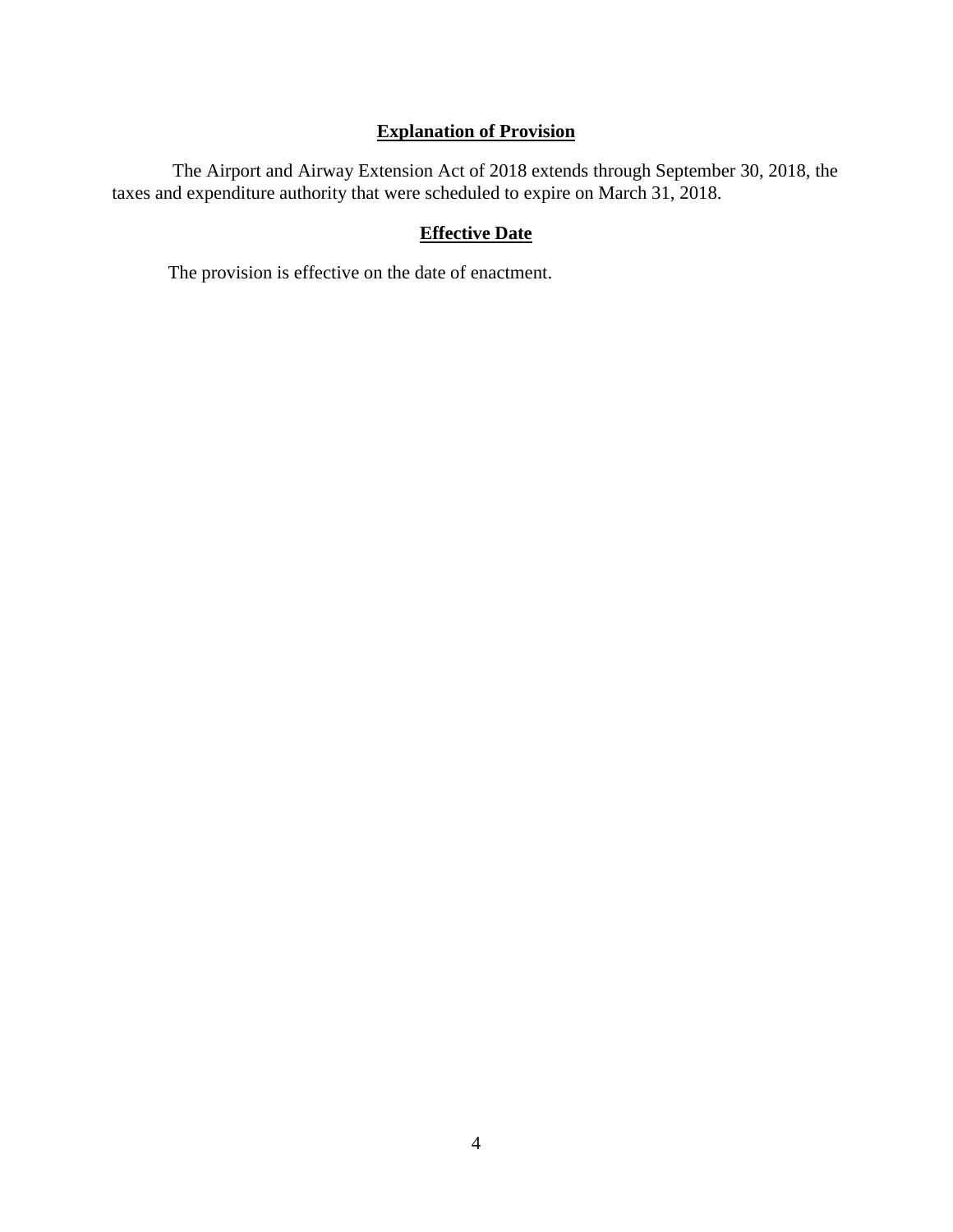# <span id="page-6-0"></span>**B. Modification of Deduction for Qualified Business Income of a Cooperative and Its Patrons (sec. 101 of Division T of the amendment and sec. 199A of the Code)**

### **Prior Law**

#### **1. Treatment of taxpayers with domestic production activities income**

#### **In general**

Former section 1[9](#page-6-1)9<sup>9</sup> provides a deduction from taxable income (or, in the case of an individual, adjusted gross income<sup>[10](#page-6-2)</sup>) that is equal to nine percent of the lesser of the taxpayer's qualified production activities income or taxable income (determined without regard to the section 199 deduction) for the taxable year.<sup>11</sup> The amount of the deduction for a taxable year is limited to 50 percent of the W-2 wages paid by the taxpayer, and properly allocable to domestic production gross receipts, during the calendar year that ends in such taxable year.<sup>[12](#page-6-4)</sup> W-2 wages are the total wages subject to wage withholding,  $13$  elective deferrals,  $14$  and deferred compensation<sup>[15](#page-6-7)</sup> paid by the taxpayer with respect to employment of its employees during the calendar year ending during the taxable year of the taxpayer.<sup>[16](#page-6-8)</sup> W-2 wages do not include any

 $11$  Sec. 199(a).

 $12$  Sec. 199(b).

<sup>13</sup> Defined in sec.  $3401(a)$ .

<sup>14</sup> Within the meaning of sec.  $402(g)(3)$ .

<span id="page-6-7"></span><span id="page-6-6"></span><span id="page-6-5"></span><sup>15</sup> Deferred compensation includes compensation deferred under section 457, as well as the amount of any designated Roth contributions (as defined in section 402A).

<span id="page-6-8"></span><sup>16</sup> Sec. 199(b). In the case of a taxpayer with a short taxable year that does not contain a calendar year ending during such short taxable year, the following amounts are treated as the W-2 wages of the taxpayer for the short taxable year: (1) wages paid during the short taxable year to employees of the qualified trade or business; (2) elective deferrals (within the meaning of section  $402(g)(3)$ ) made during the short taxable year by employees of the qualified trade or business; and (3) compensation actually deferred under section 457 during the short taxable year with respect to employees of the qualified trade or business. Amounts that are treated as W-2 wages for a taxable year are not treated as W-2 wages of any other taxable year. See Treas. Reg. sec. 1.199-2(b). In addition, in the case of a taxpayer who is an individual with otherwise qualified production activities income from sources within the commonwealth of Puerto Rico, if all the income for the taxable year is taxable under section 1 (income tax rates for individuals), the determination of W-2 wages with respect to the taxpayer's trade or business conducted in

<span id="page-6-1"></span> <sup>9</sup> <sup>9</sup> Section 199 was repealed by Pub. L. No. 115-97, An Act to Provide for Reconciliation Pursuant to Titles II and V of the Concurrent Resolution on the Budget for Fiscal Year 2018, for taxable years beginning after December 31, 2017. All references to former section 199 in this document refer to section 199 as in effect before its repeal.

<span id="page-6-4"></span><span id="page-6-3"></span><span id="page-6-2"></span><sup>&</sup>lt;sup>10</sup> For this purpose, adjusted gross income is determined after application of sections 86, 135, 137, 219, 221, 222, and 469, and without regard to the section 199 deduction. Sec. 199(d)(2).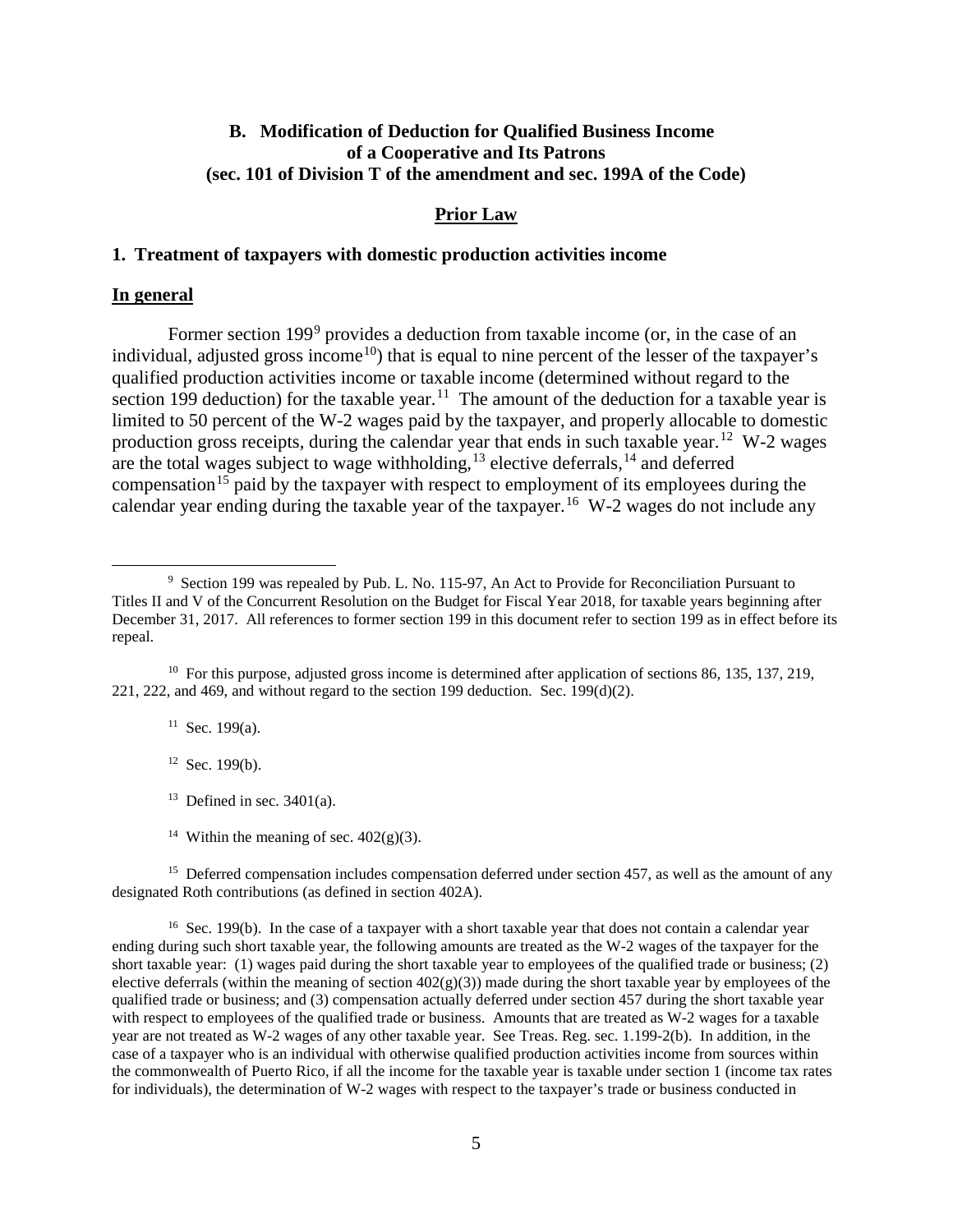amount that is not properly allocable to domestic production gross receipts as a qualified item of deduction.<sup>[17](#page-7-0)</sup> In addition, W-2 wages do not include any amount that was not properly included in a return filed with the Social Security Administration on or before the 60th day after the due date (including extensions) for such return.<sup>[18](#page-7-1)</sup>

In the case of oil related qualified production activities income, the deduction is reduced by three percent of the least of the taxpayer's oil related qualified production activities income, qualified production activities income, or taxable income (determined without regard to the section 199 deduction) for the taxable year.<sup>19</sup> For this purpose, oil related qualified production activities income for any taxable year is the portion of qualified production activities income attributable to the production, refining, processing, transportation, or distribution of oil, gas, or any primary product thereof<sup>[20](#page-7-3)</sup> during the taxable year.

In general, qualified production activities income is equal to domestic production gross receipts reduced by the sum of: (1) the cost of goods sold that are allocable to those receipts;<sup>[21](#page-7-4)</sup> and (2) other expenses, losses, or deductions which are properly allocable to those receipts.<sup>22</sup> Domestic production gross receipts generally are gross receipts of a taxpayer that are derived from: (1) any sale, exchange, or other disposition, or any lease, rental, or license, of qualifying production property<sup>[23](#page-7-6)</sup> that was manufactured, produced, grown, or extracted by the taxpayer in whole or in significant part within the United States;  $^{24}$  $^{24}$  $^{24}$  (2) any sale, exchange, or other

 $17$  Sec. 199(b)(2)(B).

 $\overline{a}$ 

- $18$  Sec. 199(b)(2)(C).
- $19$  Sec. 199(d)(9).
- <sup>20</sup> Within the meaning of sec.  $927(a)(2)(C)$  as in effect before its repeal.

<span id="page-7-4"></span><span id="page-7-3"></span><span id="page-7-2"></span><sup>21</sup> For this purpose, any item or service brought into the United States is treated as acquired by purchase, and its cost is treated as not less than its value immediately after it entered the United States. A similar rule applies in determining the adjusted basis of leased or rented property where the lease or rental gives rise to domestic production gross receipts. In addition, for any property exported by the taxpayer for further manufacture, the increase in cost or adjusted basis may not exceed the difference between the value of the property when exported and the value of the property when brought back into the United States after the further manufacture. See sec.  $199(c)(3)(A)$  and (B).

<span id="page-7-5"></span><sup>22</sup> Sec. 199(c)(1). In computing qualified production activities income, the domestic production activities deduction itself is not an allocable deduction. Sec. 199(c)(1)(B)(ii). See Treas. Reg. secs. 1.199-1 through 1.199-9 where the Secretary has prescribed rules for the proper allocation of items of income, deduction, expense, and loss for purposes of determining qualified production activities income.

<span id="page-7-6"></span><sup>23</sup> Qualifying production property generally includes any tangible personal property, computer software, and sound recordings. Sec. 199(c)(5).

<span id="page-7-7"></span><sup>24</sup> When used in the Code in a geographical sense, the term "United States" generally includes only the States and the District of Columbia. Sec. 7701(a)(9). A special rule for determining domestic production gross

<span id="page-7-1"></span><span id="page-7-0"></span>Puerto Rico is made without regard to any exclusion under the wage withholding rules (as provided in section  $3401(a)(8)$ ) for remuneration paid for services in Puerto Rico. See sec.  $199(d)(8)(B)$ .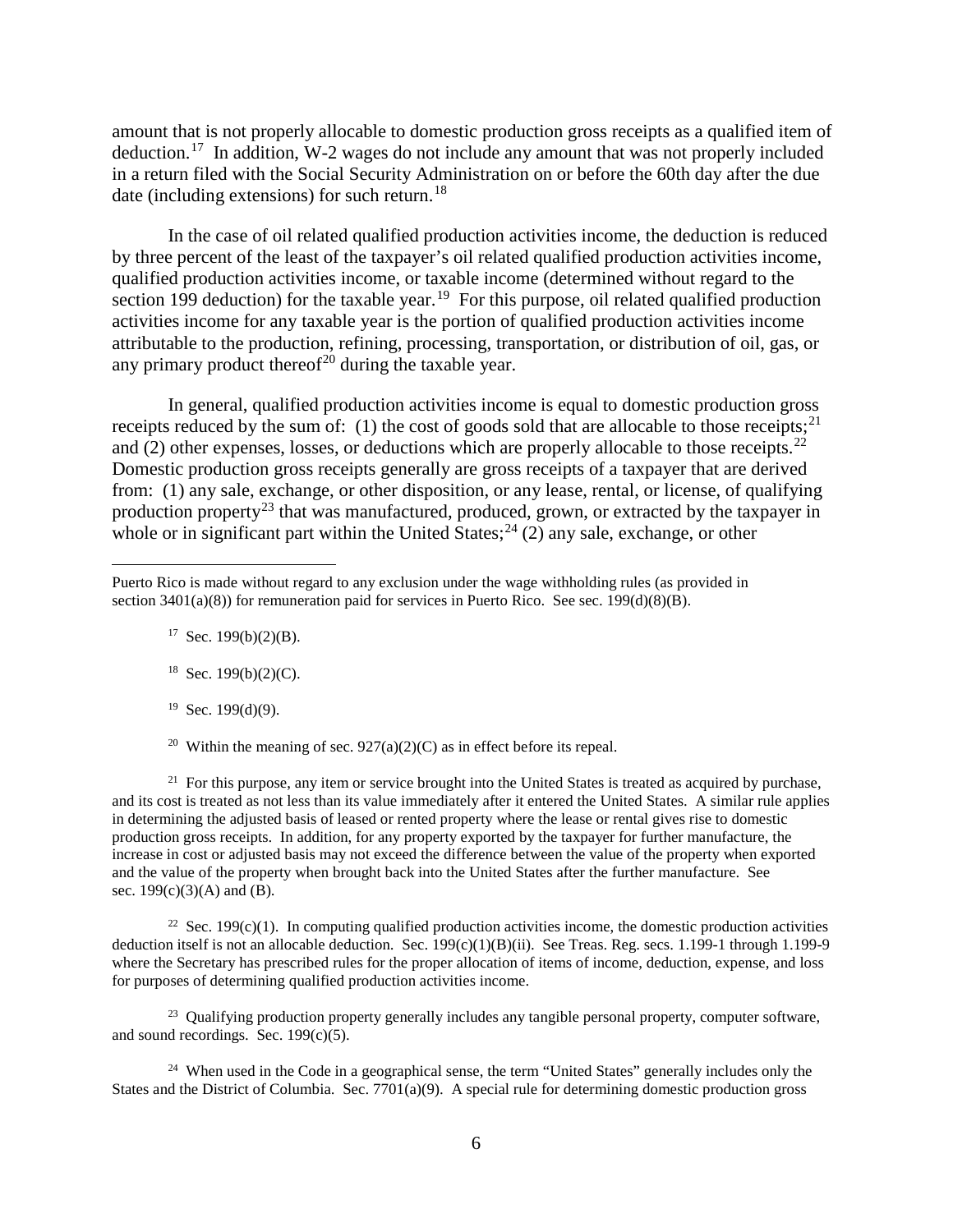disposition, or any lease, rental, or license, of any qualified film<sup>[25](#page-8-0)</sup> produced by the taxpayer; (3) any sale, exchange, or other disposition, or any lease, rental, or license, of electricity, natural gas, or potable water produced by the taxpayer in the United States; (4) construction of real property performed in the United States by a taxpayer in the ordinary course of a construction trade or business; or (5) engineering or architectural services performed in the United States by the taxpayer for the construction of real property in the United States.<sup>26</sup>

Domestic production gross receipts do not include any gross receipts of the taxpayer derived from property leased, licensed, or rented by the taxpayer for use by any related person.<sup>27</sup> In addition, domestic production gross receipts do not include gross receipts which are derived from (1) the sale of food and beverages prepared by the taxpayer at a retail establishment, (2) the transmission or distribution of electricity, natural gas, or potable water, or (3) the lease, rental, license, sale, exchange, or other disposition of land.<sup>[28](#page-8-3)</sup>

### **Special rules**

 $\overline{a}$ 

All members of an expanded affiliated group<sup>[29](#page-8-4)</sup> are treated as a single corporation and the deduction is allocated among the members of the expanded affiliated group in proportion to each member's respective amount, if any, of qualified production activities income. In addition, for purposes of determining domestic production gross receipts, if all of the interests in the capital and profits of a partnership are owned by members of a single expanded affiliated group at all

<sup>26</sup> Sec. 199(c)(4)(A).

<sup>28</sup> Sec. 199(c)(4)(B).

receipts, however, provides that for taxable years beginning after December 31, 2005, and before January 1, 2018, in the case of any taxpayer with gross receipts from sources within the Commonwealth of Puerto Rico, the term "United States" includes the Commonwealth of Puerto Rico, but only if all of the taxpayer's Puerto Rico-sourced gross receipts are taxable under the Federal income tax for individuals or corporations for such taxable year. Sec. 199(d)(8)(A) and (C). In computing the 50-percent wage limitation, the taxpayer is permitted to take into account wages paid to bona fide residents of Puerto Rico for services performed in Puerto Rico. Sec. 199(d)(8)(B).

<span id="page-8-0"></span> $25$  Qualified film includes any motion picture film or videotape (including live or delayed television programming, but not including certain sexually explicit productions) if 50 percent or more of the total compensation relating to the production of the film (including compensation in the form of residuals and participations) constitutes compensation for services performed in the United States by actors, production personnel, directors, and producers. Sec. 199(c)(6).

<span id="page-8-2"></span><span id="page-8-1"></span><sup>&</sup>lt;sup>27</sup> Sec. 199(c)(7). For this purpose, a person is treated as related to another person if such persons are treated as a single employer under subsection (a) or (b) of section 52 or subsection (m) or (o) of section 414, except that determinations under subsections (a) and (b) of section 52 are made without regard to section 1563(b).

<span id="page-8-4"></span><span id="page-8-3"></span> $29$  For this purpose, an expanded affiliated group is an affiliated group as defined in section 1504(a) determined (i) by substituting "more than 50 percent" for "more than 80 percent" each place it appears, and (ii) without regard to paragraphs (2) and (4) of section 1504(b). See sec.  $199(d)(4)(B)$ .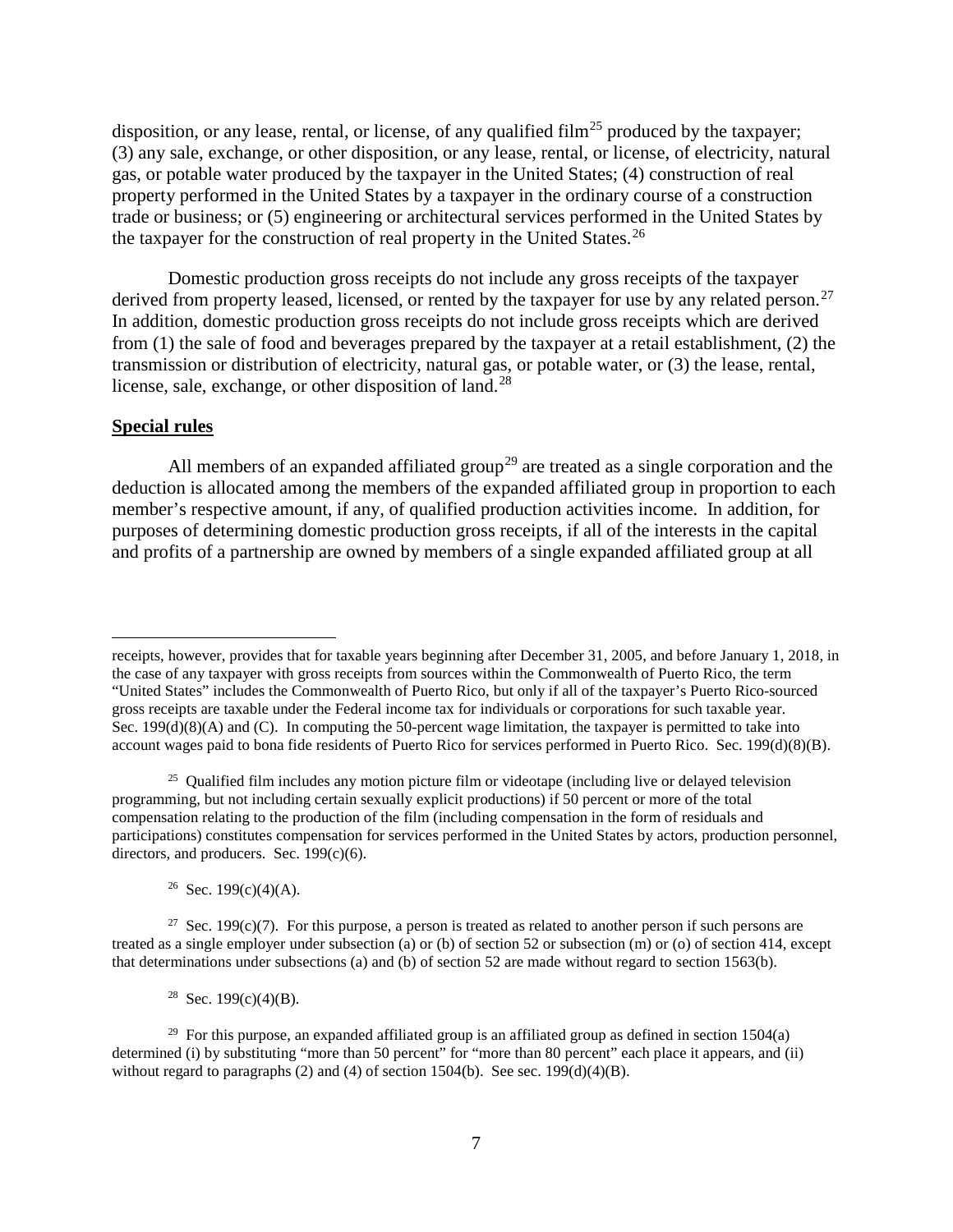times during the taxable year of such partnership, the partnership and all members of such group are treated as a single taxpayer during such period.[30](#page-9-0)

For a tax-exempt taxpayer subject to tax on its unrelated business taxable income by section 511, the section 199 deduction is determined by substituting unrelated business taxable income for taxable income where applicable. $31$ 

The section 199 deduction is determined by only taking into account items that are attributable to the actual conduct of a trade or business.[32](#page-9-2)

#### **Partnerships and S corporations**

With regard to the domestic production activities income of a partnership or S corporation, the deduction is determined at the partner or shareholder level. Each partner or shareholder generally takes into account such person's allocable share of the components of the calculation (including domestic production gross receipts; the cost of goods sold allocable to such receipts; and other expenses, losses, or deductions allocable to such receipts) from the partnership or S corporation, as well as any items relating to the partner or shareholder's own qualified production activities income, if any.[33](#page-9-3)

In applying the wage limitation, each partner or shareholder is treated as having been allocated wages from the partnership or S corporation in an amount that is equal to such person's allocable share of W-2 wages. $34$ 

#### **Specified agricultural and horticultural cooperatives**

#### In general

<span id="page-9-0"></span>With regard to specified agricultural and horticultural cooperatives, section 199 provides the same treatment of qualified production activities income derived from agricultural or horticultural products that are manufactured, produced, grown, or extracted by such cooperatives,  $35$  as it provides for qualified production activities income of other taxpayers,

- $31$  Sec. 199(d)(7).
- $32$  Sec. 199(d)(5).
- $33$  Sec. 199(d)(1)(A).

<span id="page-9-4"></span><span id="page-9-3"></span><span id="page-9-2"></span><span id="page-9-1"></span><sup>34</sup> In the case of a trust or estate, the components of the calculation are apportioned between (and among) the beneficiaries and the fiduciary. See sec.  $199(d)(1)(B)$  and Treas. Reg. sec. 1.199-5(d) and (e).

<span id="page-9-5"></span><sup>35</sup> For this purpose, agricultural or horticultural products also include fertilizer, diesel fuel, and other supplies used in agricultural or horticultural production that are manufactured, produced, grown, or extracted by the cooperative. See Treas. Reg. sec. 1.199-6(f).

 $30$  Sec. 199(d)(4)(D).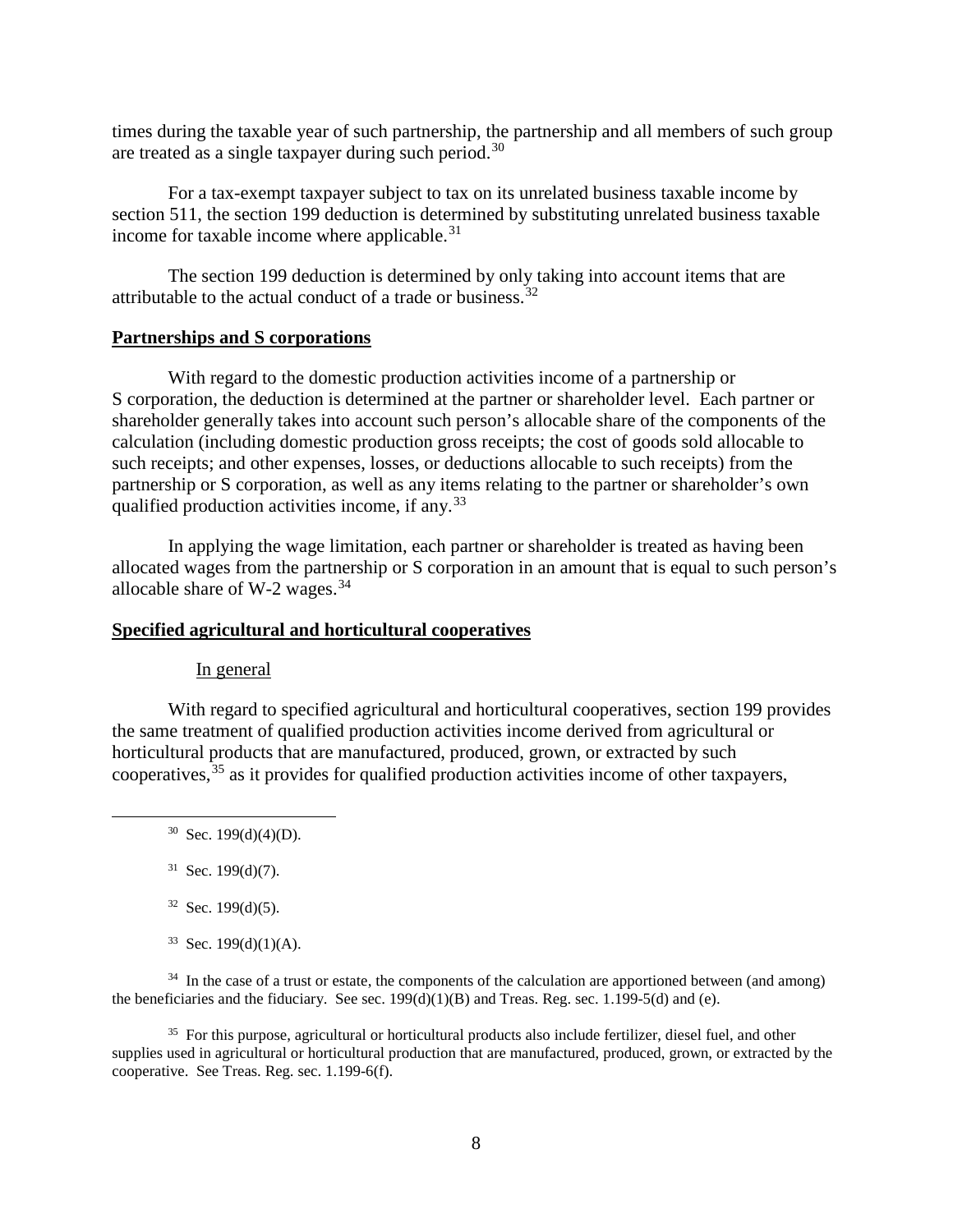including non-specified cooperatives (*i.e.*, the cooperative may claim a deduction for qualified production activities income). The cooperative is treated as having manufactured, produced, grown, or extracted in whole or significant part any qualifying production property marketed by the cooperative if such items were manufactured, produced, grown, or extracted in whole or significant part by its patrons.<sup>36</sup> In addition, the cooperative is treated as having manufactured, produced, grown, or extracted agricultural products with respect to which the cooperative performs storage, handling, or other processing activities (other than transportation activities) within the United States related to the sale, exchange, or other disposition of agricultural products, provided the products are consumed in connection with or incorporated into the manufacturing, production, growth, or extraction of qualifying production property (whether or not by the cooperative).<sup>37</sup> Finally, for purposes of determining the cooperative's section 199 deduction, qualified production activities income and taxable income are determined without regard to any deduction allowable under section 1382(b) and (c) (relating to patronage dividends, per-unit retain allocations, and nonpatronage distributions) for the taxable year.<sup>38</sup>

#### Definition of a specified agricultural or horticultural cooperative

A specified agricultural or horticultural cooperative is an organization to which part I of subchapter T applies that is engaged in (a) the manufacturing, production, growth, or extraction in whole or significant part of any agricultural or horticultural product, or (b) the marketing of agricultural or horticultural products that its patrons have so manufactured, produced, grown, or extracted.<sup>[39](#page-10-3)</sup>

#### Allocation of the cooperative's deduction to patrons

Any patron that receives a qualified payment from a specified agricultural or horticultural cooperative is allowed as a deduction for the taxable year in which such payment is received an amount equal to the portion of the cooperative's deduction for qualified production activities income that is (i) allowed with respect to the portion of the qualified production activities income to which such payment is attributable, and (ii) identified by the cooperative in a written notice mailed to the patron during the payment period described in section  $1382(d)$ .<sup>[40](#page-10-4)</sup> A qualified payment is any amount that (i) is described in paragraph (1) or (3) of section 1385(a) (*i.e.*,

<span id="page-10-3"></span><span id="page-10-2"></span><span id="page-10-1"></span><span id="page-10-0"></span> $39$  Sec. 199(d)(3)(F). For this purpose, agricultural or horticultural products also include fertilizer, diesel fuel and other supplies used in agricultural or horticultural production that are manufactured, produced, grown, or extracted by the cooperative. See Treas. Reg. sec. 1.199-6(f).

<span id="page-10-4"></span><sup>40</sup> Sec. 199(d)(3)(A) and Treas. Reg. sec. 1.199-6(a). The written notice must be mailed by the cooperative to it patrons no later than the  $15<sup>th</sup>$  day of the ninth month following the close of the taxable year. The cooperative must report the amount of the patron's section 199 deduction on Form 1099-PATR, "Taxable Distributions Received From Cooperatives," issued to the patron. Treas. Reg. sec. 1.199-6(g).

<sup>&</sup>lt;sup>36</sup> Sec. 199(d)(3)(D) and Treas. Reg. sec. 1.199-6(d).

 $37$  See Treas. Reg. sec. 1.199-3(e)(1).

<sup>&</sup>lt;sup>38</sup> See sec. 199(d)(3)(C) and Treas. Reg. sec. 1.199-6(c).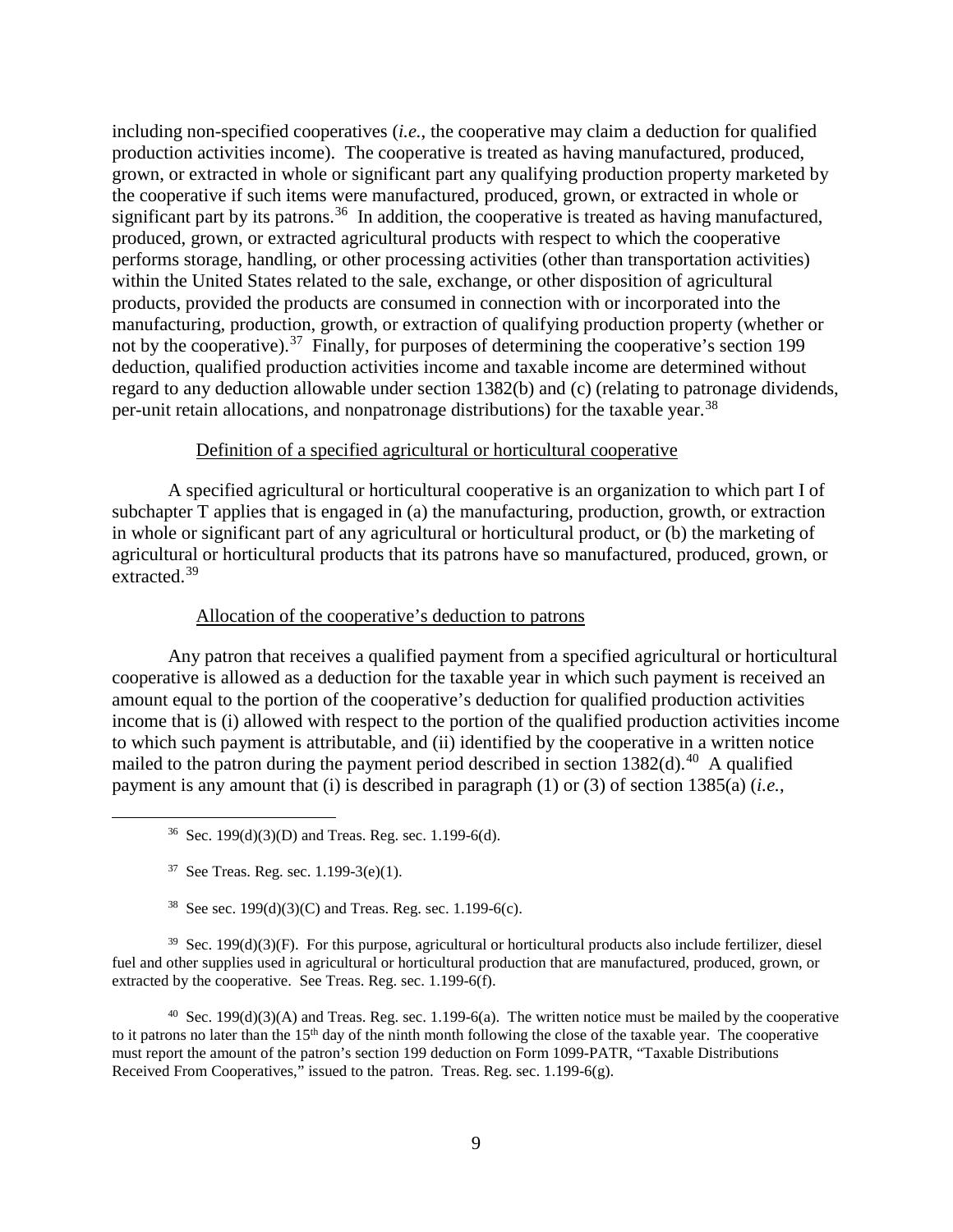patronage dividends and per-unit retain allocations), (ii) is received by an eligible patron from a specified agricultural or horticultural cooperative, and (iii) is attributable to qualified production activities income with respect to which a deduction is allowed to such cooperative.<sup>[41](#page-11-0)</sup>

The cooperative cannot reduce its income under section 1382 for any deduction allowable to its patrons under this rule (*i.e.*, the cooperative must reduce its deductions allowed for certain payments to its patrons in an amount equal to the section 199 deduction allocated to its patrons). $42$ 

## **Present Law**

## **1. Treatment of taxpayers other than corporations**

#### **In general**

#### Individual income tax rates

To determine regular tax liability, an individual taxpayer generally must apply the tax rate schedules (or the tax tables) to his or her regular taxable income. The rate schedules are broken into several ranges of income, known as income brackets, and the marginal tax rate increases as a taxpayer's income increases. Separate rate schedules apply based on an individual's filing status (*i.e.*, single, head of household, married filing jointly, or married filing separately). For 2018, the regular individual income tax rate schedule provides rates of 10, 12, 22, 24, 32, 35, and 37 percent.

#### **Partnerships**

Partnerships generally are treated for Federal income tax purposes as pass-through entities not subject to tax at the entity level. $43$  Items of income (including tax-exempt income), gain, loss, deduction, and credit of the partnership are taken into account by the partners in computing their income tax liability (based on the partnership's method of accounting and regardless of whether the income is distributed to the partners).<sup>44</sup> A partner's deduction for partnership losses is limited to the partner's adjusted basis in its partnership interest.<sup>[45](#page-11-4)</sup> Losses

43 Sec. 701.

 $44$  Sec. 702(a).

<span id="page-11-1"></span><span id="page-11-0"></span> $41$  Sec. 199(d)(3)(E). For this purpose, patronage dividends and per-unit retain allocations include any advances on patronage and per-unit retains paid in money during the taxable year. Treas. Reg. sec. 1.199-6(e).

<sup>&</sup>lt;sup>42</sup> Sec. 199(d)(3)(B) and Treas. Reg. sec. 1.199-6(b).

<span id="page-11-4"></span><span id="page-11-3"></span><span id="page-11-2"></span><sup>45</sup> Sec. 704(d). In addition, passive loss and at-risk limitations limit the extent to which certain types of income can be offset by partnership deductions (sections 469 and 465). These limitations do not apply to corporate partners (except certain closely-held corporations) and may not be important to individual partners who have partner-level passive income from other investments.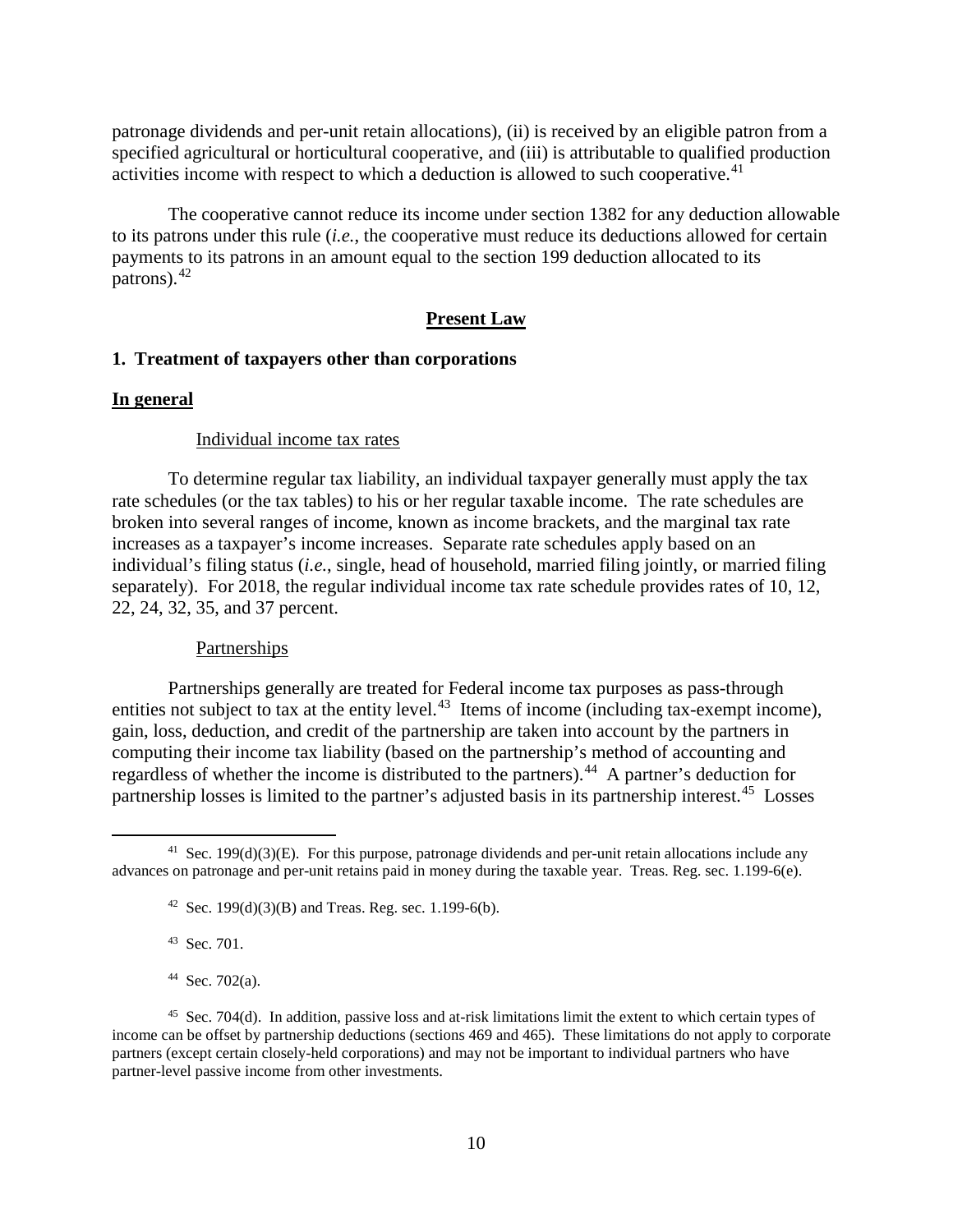not allowed as a result of that limitation generally are carried forward to the next year. A partner's adjusted basis in the partnership interest generally equals the sum of (1) the partner's capital contributions to the partnership, (2) the partner's distributive share of partnership income, and (3) the partner's share of partnership liabilities, less (1) the partner's distributive share of losses allowed as a deduction and certain nondeductible expenditures, and (2) any partnership distributions to the partner.<sup>46</sup> Partners generally may receive distributions of partnership property without recognition of gain or loss, subject to some exceptions.<sup>[47](#page-12-1)</sup>

Partnerships may allocate items of income, gain, loss, deduction, and credit among the partners, provided the allocations have substantial economic effect.<sup>48</sup> In general, an allocation has substantial economic effect to the extent the partner to which the allocation is made receives the economic benefit or bears the economic burden of such allocation and the allocation substantially affects the dollar amounts to be received by the partners from the partnership independent of tax consequences.<sup>[49](#page-12-3)</sup>

State laws of every State provide for limited liability companies<sup>[50](#page-12-4)</sup> ("LLCs"), which are neither partnerships nor corporations under applicable State law, but which are generally treated as partnerships for Federal tax purposes.<sup>51</sup>

A publicly traded partnership generally is treated as a corporation for Federal tax purposes.<sup> $52$ </sup> For this purpose, a publicly traded partnership means any partnership if interests in the partnership are traded on an established securities market or interests in the partnership are readily tradable on a secondary market (or the substantial equivalent thereof).<sup>[53](#page-12-7)</sup>

46 Sec. 705.

 $48$  Sec. 704(b)(2).

<span id="page-12-4"></span><span id="page-12-3"></span><span id="page-12-2"></span>50 The first LLC statute was enacted in Wyoming in 1977. All States (and the District of Columbia) now have an LLC statute, though the tax treatment of LLCs for State tax purposes may differ.

<span id="page-12-6"></span><span id="page-12-5"></span><sup>51</sup> Any domestic nonpublicly traded unincorporated entity with two or more members generally is treated as a partnership for federal income tax purposes, while any single-member domestic unincorporated entity generally is treated as disregarded for Federal income tax purposes (*i.e.*, treated as not separate from its owner). Instead of the applicable default treatment, however, an LLC may elect to be treated as a corporation for Federal income tax purposes. Treas. Reg. sec. 301.7701-3 (known as the "check-the-box" regulations).

 $52$  Sec. 7704(a).

<span id="page-12-7"></span>53 Sec. 7704(b).

<span id="page-12-1"></span><span id="page-12-0"></span><sup>&</sup>lt;sup>47</sup> Sec. 731. Gain or loss may nevertheless be recognized, for example, on the distribution of money or marketable securities, distributions with respect to contributed property, or in the case of disproportionate distributions (which can result in ordinary income).

 $49$  Treas. Reg. sec. 1.704-1(b)(2).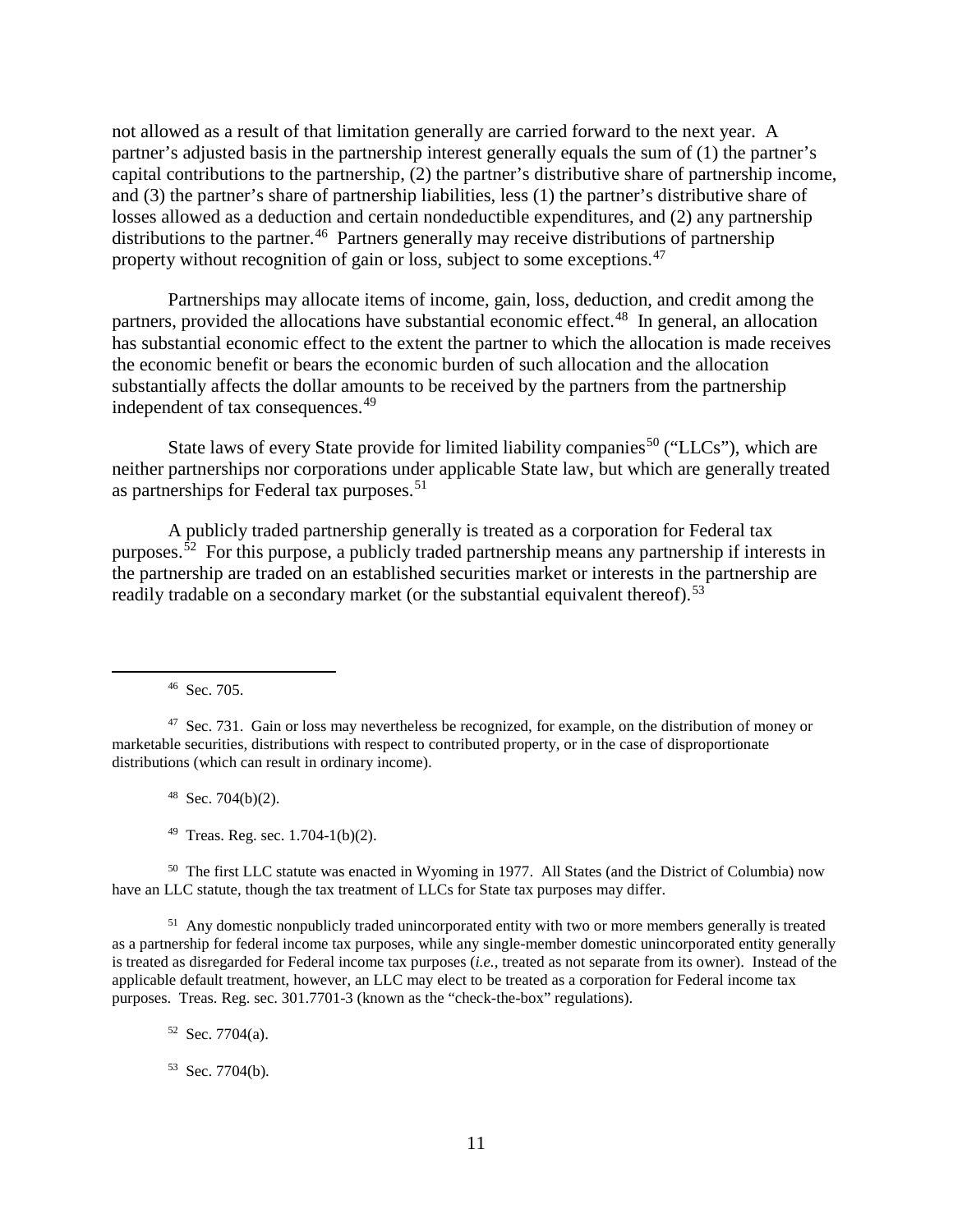An exception from corporate treatment is provided for certain publicly traded partnerships, 90 percent or more of whose gross income is qualifying income.<sup>[54](#page-13-0)</sup>

#### S corporations

For Federal income tax purposes, an S corporation<sup>[55](#page-13-1)</sup> generally is not subject to tax at the corporate level.[56](#page-13-2) Items of income (including tax-exempt income), gain, loss, deduction, and credit of the S corporation are taken into account by the S corporation shareholders in computing their income tax liabilities (based on the S corporation's method of accounting and regardless of whether the income is distributed to the shareholders). A shareholder's deduction for corporate losses is limited to the sum of the shareholder's adjusted basis in its S corporation stock and the indebtedness of the S corporation to such shareholder. Losses not allowed as a result of that limitation generally are carried forward to the next year. A shareholder's adjusted basis in the S corporation stock generally equals the sum of (1) the shareholder's capital contributions to the S corporation and (2) the shareholder's pro rata share of S corporation income, less (1) the shareholder's pro rata share of losses allowed as a deduction and certain nondeductible expenditures, and (2) any S corporation distributions to the shareholder.<sup>57</sup>

In general, an S corporation shareholder is not subject to tax on corporate distributions unless the distributions exceed the shareholder's basis in the stock of the corporation.

56 Secs. 1363 and 1366.

<span id="page-13-0"></span> $54$  Sec. 7704(c)(2). Qualifying income is defined to include interest, dividends, and gains from the disposition of a capital asset (or of property described in section 1231(b)) that is held for the production of income that is qualifying income. Sec. 7704(d). Qualifying income also includes rents from real property, gains from the sale or other disposition of real property, and income and gains from the exploration, development, mining or production, processing, refining, transportation (including pipelines transporting gas, oil, or products thereof), or the marketing of any mineral or natural resource (including fertilizer, geothermal energy, and timber), industrial source carbon dioxide, or the transportation or storage of certain fuel mixtures, alternative fuel, alcohol fuel, or biodiesel fuel. Qualifying income also includes income and gains from commodities (not described in section  $1221(a)(1)$ ) or futures, options, or forward contracts with respect to such commodities (including foreign currency transactions of a commodity pool) where a principal activity of the partnership is the buying and selling of such commodities, futures, options, or forward contracts. However, the exception for partnerships with qualifying income does not apply to any partnership resembling a mutual fund (*i.e*., that would be described in section 851(a) if it were a domestic corporation), which includes a corporation registered under the Investment Company Act of 1940 (Pub. L. No. 76- 768 (1940)) as a management company or unit investment trust. Sec. 7704 $(c)(3)$ .

<sup>&</sup>lt;sup>55</sup> An S corporation is so named because its Federal tax treatment is governed by subchapter S of the Code.

<span id="page-13-3"></span><span id="page-13-2"></span><span id="page-13-1"></span><sup>57</sup> Sec. 1367. If any amount that would reduce the adjusted basis of a shareholder's S corporation stock exceeds the amount that would reduce that basis to zero, the excess is applied to reduce (but not below zero) the shareholder's basis in any indebtedness of the S corporation to the shareholder. If, after a reduction in the basis of such indebtedness, there is an event that would increase the adjusted basis of the shareholder's S corporation stock, such increase is instead first applied to restore the reduction in the basis of the shareholder's indebtedness. Sec. 1367(b)(2).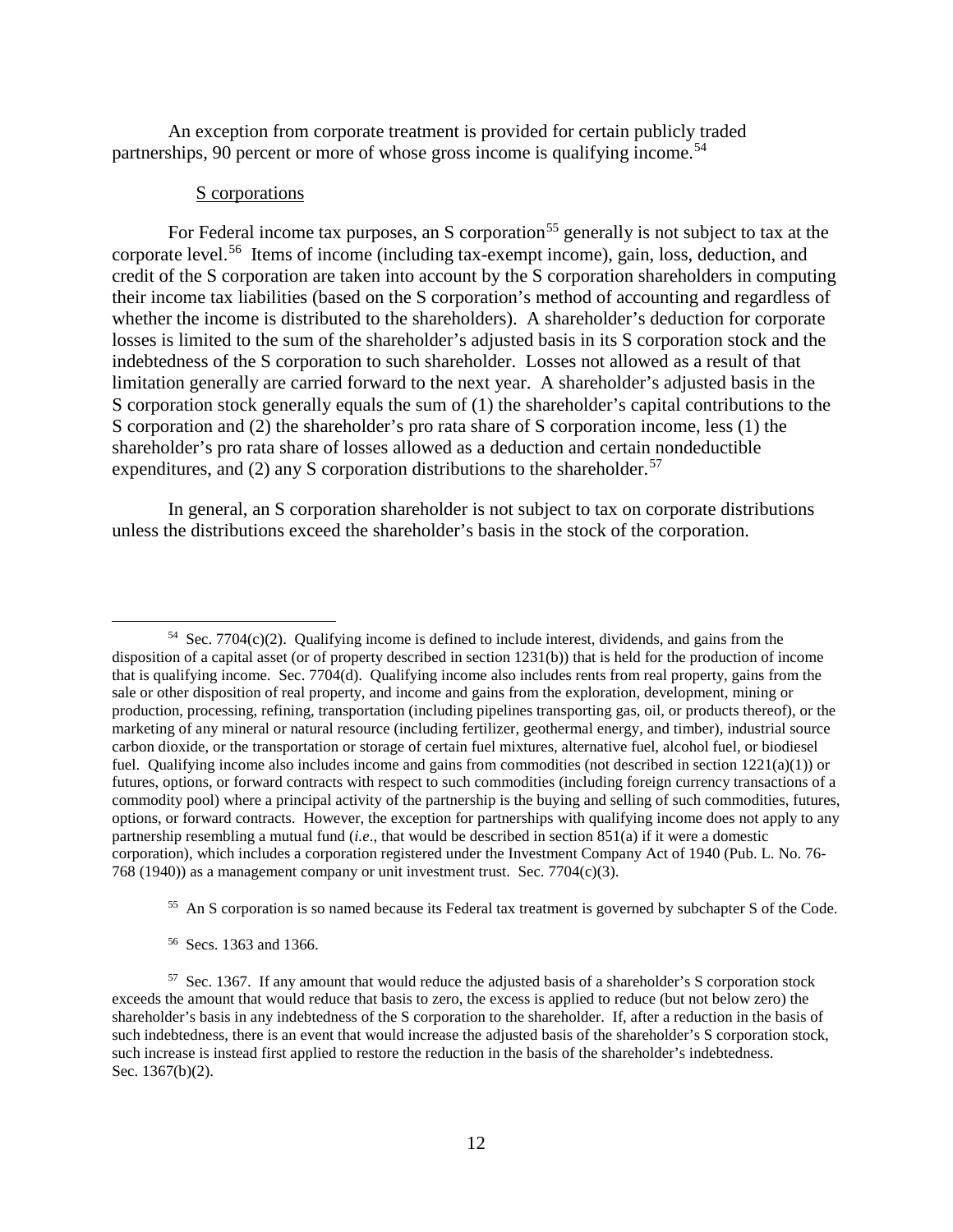To be eligible to elect S corporation status, a corporation may not have more than 100 shareholders and may not have more than one class of stock.<sup>58</sup> Only individuals (other than nonresident aliens), certain tax-exempt organizations, and certain trusts and estates are permitted shareholders of an S corporation.

### Sole proprietorships

Unlike a C corporation, partnership, or S corporation, a business conducted as a sole proprietorship is not treated as an entity distinct from its owner for Federal income tax purposes.[59](#page-14-1) Rather, the business owner is taxed directly on business income, and files Schedule C (sole proprietorships generally), Schedule E (rental real estate and royalties), or Schedule F (farms) with his or her individual tax return. Furthermore, transfer of a sole proprietorship is treated as a transfer of each individual asset of the business. Nonetheless, a sole proprietorship is treated as an entity separate from its owner for employment tax purposes,  $60$  for certain excise taxes,  $61$  and certain information reporting requirements.  $62$ 

## **Taxpayers other than corporations with qualified business income**

For taxable years beginning after December 31, 2017, and before January 1, 2026, an individual taxpayer generally may deduct 20 percent of qualified business income from a partnership, S corporation, or sole proprietorship, as well as 20 percent of aggregate qualified REIT dividends, qualified cooperative dividends, and qualified publicly traded partnership income.<sup>[63](#page-14-5)</sup> Limitations based on W-2 wages and capital investment phase in above a threshold amount of taxable income.[64](#page-14-6) A disallowance of the deduction on income of specified service trades or businesses also phases in above the threshold amount of taxable income.

- $60$  Treas. Reg. sec. 301.7701-2(c)(2)(iv).
- <sup>61</sup> Treas. Reg. sec.  $301.7701 2(c)(2)(v)$ .
- $62$  Treas. Reg. sec. 301.7701-2(c)(2)(vi).

<span id="page-14-5"></span><span id="page-14-4"></span><span id="page-14-3"></span> $<sup>63</sup>$  Sec. 199A. Eligible taxpayers also include fiduciaries and beneficiaries of trusts and estates with</sup> qualified business income.

<span id="page-14-6"></span> $64$  For this purpose, taxable income is computed without regard to the 20-percent deduction. Sec. 199A(e)(1).

<span id="page-14-0"></span> <sup>58</sup> Sec. 1361. For this purpose, a husband and wife and all members of a family are treated as one shareholder. Sec.  $1361(c)(1)$ .

<span id="page-14-2"></span><span id="page-14-1"></span> $59$  A single-member unincorporated entity is disregarded for Federal income tax purposes, unless its owner elects to be treated as a C corporation. Treas. Reg. sec. 301.7701-3(b)(1)(ii). Sole proprietorships often are conducted through legal entities for nontax reasons. While sole proprietorships generally may have no more than one owner, a married couple that files a joint return and jointly owns and operates a business may elect to have that business treated as a sole proprietorship under section 761(f).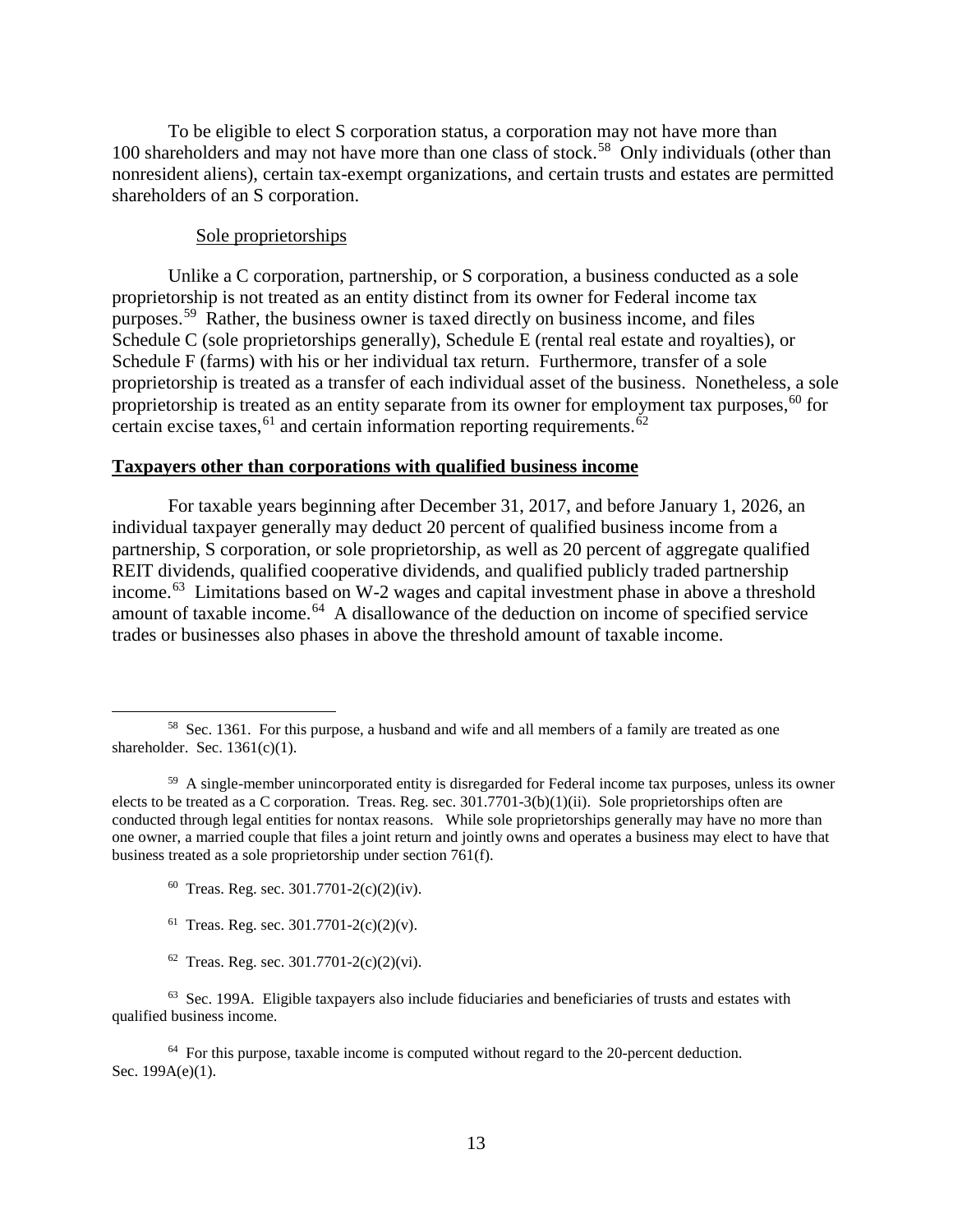### Qualified business income

#### In general

Qualified business income is determined for each qualified trade or business of the taxpayer. For any taxable year, qualified business income means the net amount of qualified items of income, gain, deduction, and loss with respect to the qualified trade or business of the taxpayer. The determination of qualified items of income, gain, deduction, and loss takes into account such items only to the extent included or allowed in the determination of taxable income for the year.

Items are treated as qualified items of income, gain, deduction, and loss only to the extent they are effectively connected with the conduct of a trade or business within the United States.<sup>65</sup> In the case of an individual with qualified business income from sources within the commonwealth of Puerto Rico, if all such income for the taxable year is taxable under section 1 (income tax rates for individuals), then the term "United States" is considered to include Puerto Rico for purposes of determining the individual's qualified business income.<sup>[66](#page-15-1)</sup>

Certain items are not qualified items of income, gain, deduction, or loss.<sup>67</sup> Specifically, qualified items of income, gain, deduction, and loss do not include (1) any item taken into account in determining net capital gain or net capital loss, (2) dividends, income equivalent to a dividend, or payments in lieu of dividends, (3) interest income other than that which is properly allocable to a trade or business, (4) the excess of gain over loss from commodities transactions other than (i) those entered into in the normal course of the trade or business or (ii) with respect to stock in trade or property held primarily for sale to customers in the ordinary course of the trade or business, property used in the trade or business, or supplies regularly used or consumed in the trade or business, (5) the excess of foreign currency gains over foreign currency losses from section 988 transactions other than transactions directly related to the business needs of the business activity, (6) net income from notional principal contracts other than clearly identified hedging transactions that are treated as ordinary (*i.e.*, not treated as capital assets), and (7) any amount received from an annuity that is not received in connection with the trade or business. Qualified items do not include any item of deduction or loss properly allocable to any of the preceding items.

If the net amount of qualified business income from all qualified trades or businesses during the taxable year is a loss, then such loss is carried forward and in the next taxable year is

<span id="page-15-2"></span><span id="page-15-1"></span><span id="page-15-0"></span> $65$  For this purpose, section 864(c) is applied by substituting "qualified trade or business (within the meaning of section 199A)" for "nonresident alien individual or a foreign corporation" or for "a foreign corporation," each place they appear. Sec.  $199A(c)(3)(A)$ .

 $66$  Sec. 199A(f)(1)(C).

 $67$  See sec. 199A(c)(3)(B).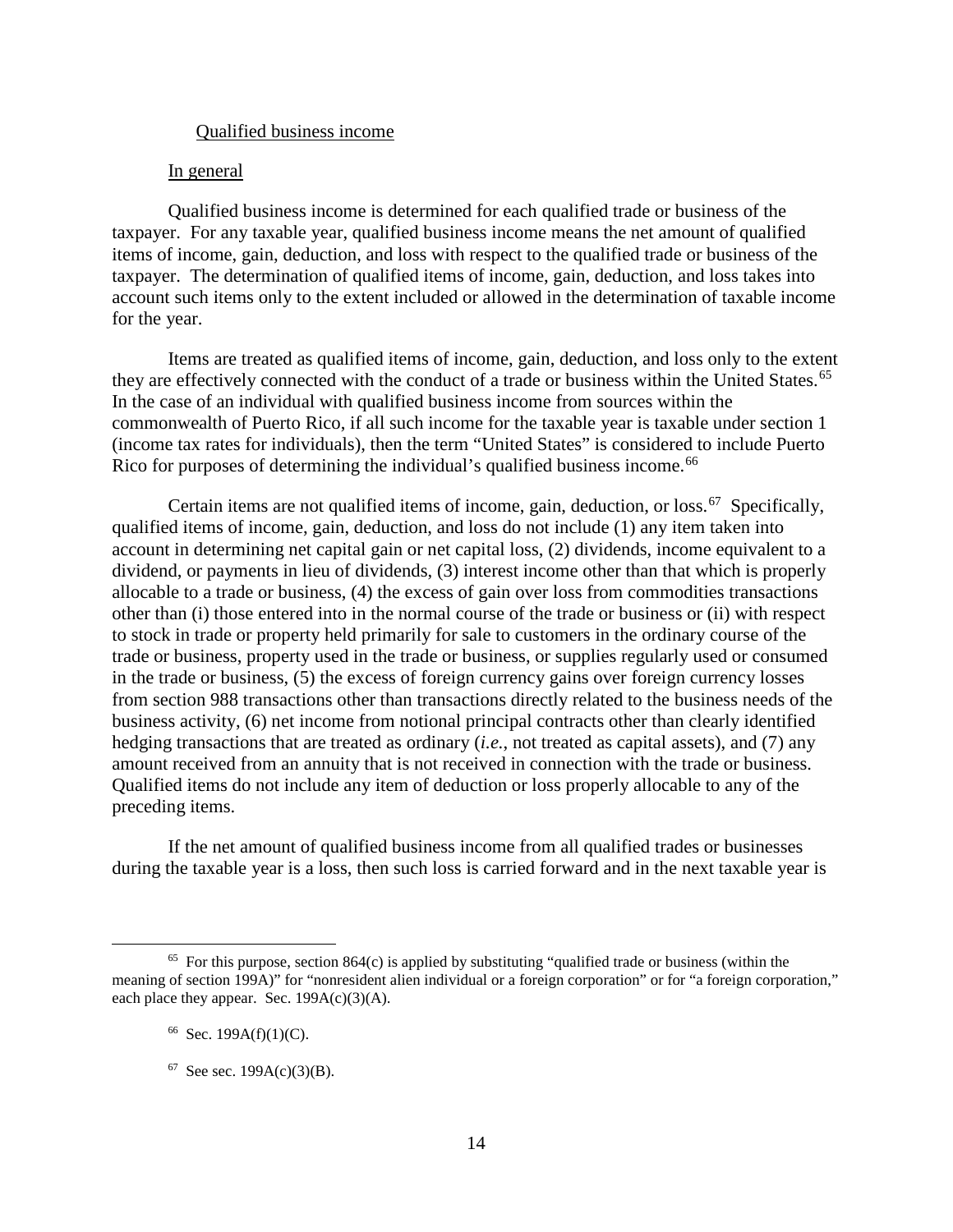treated as a loss from a qualified trade or business.<sup>[68](#page-16-0)</sup> Any deduction that would otherwise be allowed in a subsequent taxable year with respect to the taxpayer's qualified trades or businesses is reduced by 20 percent of any carryover qualified business loss.

#### Reasonable compensation and guaranteed payments

Qualified business income does not include any amount paid by an S corporation that is treated as reasonable compensation of the taxpayer.<sup>[69](#page-16-1)</sup> Similarly, qualified business income does not include any guaranteed payment for services rendered with respect to the trade or business,<sup>[70](#page-16-2)</sup> and, to the extent provided in regulations, does not include any amount paid or incurred by a partnership to a partner, acting other than in his or her capacity as a partner, for services.<sup>[71](#page-16-3)</sup>

### Qualified trade or business

A qualified trade or business means any trade or business other than a specified service trade or business and other than the trade or business of performing services as an employee.<sup>[72](#page-16-4)</sup>

#### Specified service trade or business

A specified service trade or business means any trade or business involving the performance of services in the fields of health, law, accounting, actuarial science, performing arts, consulting, athletics, financial services, brokerage services, or any trade or business where the principal asset of such trade or business is the reputation or skill of one or more of its employees or owners, or which involves the performance of services that consist of investing and investment management, trading, or dealing in securities, partnership interests, or commodities.<sup>73</sup> For this purpose a security and a commodity have the meanings provided in the rules for the mark-to-market accounting method for dealers in securities (section  $475(c)(2)$  and (e)(2), respectively).

The exclusion from the definition of a qualified trade or business for specified service trades or businesses phases in for a taxpayer with taxable income in excess of a threshold amount. The threshold amount is \$157,500 (200 percent of that amount, or \$315,000, in the case of a joint return) (together, the "threshold amount"), adjusted for inflation in taxable years

- <span id="page-16-1"></span> $69$  Sec. 199A(c)(4).
- <span id="page-16-2"></span> $70$  Described in sec.  $707(c)$ .
- <span id="page-16-3"></span> $71$  Described in sec. 707(a).
- <span id="page-16-4"></span> $72$  Sec. 199A(d)(1).
- <span id="page-16-5"></span> $73$  Sec. 199A(d)(2).

<span id="page-16-0"></span> <sup>68</sup> Sec. 199A(c)(2).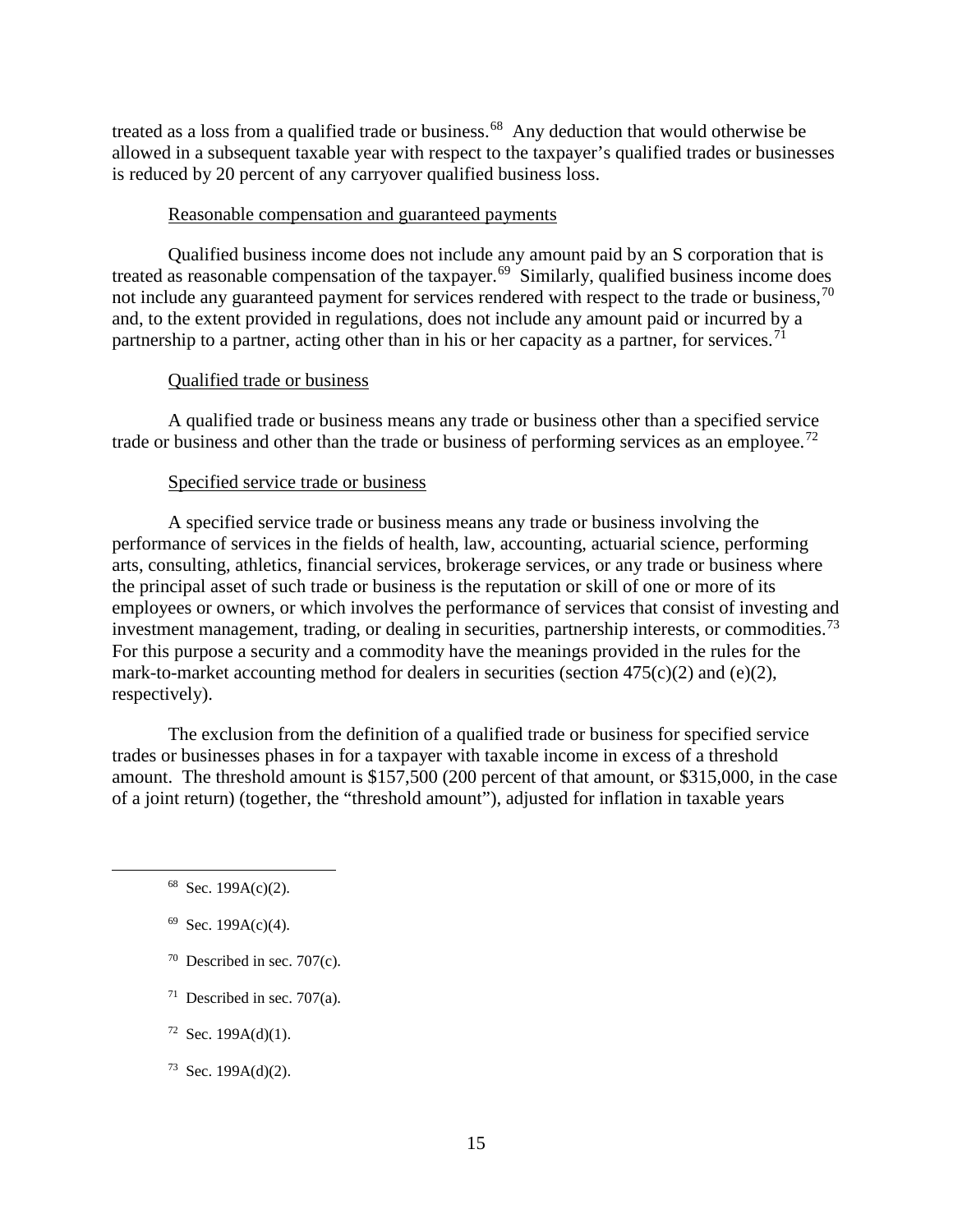beginning after 2018.<sup>74</sup> The exclusion from the definition of a qualified trade or business for specified service trades or businesses is fully phased in for a taxpayer with taxable income in excess of the threshold amount plus  $$50,000$  (\$100,000 in the case of a joint return).<sup>[75](#page-17-1)</sup>

#### Tentative deductible amount for a qualified trade or business

#### In general

For a taxpayer with taxable income below the threshold amount, the deductible amount for each qualified trade or business is equal to 20 percent of the qualified business income with respect to the trade or business.<sup>[76](#page-17-2)</sup> For a taxpayer with taxable income above the threshold, the taxpayer is allowed a deductible amount for each qualified trade or business equal to the lesser of (1) 20 percent of the qualified business income with respect to such trade or business, or (2) the greater of (a) 50 percent of the W-2 wages paid with respect to the qualified trade or business, or (b) the sum of 25 percent of the W-2 wages paid with respect to the qualified trade or business plus 2.5 percent of the unadjusted basis, immediately after acquisition, of all qualified property of the qualified trade or business.<sup>77</sup>

#### Limitations based on W-2 wages and capital

The wage and capital limitations phase in for a taxpayer with taxable income in excess of the threshold amount.<sup>[78](#page-17-4)</sup> The wage and capital limitations apply fully for a taxpayer with taxable income in excess of the threshold amount plus \$50,000 (\$100,000 in the case of a joint return).

<span id="page-17-0"></span>W-2 wages are the total wages subject to wage withholding,<sup>[79](#page-17-5)</sup> elective deferrals, $80$  and deferred compensation $81$  paid by the qualified trade or business with respect to employment of its employees during the calendar year ending during the taxable year of the taxpayer.<sup>[82](#page-17-8)</sup> In the case

- <sup>78</sup> See sec.  $199A(b)(3)(B)$ .
- $79$  Defined in sec. 3401(a).
- <sup>80</sup> Within the meaning of sec.  $402(g)(3)$ .

<span id="page-17-7"></span><span id="page-17-6"></span><span id="page-17-5"></span><span id="page-17-4"></span> $81$  Deferred compensation includes compensation deferred under section 457, as well as the amount of any designated Roth contributions (as defined in section 402A).

<span id="page-17-8"></span><sup>82</sup> Sec. 199A(b)(4). In the case of a taxpayer with a short taxable year that does not contain a calendar year ending during such short taxable year, the following amounts are treated as the W-2 wages of the taxpayer for the short taxable year: (1) wages paid during the short taxable year to employees of the qualified trade or business; (2) elective deferrals (within the meaning of section  $402(g)(3)$ ) made during the short taxable year by employees of the

 $74$  Sec. 199A(e)(2).

<span id="page-17-1"></span><sup>75</sup> See sec.  $199A(d)(3)$ .

<span id="page-17-2"></span> $76$  Sec. 199A(b)(3).

<span id="page-17-3"></span> $77$  Sec. 199A(b)(2).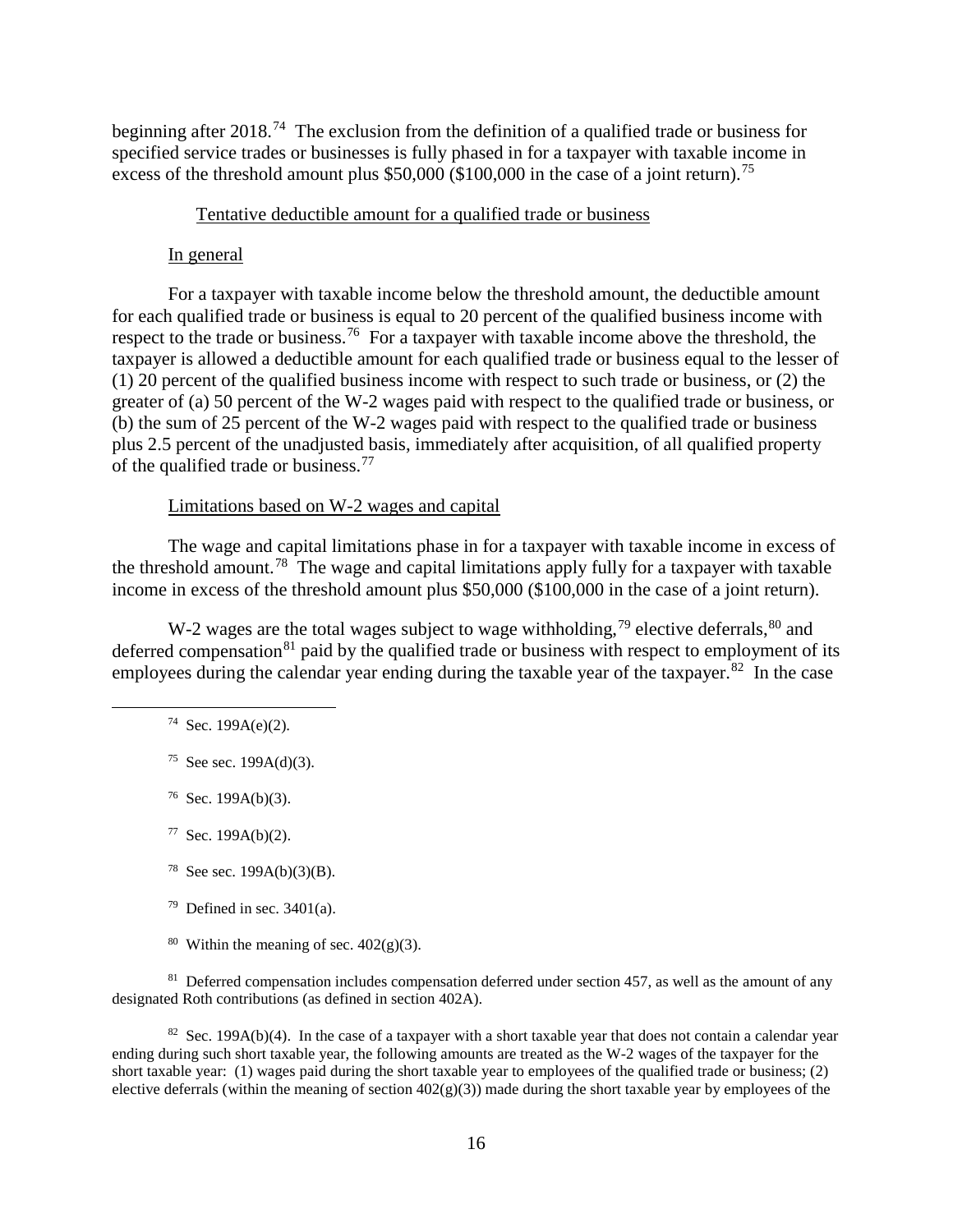of a taxpayer who is an individual with otherwise qualified business income from sources within the commonwealth of Puerto Rico, if all the income for the taxable year is taxable under section 1 (income tax rates for individuals), the determination of W-2 wages with respect to the taxpayer's trade or business conducted in Puerto Rico is made without regard to any exclusion under the wage withholding rules  $83$  for remuneration paid for services in Puerto Rico. W-2 wages do not include any amount that is not properly allocable to qualified business income as a qualified item of deduction.<sup>84</sup> In addition, W-2 wages do not include any amount that was not properly included in a return filed with the Social Security Administration on or before the 60th day after the due date (including extensions) for such return.<sup>85</sup>

Qualified property means tangible property of a character subject to depreciation under section 167 that is held by, and available for use in, the qualified trade or business at the close of the taxable year, which is used at any point during the taxable year in the production of qualified business income, and for which the depreciable period has not ended before the close of the taxable year.<sup>86</sup> The depreciable period with respect to qualified property of a taxpayer means the period beginning on the date the property is first placed in service by the taxpayer and ending on the later of (a) the date that is 10 years after the date the property is first placed in service, or (b) the last day of the last full year in the applicable recovery period that would apply to the property under section 168 (determined without regard to section  $168(g)$ ).

#### Partnerships and S corporations

In the case of a partnership or S corporation, the section 199A deduction is determined at the partner or shareholder level. Each partner in a partnership takes into account the partner's allocable share of each qualified item of income, gain, deduction, and loss, and is treated as having W-2 wages and unadjusted basis of qualified property for the taxable year equal to the partner's allocable share of W-2 wages and unadjusted basis of qualified property of the partnership. The partner's allocable share of W-2 wages and unadjusted basis of qualified property are required to be determined in the same manner as the partner's allocable share of wage expenses and depreciation, respectively. Similarly, each shareholder of an S corporation takes into account the shareholder's pro rata share of each qualified item of income, gain, deduction, and loss of the S corporation, and is treated as having W-2 wages and unadjusted

- $83$  As provided in sec. 3401(a)(8).
- <span id="page-18-1"></span> $84$  Sec. 199A(b)(4)(B).

 $\overline{a}$ 

- <span id="page-18-2"></span> $85$  Sec. 199A(b)(4)(C).
- <span id="page-18-3"></span> $86$  Sec. 199A(b)(6).

<span id="page-18-0"></span>qualified trade or business; and (3) compensation actually deferred under section 457 during the short taxable year with respect to employees of the qualified trade or business. Amounts that are treated as W-2 wages for a taxable year are not treated as W-2 wages of any other taxable year. See Conference Report to accompany H.R. 1, Tax Cuts and Jobs Act, H.R. Rep. No. 115-466, December 15, 2017, p. 217.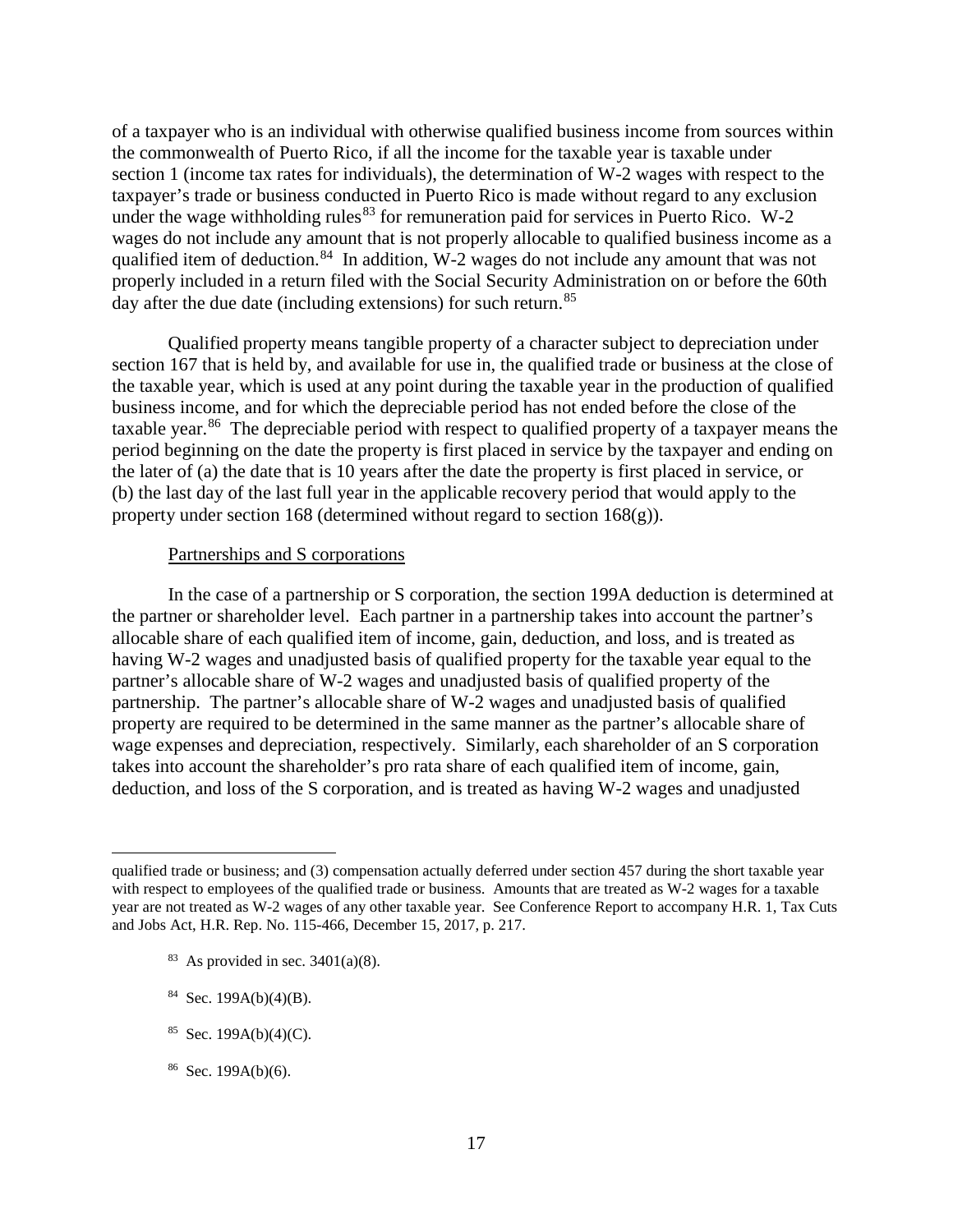basis of qualified property for the taxable year equal to the shareholder's pro rata share of W-2 wages and unadjusted basis of qualified property of the S corporation.

## Qualified REIT dividends, cooperative dividends, and publicly traded partnership income

A deduction is allowed for 20 percent of the taxpayer's aggregate amount of qualified REIT dividends, qualified cooperative dividends, and qualified publicly traded partnership income for the taxable year.<sup>[87](#page-19-0)</sup>

Qualified REIT dividends do not include any portion of a dividend received from a REIT that is a capital gain dividend<sup>[88](#page-19-1)</sup> or a qualified dividend.<sup>[89](#page-19-2)</sup>

A qualified cooperative dividend means any patronage dividend,  $90$  per-unit retain allocation,  $91$  qualified written notice of allocation,  $92$  or any other similar amount, provided such amount is includible in gross income and is received from either (1) a tax-exempt organization described in section  $501(c)(12)^{93}$  $501(c)(12)^{93}$  $501(c)(12)^{93}$  or a taxable or tax-exempt cooperative that is described in section 1381(a), or (2) a taxable cooperative governed by tax rules applicable to cooperatives before the enactment of subchapter T of the Code in 1962.<sup>[94](#page-19-7)</sup>

<span id="page-19-0"></span>Qualified publicly traded partnership income means (with respect to any qualified trade or business of the taxpayer) the sum of (a) the net amount of the taxpayer's allocable share of each qualified item of income, gain, deduction, and loss of the partnership from a publicly traded partnership not treated as a corporation,  $95$  and (b) gain recognized by the taxpayer on disposition

- <span id="page-19-1"></span> $88$  Defined in sec.  $857(b)(3)$ .
- <span id="page-19-2"></span><sup>89</sup> Defined in sec. 1(h)(11). See sec. 199A(e)(3).
- $90$  Defined in sec. 1388(a).
- $91$  Defined in sec. 1388(f).
- $92$  Defined in sec. 1388(c).

<span id="page-19-6"></span><span id="page-19-5"></span><span id="page-19-4"></span><span id="page-19-3"></span><sup>93</sup> Organizations described in section  $501(c)(12)$  are benevolent life insurance associations of a purely local character, mutual ditch or irrigation companies, mutual or cooperative telephone companies, or like organizations; but only if 85 percent or more of the income consists of amounts collected from members for the sole purpose of meeting losses and expenses. Sec.  $501(c)(12)(A)$ .

 $94$  Sec. 199A(e)(4).

<span id="page-19-8"></span><span id="page-19-7"></span><sup>95</sup> Such items must be effectively connected with a U.S. trade or business, be included or allowed in determining taxable income for the taxable year, and not constitute excepted enumerated investment-type income. Such items do not include the taxpayer's reasonable compensation, guaranteed payments for services, or (to the extent provided in regulations) section 707(a) payments for services.

 $87$  See sec. 199A(a) and (b).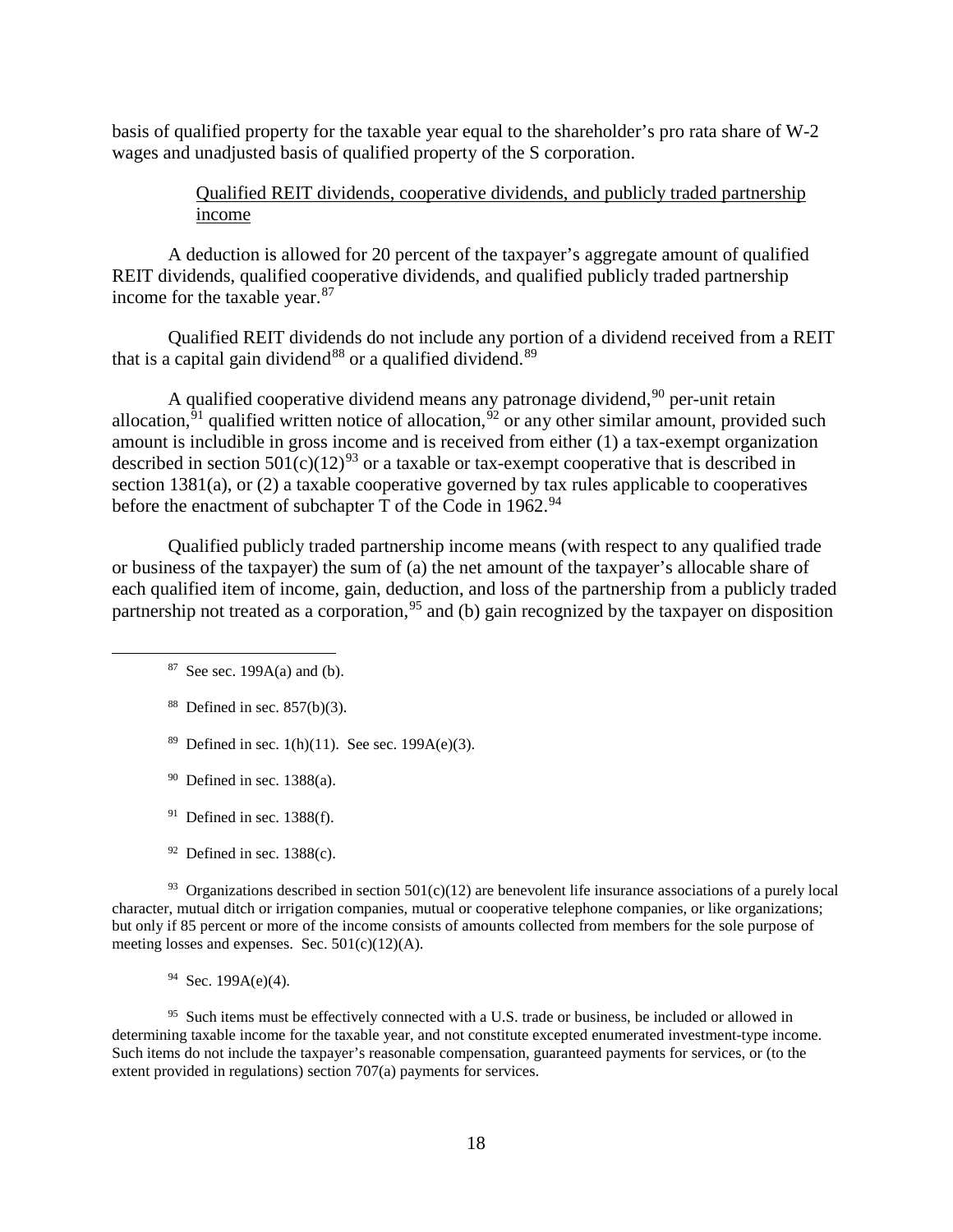of its interest in such partnership that is treated as ordinary income (for example, by reason of section  $751$ ).  $96$ 

## Determination of the taxpayer's deduction

The taxpayer's deduction for qualified business income for the taxable year is equal to the sum of (1) the lesser of (a) the combined qualified business income amount for the taxable year, or (b) an amount equal to 20 percent of taxable income (reduced by any net capital gain<sup>[97](#page-20-1)</sup> and qualified cooperative dividends), plus (2) the lesser of (a) 20 percent of qualified cooperative dividends, or (b) taxable income (reduced by net capital gain). This sum may not exceed the taxpayer's taxable income for the taxable year (reduced by net capital gain).<sup>98</sup> The combined qualified business income amount for the taxable year is the sum of the deductible amounts determined for each qualified trade or business carried on by the taxpayer and 20 percent of the taxpayer's qualified REIT dividends and qualified publicly traded partnership income.<sup>[99](#page-20-3)</sup>

The taxpayer's deduction for qualified business income is not allowed in computing adjusted gross income; instead, the deduction is allowed in computing taxable income.<sup>[100](#page-20-4)</sup> The deduction is available to both individuals who do itemize their deductions and individuals who do not itemize their deductions.[101](#page-20-5)

#### **2. Treatment of cooperatives and their patrons**

#### **In general**

Certain corporations are eligible to be treated as cooperatives and taxed under the special rules of subchapter T of the Code.<sup>[102](#page-20-6)</sup> In general, the subchapter T rules apply to any corporation operating on a cooperative basis (except mutual savings banks, insurance companies, most taxexempt organizations, and certain utilities).

<span id="page-20-0"></span>For Federal income tax purposes, a cooperative subject to the cooperative tax rules of subchapter T generally computes its income as if it were a taxable corporation, except that, in determining its taxable income, the cooperative does not take into account amounts paid for the taxable year as (1) patronage dividends, to the extent paid in money, qualified written notices of

- <span id="page-20-2"></span>98 Sec. 199A(a).
- <span id="page-20-3"></span> $99$  Sec. 199A(b)(1).
- <span id="page-20-4"></span> $100$  Sec. 62(a).
- <span id="page-20-5"></span> $101$  Sec. 63(b) and (d).
- <span id="page-20-6"></span>102 Secs. 1381-1388.

 $96$  Sec. 199A(e)(5).

<span id="page-20-1"></span> $97$  Defined in sec. 1(h).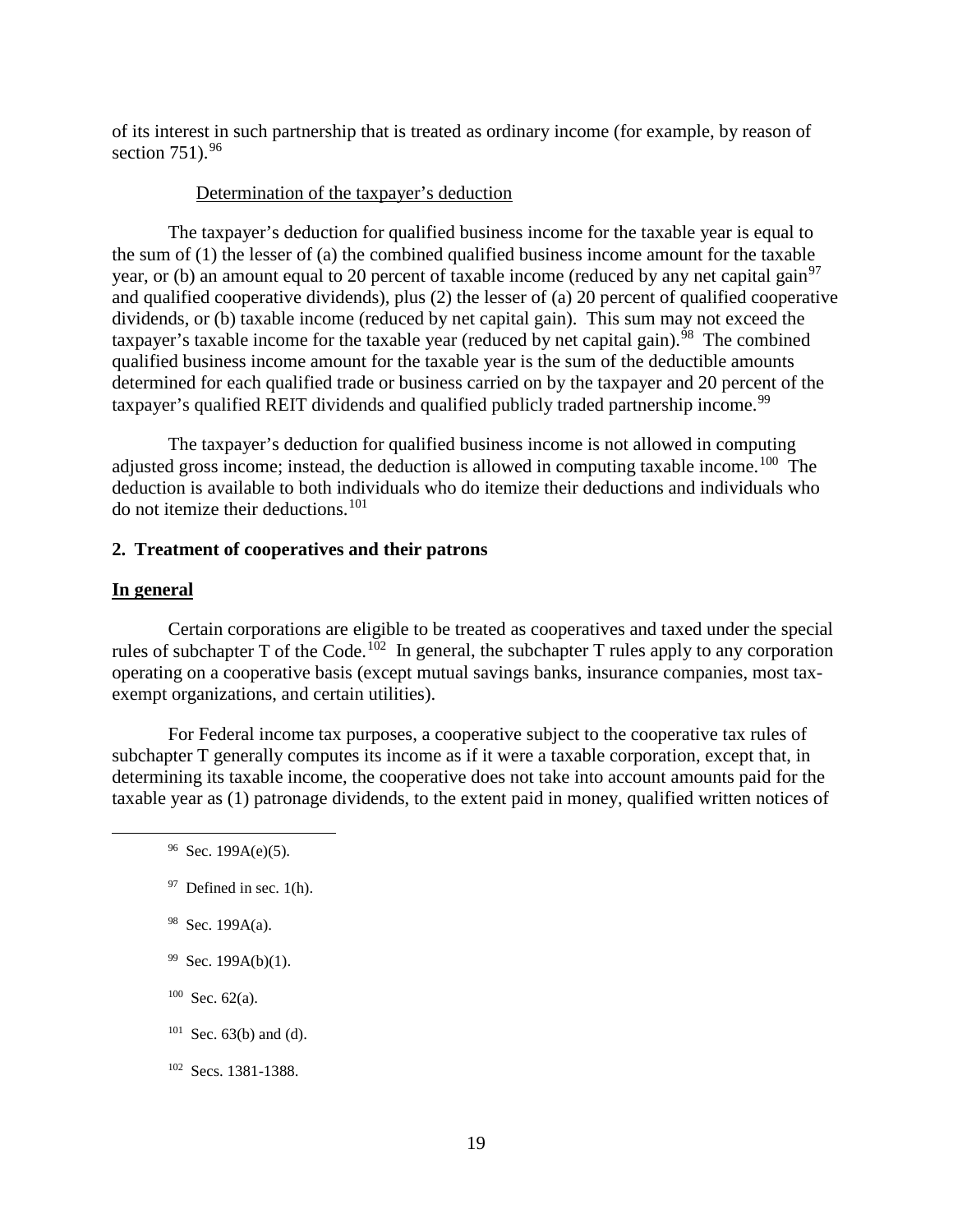allocation,  $103$  or other property (except nonqualified written notices of allocation)  $104$  with respect to patronage occurring during such taxable year, and (2) per-unit retain allocations, to the extent paid in money, qualified per-unit retain certificates,<sup>[105](#page-21-2)</sup> or other property (except nonqualified per-unit retain certificates)<sup>[106](#page-21-3)</sup> with respect to marketing occurring during such taxable year.<sup>[107](#page-21-4)</sup>

Patronage dividends are amounts paid to a patron (1) on the basis of quantity or value of business done with or for such patron, (2) under an obligation of the cooperative to pay such amount that existed before the cooperative received the amount so paid, and (3) which are determined by reference to the net earnings of the cooperative from business done with or for its patrons.[108](#page-21-5) Per-unit retain allocations are allocations to a patron with respect to products marketed for him, the amount of which is fixed without reference to the net earnings of the organization pursuant to an agreement between the organization and the patron.<sup>109</sup>

Because a patron of a cooperative that receives patronage dividends or per-unit retain allocations generally must include such amounts in gross income,  $110$  excluding patronage dividends and per-unit retain allocations paid by the cooperative from the cooperative's taxable income in effect allows the cooperative to be a conduit with respect to profits derived from transactions with its patrons.

### **Specified agricultural or horticultural cooperatives with qualified business income**

For taxable years beginning after December 31, 2017, and before January 1, 2026, a deduction is allowed to any specified agricultural or horticultural cooperative equal to the lesser of (a) 20 percent of the excess (if any) of the cooperative's gross income over the qualified cooperative dividends paid during the taxable year for the taxable year, or (b) the greater of 50 percent of the W-2 wages paid by the cooperative with respect to its trade or business or the sum of 25 percent of the W-2 wages of the cooperative with respect to its trade or business plus 2.5 percent of the unadjusted basis immediately after acquisition of qualified property of the

- <span id="page-21-0"></span> $103$  As defined in sec. 1388(c).
- $104$  As defined in sec. 1388(d).
- $105$  As defined in sec. 1388(h).
- $106$  As defined in sec. 1388(i).

<span id="page-21-5"></span><span id="page-21-4"></span><span id="page-21-3"></span><span id="page-21-2"></span><span id="page-21-1"></span> $107$  Sec. 1382(b)(1) and (3). In determining its taxable income, the cooperative also does not take into account amounts paid in money or other property in redemption of a nonqualified written notice of allocation which was paid as a patronage dividend during the payment period for the taxable year during which the patronage occurred, or in redemption of a nonqualified per-unit retain certificate which was paid as a per-unit retain allocation during the payment period for the taxable year during which the marketing occurred. Sec. 1382(b)(2) and (4).

- 108 Sec. 1388(a).
- <span id="page-21-6"></span> $109$  Sec. 1388(f).
- <span id="page-21-7"></span><sup>110</sup> Sec. 1385(a)(1) and (3).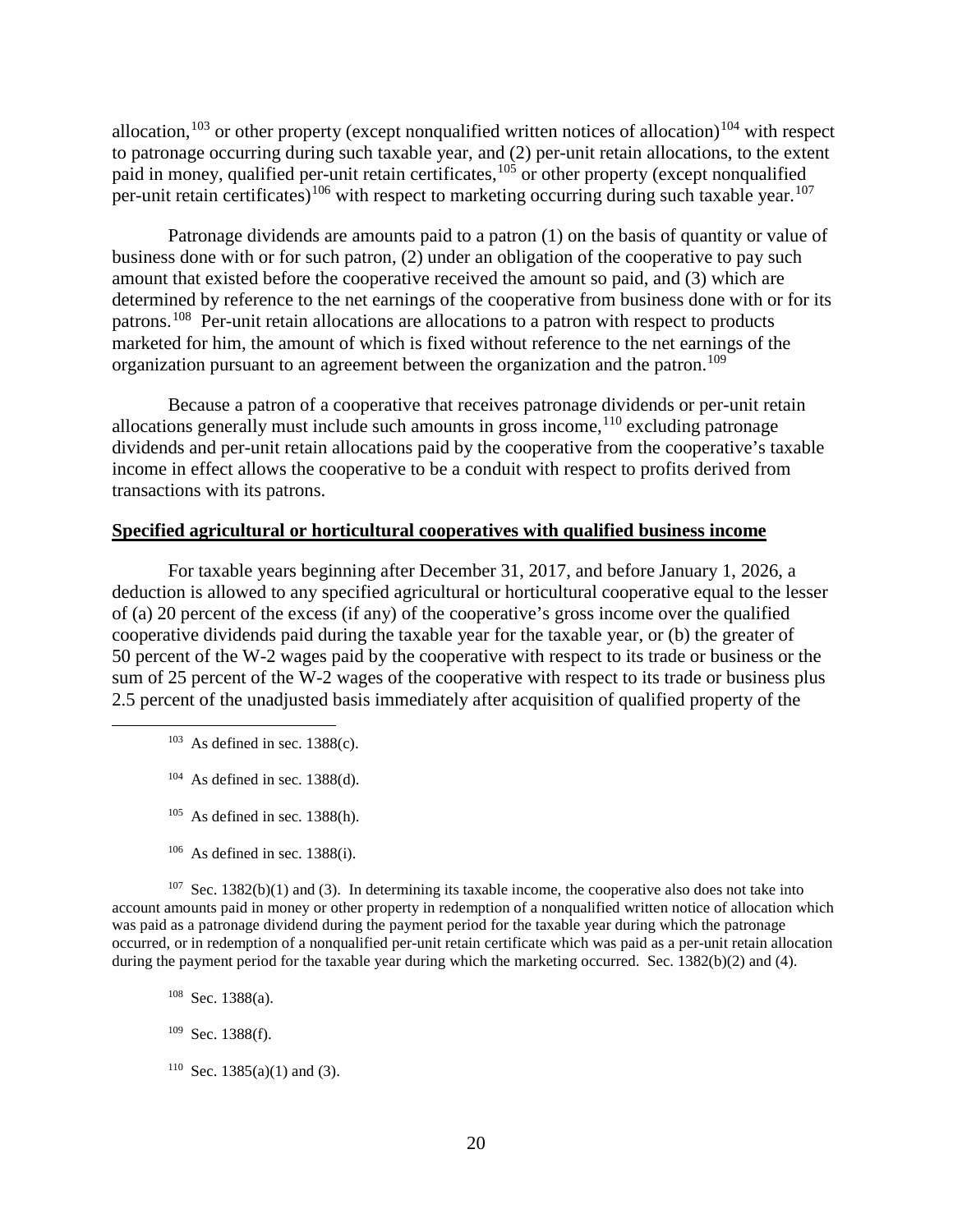cooperative.<sup>111</sup> The cooperative's section 199A(g) deduction may not exceed its taxable income[112](#page-22-1) for the taxable year.

A specified agricultural or horticultural cooperative is an organization to which part I of subchapter T applies that is engaged in (a) the manufacturing, production, growth, or extraction in whole or significant part of any agricultural or horticultural product, (b) the marketing of agricultural or horticultural products that its patrons have so manufactured, produced, grown, or extracted, or (c) the provision of supplies, equipment, or services to farmers or organizations described in the foregoing.

### **Explanation of Provision**

#### **1. Treatment of specified agricultural or horticultural cooperatives**

#### **Deduction for qualified production activities income**

The proposal modifies the deduction for qualified business income of a specified agricultural or horticultural cooperative under section 199A(g) to instead provide a deduction for qualified production activities income of a specified agricultural or horticultural cooperative that is similar to the deduction for qualified production activities income under former section 199.

The proposal provides a deduction from taxable income that is equal to nine percent of the lesser of the cooperative's qualified production activities income or taxable income (determined without regard to the cooperative's section  $199A(g)$  deduction and any deduction allowable under section 1382(b) and (c) (relating to patronage dividends, per-unit retain allocations, and nonpatronage distributions)) for the taxable year. The amount of the deduction for a taxable year is limited to 50 percent of the W-2 wages paid by the cooperative during the calendar year that ends in such taxable year. For this purpose, W-2 wages are determined in the same manner as under the other provisions of section 199A, except that such wages do not include any amount that is not properly allocable to domestic production gross receipts.<sup>[113](#page-22-2)</sup>

In the case of oil related qualified production activities income, the proposal provides that the section  $199A(g)$  deduction is reduced by three percent of the least of the cooperative's oil related qualified production activities income, qualified production activities income, or taxable income (determined without regard to the cooperative's section 199A(g) deduction and any deduction allowable under section 1382(b) and (c) (relating to patronage dividends, per-unit retain allocations, and nonpatronage distributions)) for the taxable year. For this purpose, oil

<sup>&</sup>lt;sup>111</sup> Sec. 199A(g).

<span id="page-22-1"></span><span id="page-22-0"></span><sup>&</sup>lt;sup>112</sup> For this purpose, taxable income is computed without regard to the cooperative's deduction under section  $199A(g)$ .

<span id="page-22-2"></span><sup>113</sup> Under the proposal, because Puerto Rico is not treated as part of the United States for purposes of determining domestic production gross receipts under section 199A(g), W-2 wages do not include any remuneration paid for services in Puerto Rico.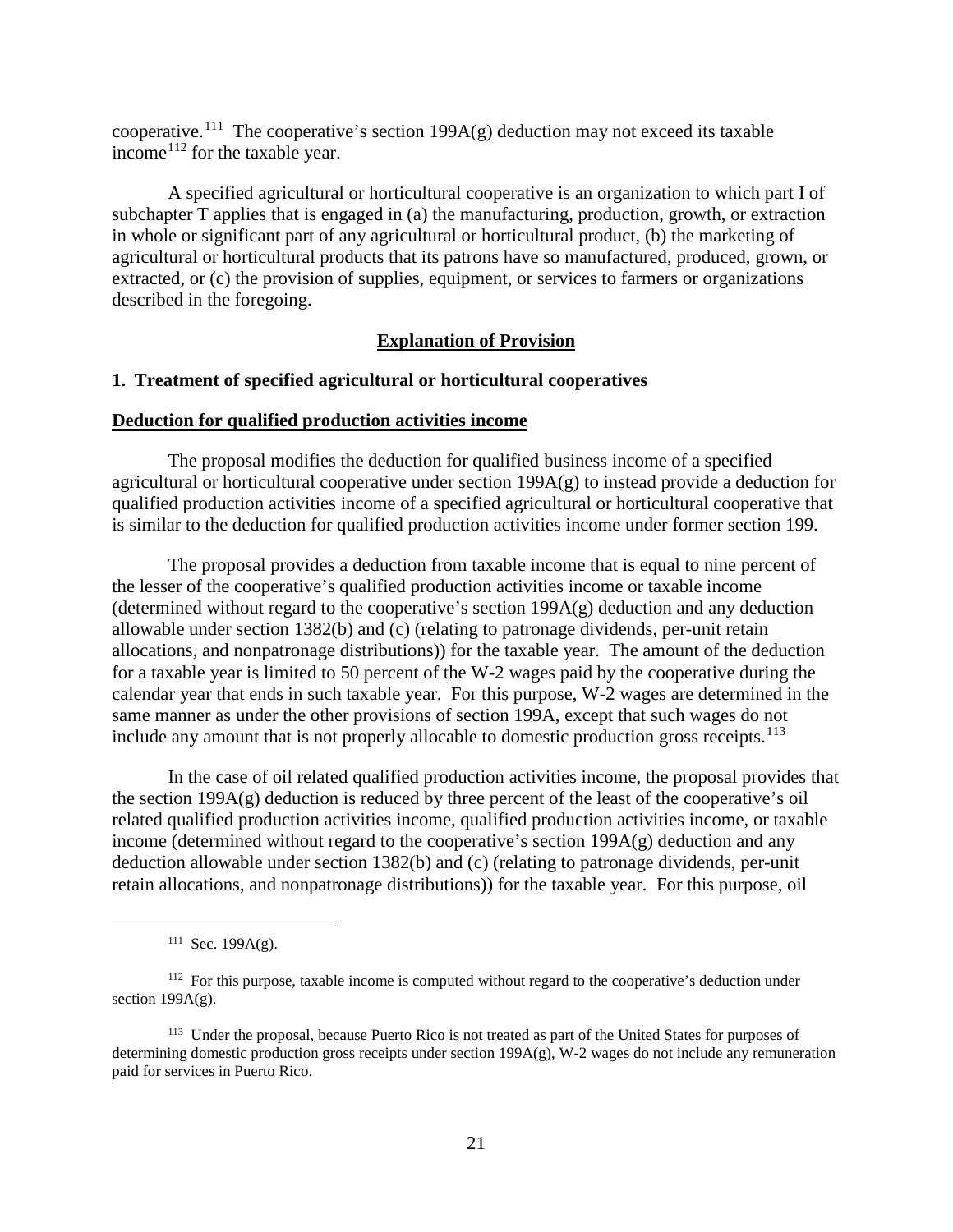related qualified production activities income for any taxable year is the portion of qualified production activities income attributable to the production, refining, processing, transportation, or distribution of oil, gas, or any primary product thereof<sup> $114$ </sup> during the taxable year.

In general, qualified production activities income is equal to domestic production gross receipts reduced by the sum of: (1) the cost of goods sold that are allocable to such receipts;<sup>[115](#page-23-1)</sup> and  $(2)$  other expenses, losses, or deductions that are properly allocable to such receipts.<sup>[116](#page-23-2)</sup> Domestic production gross receipts generally are gross receipts of the cooperative that are derived from any lease, rental, license, sale, exchange, or other disposition of any agricultural or horticultural product<sup>[117](#page-23-3)</sup> that was manufactured, produced, grown, or extracted by the cooperative in whole or in significant part within the United States.<sup>[118](#page-23-4)</sup> The cooperative is treated as having manufactured, produced, grown, or extracted in whole or significant part any agricultural or horticultural products marketed by the cooperative if such items were manufactured, produced, grown, or extracted in whole or significant part by its patrons.

Domestic production gross receipts do not include any gross receipts of the cooperative derived from property leased, licensed, or rented by the taxpayer for use by any related person.<sup>[119](#page-23-5)</sup> In addition, domestic production gross receipts do not include gross receipts that are derived from the lease, rental, license, sale, exchange, or other disposition of land.

<span id="page-23-2"></span><sup>116</sup> In computing qualified production activities income, the section 199A(g) deduction itself is not an allocable deduction. As under former section 199, the cooperative's qualified production activities income is determined without regard to any deduction allowable under section 1382(b) and (c) (relating to patronage dividends, per-unit retain allocations, and nonpatronage distributions). See Treas. Reg. sec. 1.199-6(c).

<span id="page-23-3"></span> $117$  Consistent with former section 199, it is intended that agricultural or horticultural products also include fertilizer, diesel fuel, and other supplies used in agricultural or horticultural production that are manufactured, produced, grown, or extracted by the cooperative. See Treas. Reg. sec. 1.199-6(f).

<span id="page-23-4"></span><sup>118</sup> Consistent with former section 199, it is intended that domestic production gross receipts include gross receipts of a cooperative derived from any sale, exchange, or other disposition of agricultural products with respect to which the cooperative performs storage, handling, or other processing activities (other than transportation activities) within the United States, provided such products are consumed in connection with, or incorporated into, the manufacturing, production, growth, or extraction of agricultural or horticultural products (whether or not by the cooperative). See Treas. Reg. sec. 1.199-3(e)(1).

<sup>&</sup>lt;sup>114</sup> Within the meaning of section  $927(a)(2)(C)$  as in effect before its repeal.

<span id="page-23-1"></span><span id="page-23-0"></span><sup>&</sup>lt;sup>115</sup> For this purpose, any item or service brought into the United States is treated as acquired by purchase, and its cost is treated as not less than its value immediately after it entered the United States. A similar rule applies in determining the adjusted basis of leased or rented property where the lease or rental gives rise to domestic production gross receipts. In addition, for any property exported by the cooperative for further manufacture, the increase in cost or adjusted basis may not exceed the difference between the value of the property when exported and the value of the property when brought back into the United States after the further manufacture.

<span id="page-23-5"></span><sup>&</sup>lt;sup>119</sup> For this purpose, a person is treated as related to another person if such persons are treated as a single employer under subsection (a) or (b) of section 52 or subsection (m) or (o) of section 414, except that determinations under subsections (a) and (b) of section 52 are made without regard to section 1563(b).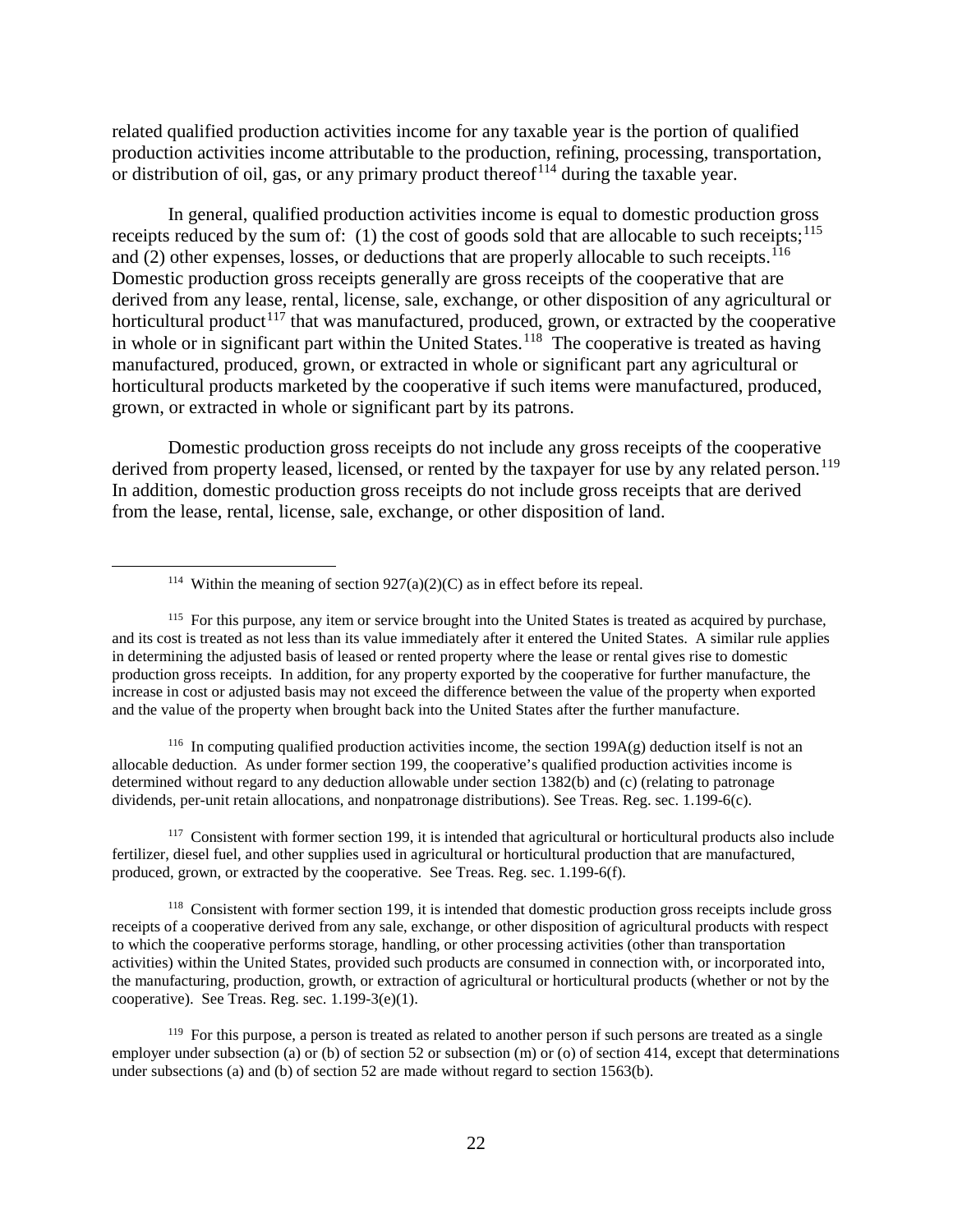### **Definition of specified agricultural or horticultural cooperative**

The proposal limits the definition of specified agricultural or horticultural cooperative to organizations to which part I of subchapter T applies that (1) manufacture, produce, grow, or extract in whole or significant part any agricultural or horticultural product, or (2) market any agricultural or horticultural product that their patrons have so manufactured, produced, grown, or extracted in whole or significant part.<sup>120</sup> The definition no longer includes a cooperative solely engaged in the provision of supplies, equipment, or services to farmers or other specified agricultural or horticultural cooperatives.

### **Special rules**

All members of an expanded affiliated group<sup>[121](#page-24-1)</sup> are treated as a single corporation and the deduction is allocated among the members of the expanded affiliated group in proportion to each member's respective amount, if any, of qualified production activities income. In addition, for purposes of determining domestic production gross receipts, if all of the interests in the capital and profits of a partnership are owned by members of a single expanded affiliated group at all times during the taxable year of such partnership, the partnership and all members of such group are treated as a single taxpayer during such period.

In the case of a specified agricultural or horticultural cooperative that is a partner in a partnership, rules similar to the rules applicable to a partner in a partnership under section  $199A(f)(1)$  apply.

For a tax-exempt cooperative subject to tax on its unrelated business taxable income by section 511, the proposal is applied by substituting unrelated business taxable income for taxable income where applicable.

The section  $199A(g)$  deduction is determined by only taking into account items that are attributable to the actual conduct of a trade or business.

### **Allocation of the cooperative's deduction to patrons**

The proposal provides that an eligible patron that receives a qualified payment from a specified agricultural or horticultural cooperative is allowed as a deduction for the taxable year in which such payment is received an amount equal to the portion of the cooperative's deduction for qualified production activities income that is (i) allowed with respect to the portion of the qualified production activities income to which such payment is attributable, and (ii) identified

<span id="page-24-0"></span><sup>&</sup>lt;sup>120</sup> Consistent with former section 199, it is intended that agricultural or horticultural products also include fertilizer, diesel fuel, and other supplies used in agricultural or horticultural production that are manufactured, produced, grown, or extracted by the cooperative. See Treas. Reg. sec. 1.199-6(f).

<span id="page-24-1"></span><sup>&</sup>lt;sup>121</sup> For this purpose, an expanded affiliated group is an affiliated group as defined in section  $1504(a)$ determined (i) by substituting "more than 50 percent" for "more than 80 percent" each place it appears, and (ii) without regard to paragraphs (2) and (4) of section 1504(b).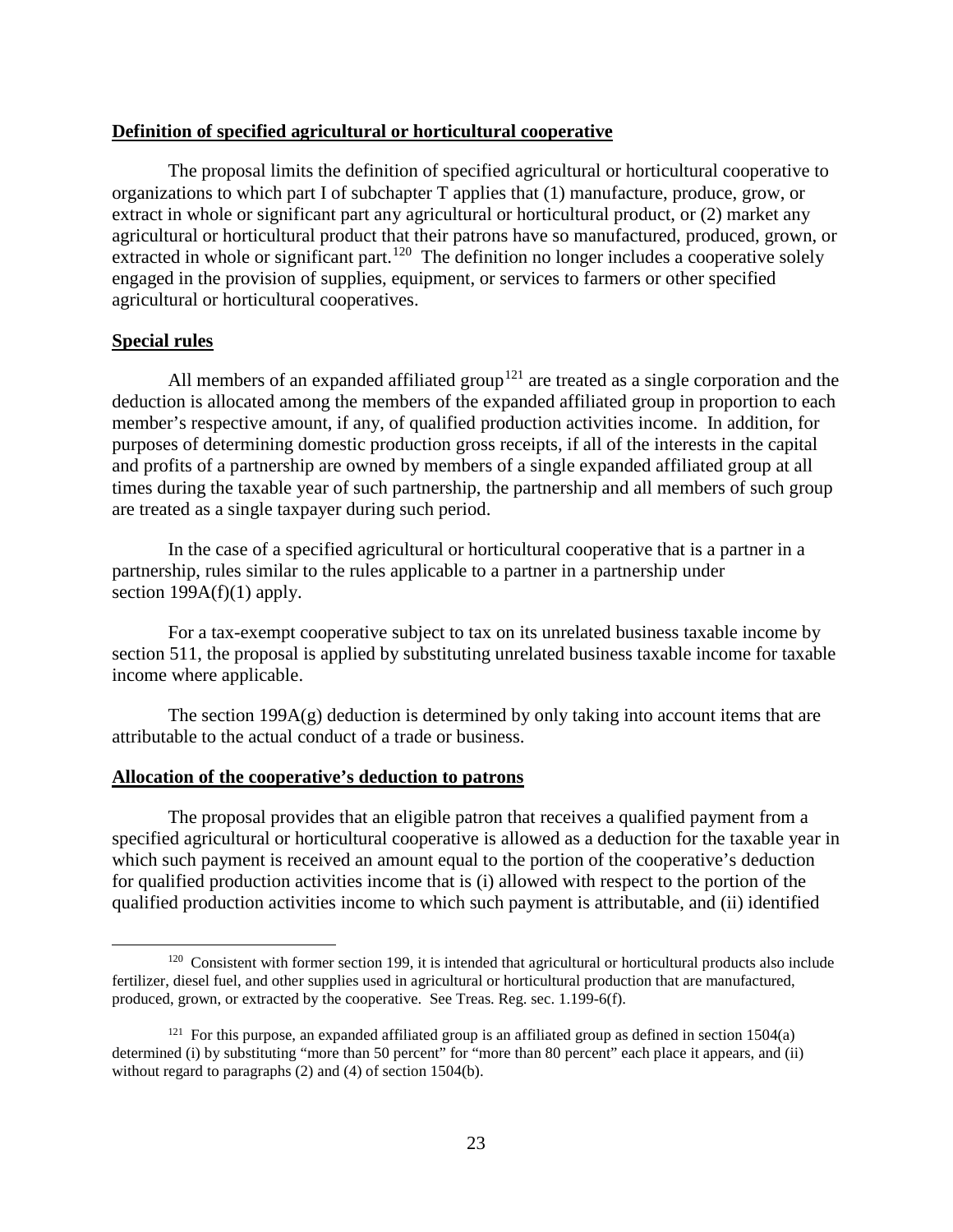by the cooperative in a written notice mailed to the patron during the payment period described in section  $1382(d)$ .<sup>[122](#page-25-0)</sup>

The patron's deduction of such amount may not exceed the patron's taxable income for the taxable year (determined without regard to such deduction but after taking into account the patron's other deductions under section  $199A(a)$ ). A qualified payment is any amount that (i) is described in paragraph (1) or (3) of section 1385(a) (*i.e.*, patronage dividends and per-unit retain allocations), (ii) is received by an eligible patron from a specified agricultural or horticultural cooperative, and (iii) is attributable to qualified production activities income with respect to which a deduction is allowed to such cooperative. An eligible patron is (i) a taxpayer other than a corporation,<sup>[123](#page-25-1)</sup> or (ii) another specified agricultural or horticultural cooperative.

Finally, the cooperative cannot reduce its income under section 1382 for any deduction allowable to its patrons under this rule (*i.e.*, the cooperative must reduce its deductions allowed for certain payments to its patrons in an amount equal to the section 199A(g) deduction allocated to its patrons).

### **Regulatory authority**

Specific regulatory authority is provided for the Secretary of the Treasury to promulgate necessary regulations under section  $199A(g)$ , including regulations that prevent more than one cooperative taxpayer from being allowed a deduction with respect to the same activity (*i.e.*, the same lease, rental, license, sale, exchange, or other disposition of any agricultural or horticultural product that was manufactured, produced, grown, or extracted in whole or in significant part within the United States). In addition, regulatory authority is provided to address the proper allocation of items of income, deduction, expense, and loss for purposes of determining qualified production activities income. The proposal provides that the regulations be based on the regulations applicable to cooperatives and their patrons under former section 199 (as in effect before its repeal).<sup>[124](#page-25-2)</sup>

### **2. Treatment of cooperative patrons**

### **Repeal of special deduction for qualified cooperative dividends**

The proposal repeals the special deduction for qualified cooperative dividends. In addition, the proposal repeals the rule that excludes qualified cooperative dividends from qualified business income of a qualified trade or business. The proposal also clarifies that items

<span id="page-25-1"></span><span id="page-25-0"></span><sup>&</sup>lt;sup>122</sup> Consistent with the allocation of the cooperative's deduction to its patrons under former section 199 and consistent with the requirements for the payment of patronage dividends in section 1388(a)(1), the cooperative's section  $199A(g)$  deduction is allocated among its patrons on the basis of the quantity or value of business done with or for such patron by the cooperative.

<sup>123</sup> For this purpose, corporation does not include an S corporation.

<span id="page-25-2"></span><sup>124</sup> See Treas. Reg. secs. 1.199-1 through -9.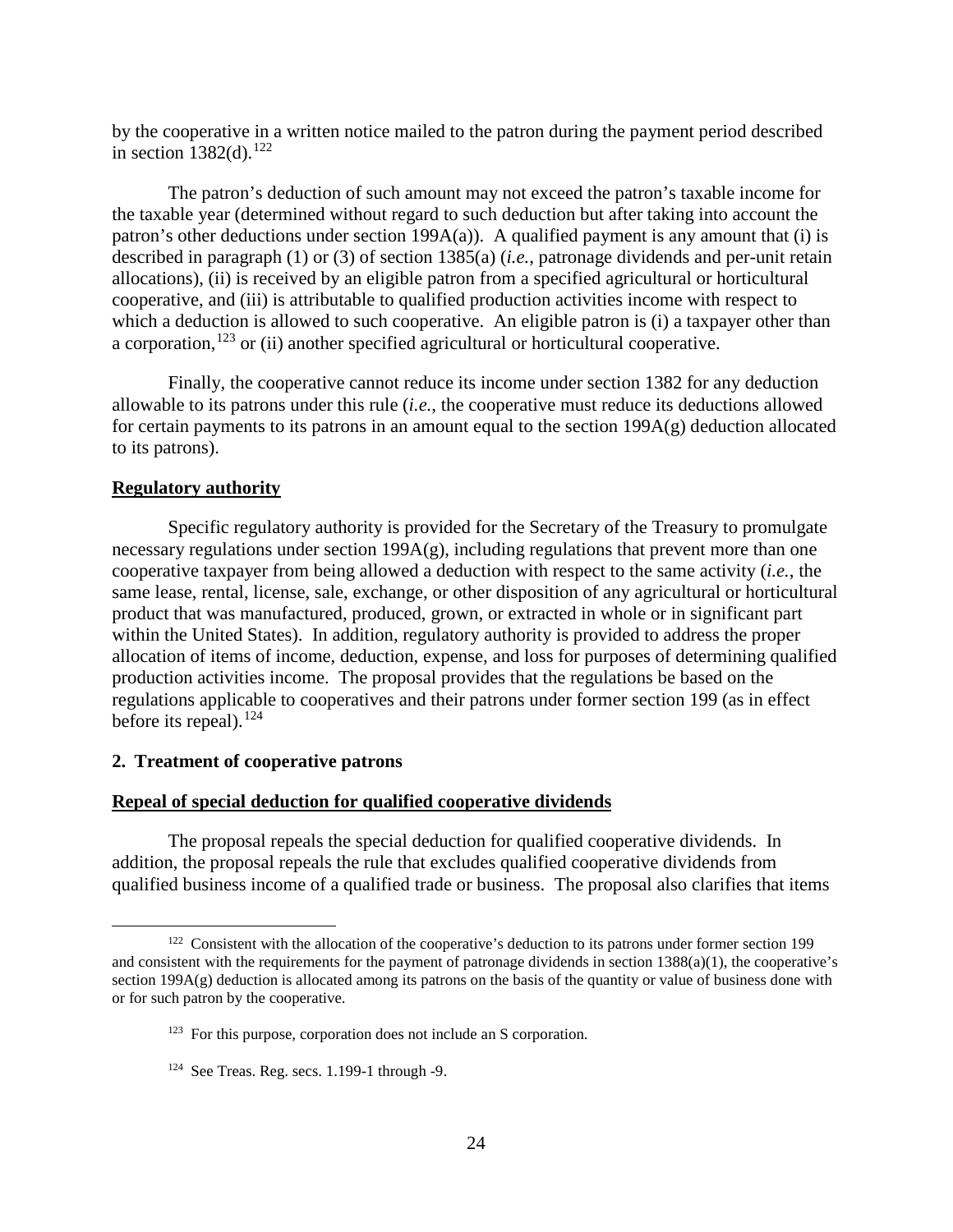of income excluded from qualified items of income, and thus excluded from qualified business income, do not include any amount described in section 1385(a)(1) (*i.e.*, patronage dividends). Accordingly, qualified business income of a qualified trade or business includes any patronage dividend,<sup> $125$ </sup> per-unit retain allocation,<sup>[126](#page-26-1)</sup> qualified written notice of allocation,<sup>[127](#page-26-2)</sup> or any other similar amount received from a cooperative, provided such amount is otherwise a qualified item of income, gain, deduction, or loss (*i.e.*, such amount is (i) effectively connected with the conduct of a trade or business within the United States, and (ii) included or allowed in determining taxable income for the taxable year).<sup>[128](#page-26-3)</sup>

## **Reduced deduction for qualified payments received from a specified agricultural or horticultural cooperative**

In the case of any qualified trade or business of a patron of a specified agricultural or horticultural cooperative, the deductible amount determined under section 199A(b)(2) for such trade or business is reduced by the lesser of (1) nine percent of the amount of qualified business income with respect to such trade or business as is properly allocable to qualified payments received from such specified agricultural or horticultural cooperative, or (2) 50 percent of the amount of W-2 wages with respect to such qualified trade or business that are properly allocable to such amount.

## **3. Transition rule relating to the repeal of section 199**

The proposal clarifies that the repeal of section 199 for taxable years beginning after December 31, 2017, does not apply to a qualified payment received by a patron from a specified agricultural or horticultural cooperative in a taxable year beginning after December 31, 2017, to the extent such qualified payment is attributable to qualified production activities income with respect to which a deduction is allowable to the cooperative under former section 199 for a taxable year of the cooperative beginning before January 1, 2018. Such qualified payment remains subject to former section 199 and any section 199 deduction allocated by the cooperative to its patrons related to such qualified payment may be deducted by such patrons in accordance with former section 199. In addition, no deduction is allowed under section 199A for such qualified payments.

<span id="page-26-0"></span> $125$  Defined in sec. 1388(a).

<span id="page-26-1"></span> $126$  Defined in sec. 1388(f).

<span id="page-26-2"></span> $127$  Defined in sec. 1388(c).

<span id="page-26-3"></span><sup>&</sup>lt;sup>128</sup> See sec. 199A(c)(3)(A).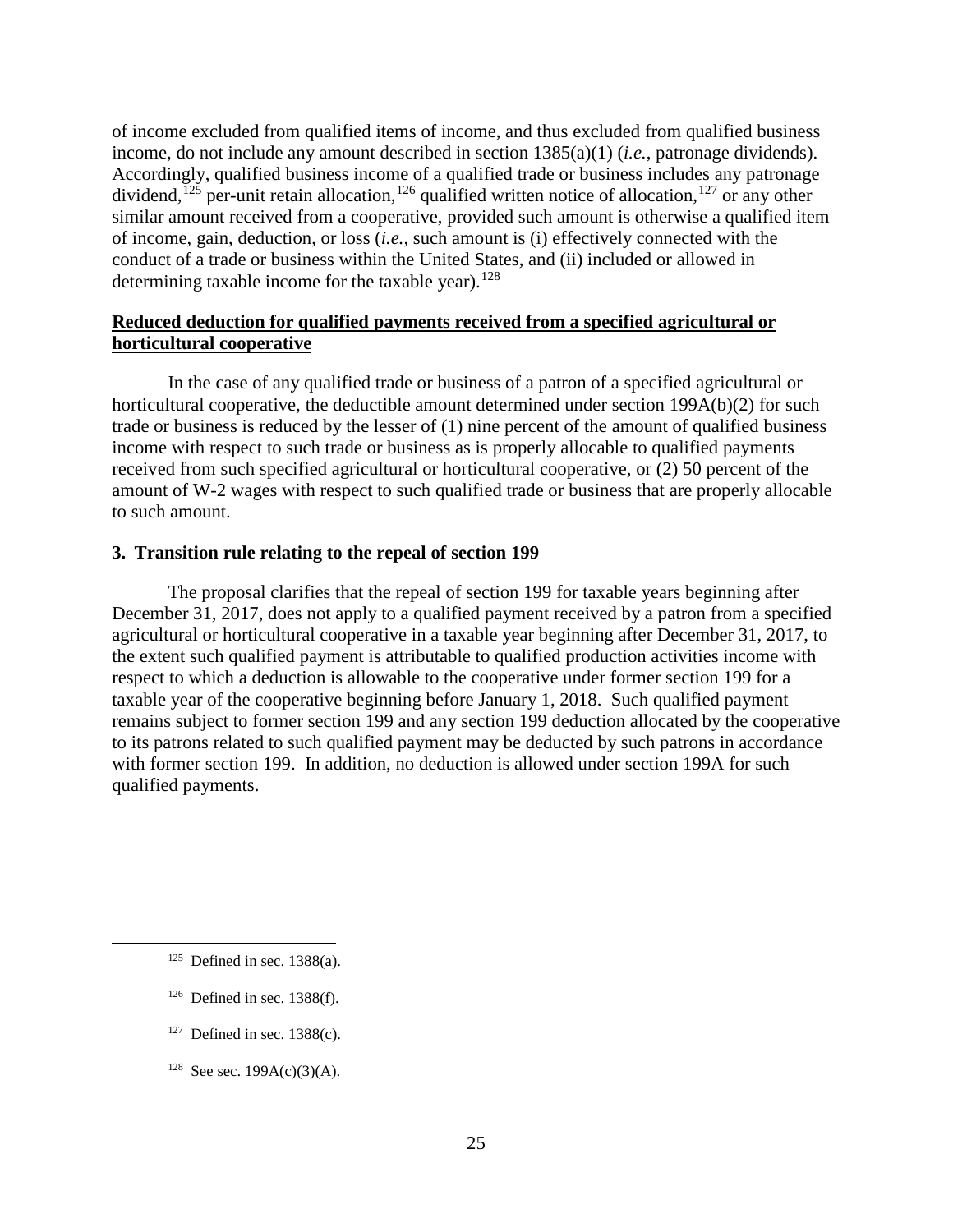#### **4. Examples**

The following examples illustrate the proposal.

#### **Example 1**

Cooperative is a grain marketing cooperative with \$5,250,000 in gross receipts during 2018 from the sale of grain grown by its patrons. Cooperative paid \$4,000,000 to its patrons at the time the grain was delivered in the form of per-unit retain allocations and another \$1,000,000 in patronage dividends after the close of the 2018 taxable year. Cooperative has other expenses of \$250,000 during 2018, including \$100,000 of W-2 wages.

Cooperative has domestic production gross receipts of \$5,250,000 and qualified production activities income of  $$5,000,000^{129}$  $$5,000,000^{129}$  $$5,000,000^{129}$  for 2018. Cooperative's section 199A(g) deduction is \$50,000 and is equal to the least of nine percent of qualified production activities income (\$450,000),<sup>[130](#page-27-1)</sup> nine percent of taxable income (\$450,000),<sup>[131](#page-27-2)</sup> or 50 percent of W-2 wages  $($50,000).$ <sup>132</sup> Cooperative passes through the entire section 199A(g) deduction to its patrons. Accordingly, Cooperative reduces its \$5,000,000 deduction allowable under section 1382(b) and (c) (relating to the \$1,000,000 patronage dividends and \$4,000,000 per-unit retain allocations) by \$50,000.

Patron's grain delivered to Cooperative during 2018 is two percent of all grain marketed through Cooperative during such year. During 2019, Patron receives \$20,000 in patronage dividends and \$1,000 of allocated section 199A(g) deduction from Cooperative related to the grain delivered to Cooperative during 2018.

Patron is a grain farmer with taxable income of \$75,000 for 2019 (determined without regard to section 199A) and has a filing status of married filing jointly. Patron's qualified business income related to its grain trade or business for 2019 is \$50,000, which consists of gross receipts of \$150,000 from sales to an independent grain elevator, per-unit retain allocations received from Cooperative during 2019 of \$80,000, patronage dividends received from Cooperative during 2019 related to Cooperative's 2018 net earnings of \$20,000, and expenses of \$200,000 (including \$50,000 of W-2 wages).

The portion of the qualified business income from Patron's grain trade or business related to qualified payments received from Cooperative during 2019 is \$10,000, which consists of perunit retain allocations received from Cooperative during 2019 of \$80,000, patronage dividends

<span id="page-27-3"></span><span id="page-27-2"></span><span id="page-27-1"></span><span id="page-27-0"></span><sup>131</sup> For this purpose, taxable income is \$5,000,000 and is determined without regarding to the section 199A(g) deduction and without regard to the \$5,000,000 deduction allowable under section 1382(b) and (c) relating to the \$1,000,000 patronage dividends and \$4,000,000 per-unit retain allocations.

 $132 \quad $100,000 \quad * \quad 5 = $50,000.$ 

<sup>&</sup>lt;sup>129</sup> \$5,250,000 gross receipts - \$250,000 expenses = \$5,000,000.

 $130$  \$5,000,000  $*$  .09 = \$450,000.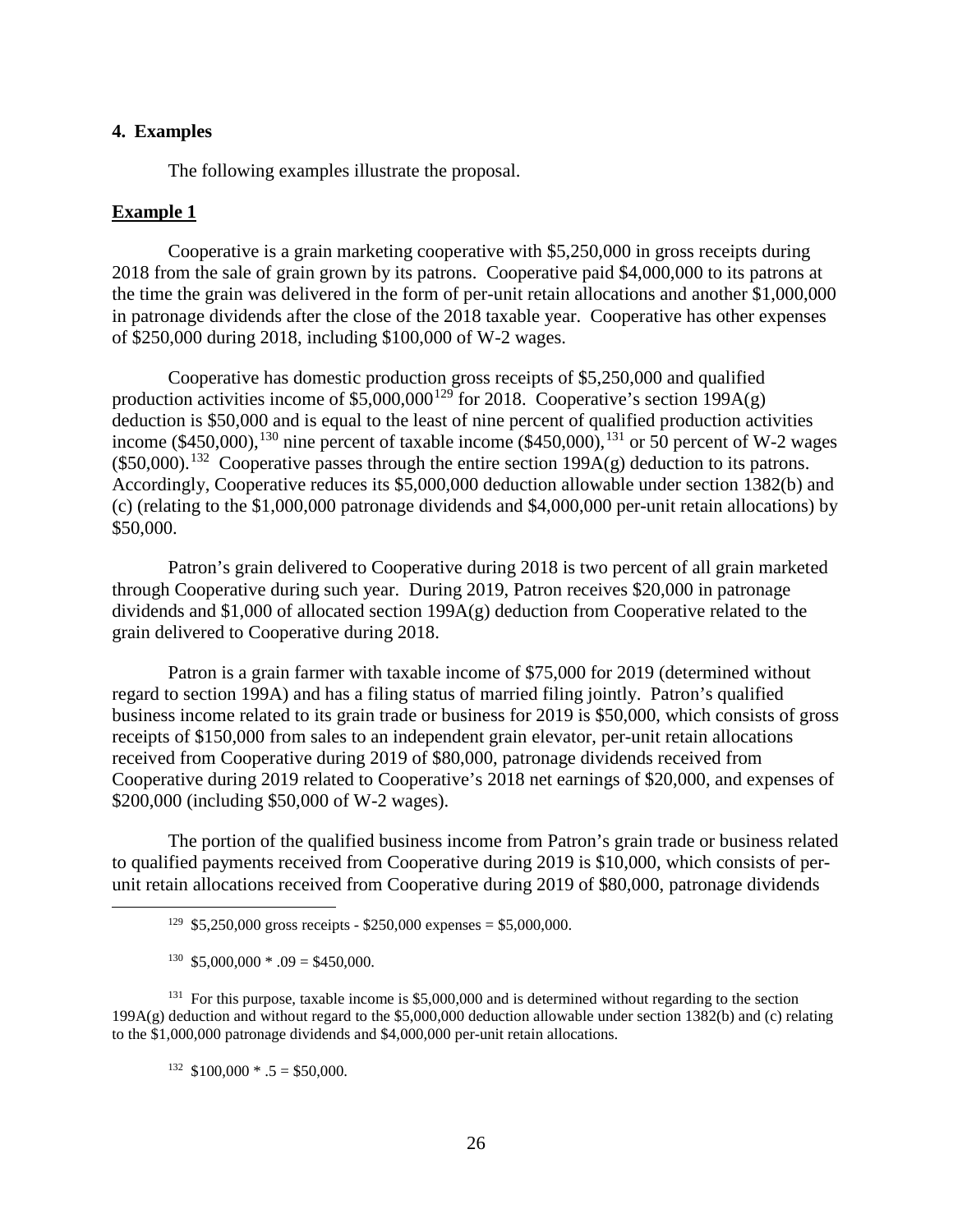received from Cooperative during 2019 related to Cooperative's 2018 net earnings of \$20,000, and properly allocable expenses of  $$90,000$  (including  $$25,000$  of W-2 wages).<sup>[133](#page-28-0)</sup>

Patron's deductible amount related to the grain trade or business is 20 percent of qualified business income  $(\$10,000)^{134}$  $(\$10,000)^{134}$  $(\$10,000)^{134}$  reduced by the lesser of nine percent of qualified business income related to qualified payments received from Cooperative  $(\$900)^{135}$  $(\$900)^{135}$  $(\$900)^{135}$  or 50 percent of W-2 wages related to qualified payments received from Cooperative  $(\$12,500)$ ,  $^{136}$  $^{136}$  $^{136}$  or  $\$9,100$ . As Patron does not have any other qualified trades or business, the combined qualified business income amount is also \$9,100.

Patron's deduction under section 199A for 2019 is \$10,100, which consists of the combined qualified business income amount of \$9,100, plus Patron's deduction passed through from Cooperative of \$1,000.

### **Example 2**

Cooperative and Patron have the same facts as above for 2018 and 2019 except that Patron has expenses of \$200,000 that include zero W-2 wages during 2019.

Patron's deductible amount related to the grain trade or business is 20 percent of qualified business income (\$10,000) reduced by the lesser of nine percent of qualified business income related to qualified payments received from Cooperative (\$900), or 50 percent of W-2 wages related to qualified payments received from Cooperative (\$0), or \$10,000.

Patron's deduction under section 199A for 2019 is \$11,000, which consists of the combined qualified business income amount of \$10,000, plus Patron's deduction passed through from Cooperative of \$1,000.

#### **Effective Date**

The proposal is effective as if included in the amendments made by sections 11011 and 13305 of Public Law No. 115-97, that is, for taxable years beginning after December 31, 2017.

<span id="page-28-3"></span> $136$  \$25,000  $*$  .5 = \$12,500.

<span id="page-28-2"></span><span id="page-28-1"></span><span id="page-28-0"></span><sup>&</sup>lt;sup>133</sup> Which expenses are properly allocable in a given case will depend on all the facts and circumstances. The example assumes that the fraction of properly allocable W-2 wages differs from the fraction of other properly allocable expenses.

 $134$  \$50,000  $\div$  .2 = \$10,000.

 $135$  \$10,000  $^*$  .09 = \$900.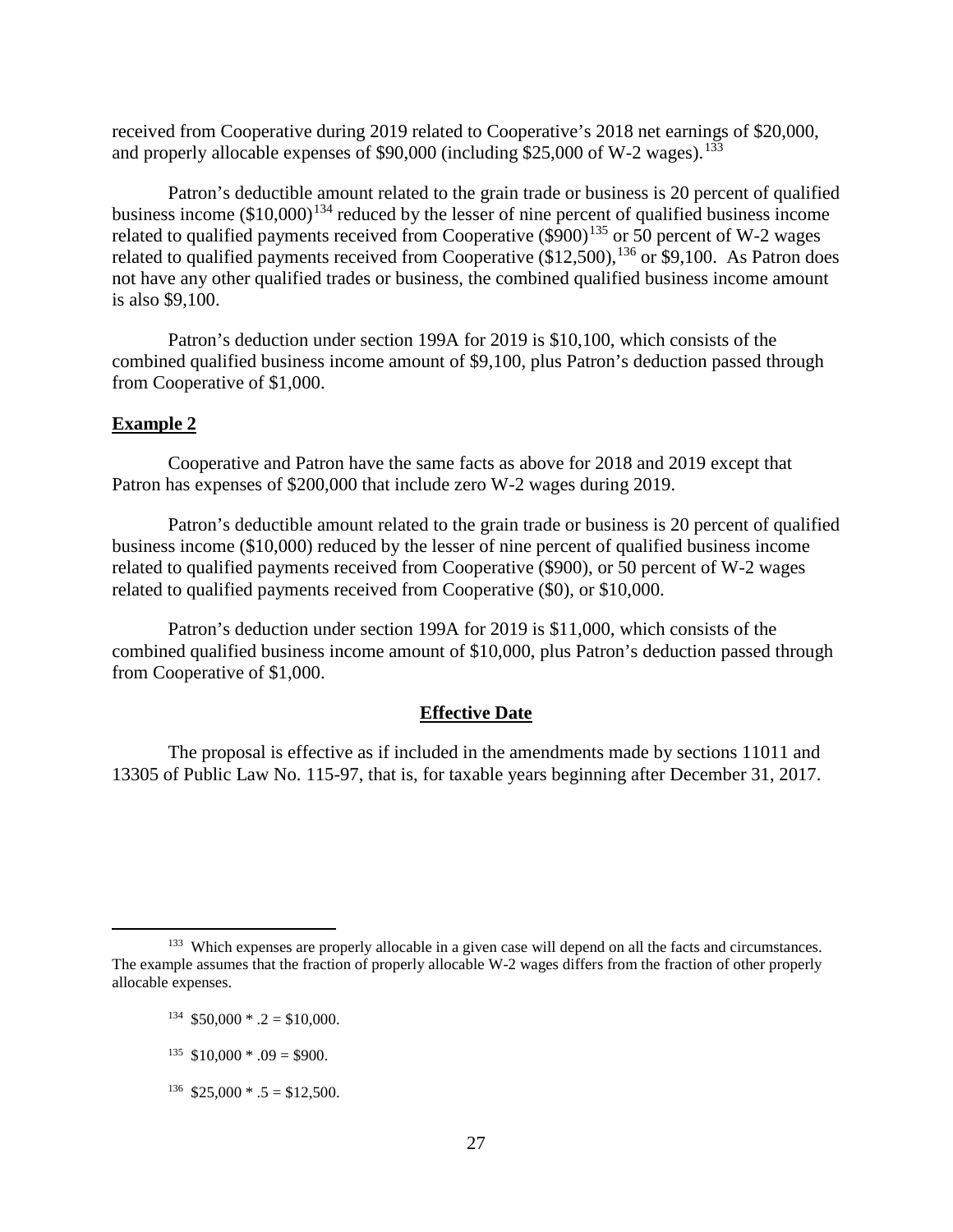## <span id="page-29-0"></span>**C. Low-Income Housing Credit Ceiling and Average Income Test (secs. 102 and 103 of Division T of the amendment and sec. 42 of the Code)**

#### **Present Law**

The low-income housing credit may be claimed over a 10-year credit period after each low-income building is placed in service. The amount of the credit for any taxable year in the credit period is the applicable percentage of the qualified basis of each qualified low-income building. A State housing credit ceiling applies. For determining the current-year State dollar amount of the ceiling in any calendar year, the greater of (i) \$1.75 multiplied by the State population, or (ii) \$2,000,000, is taken into account. These amounts are indexed for inflation. For calendar year 2018, the amounts are \$2.40 and \$2,760,000.

To be eligible for the low-income housing credit, a qualified low-income building must be part of a qualified low-income housing project. In general, a qualified low-income housing project is defined as a project that satisfies one of two tests at the election of the taxpayer. The first test is met if 20 percent or more of the residential units in the project are both rent-restricted and occupied by individuals whose income is 50 percent or less of area median gross income (the "20-50 test"). The second test is met if 40 percent or more of the residential units in the project are both rent-restricted and occupied by individuals whose income is 60 percent or less of area median gross income (the "40-60 test").

A unit occupied by individuals whose incomes rise above 140 percent of the applicable income limit shall continue to be treated as a low-income unit if the income of such occupants initially met such income limitation and such unit continues to be rent-restricted so long as the next available unit is occupied by a tenant whose income does not exceed such limitation. In the case of deep rent skewed projects, special rules apply. A deep rent skewed project is a project in which (i) 15 percent or more of the low-income units in the project are occupied by individuals whose incomes are 40 percent or less of area median gross income, (ii) the gross rent with respect to each low-income unit in the project does not exceed 30 percent of the applicable income limit that applies to individuals occupying the unit, and (iii) the gross rent with respect to each low-income unit in the project does not exceed ½ of the average gross rent with respect to units of comparable size that are not occupied by individuals who meet the applicable income limit.

### **Explanation of Provision**

## **State housing credit ceiling**

The provision provides an increase in the State housing credit ceiling for 2018, 2019, 2020, and 2021. In each of those calendar years, the dollar amounts in effect for determining the current-year ceiling (after any increase due to the applicable cost of living adjustment) are increased by multiplying the dollar amounts for that year by 1.125.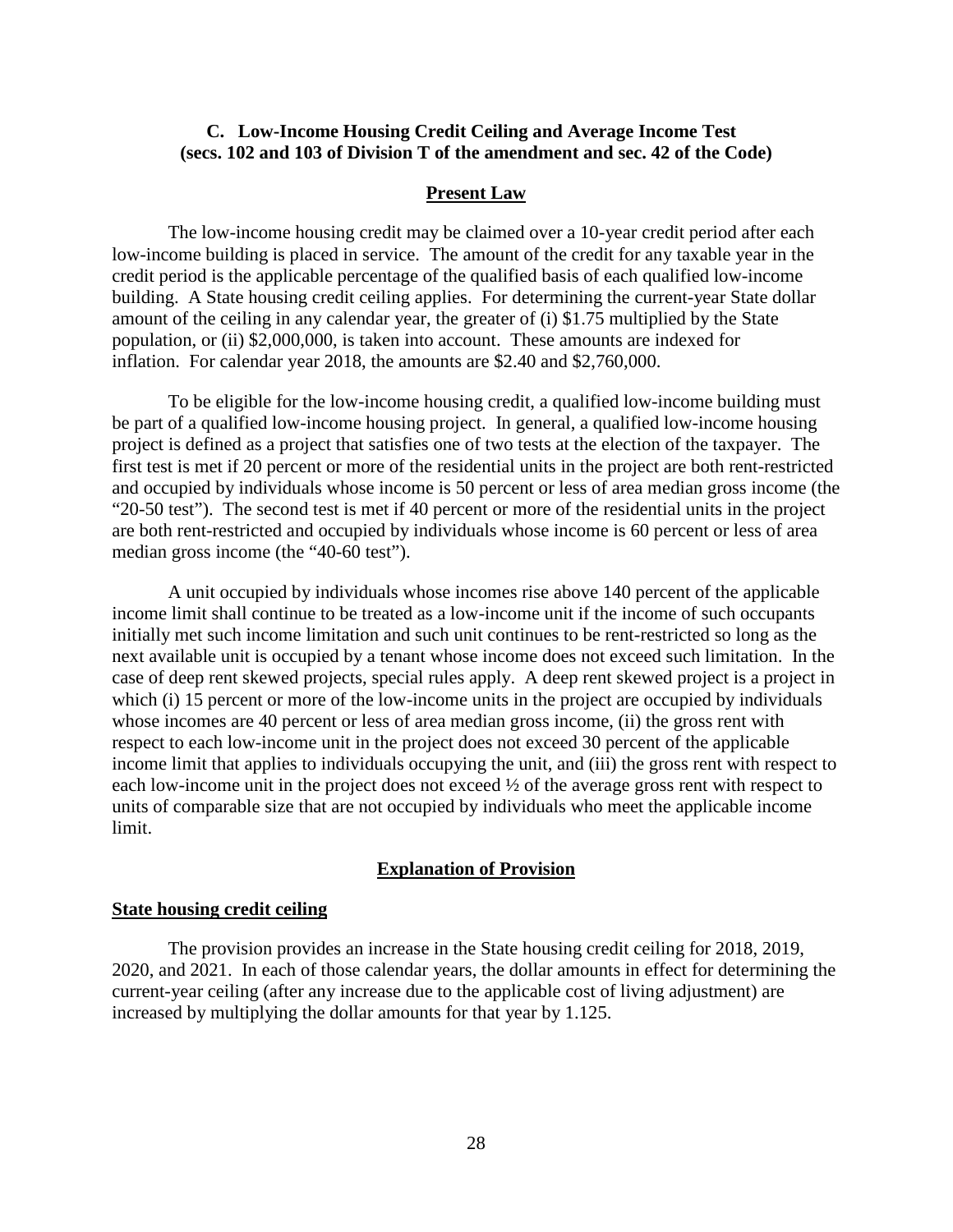### **Average income test for qualified low-income housing project**

The provision adds a third optional test to the 20-50 and 40-60 tests for a qualified lowincome housing project. A project meets the minimum requirements of the average income test if 40 percent or more (25 percent or more in the case of a project located in a high cost housing area) of the residential units in such project are both rent-restricted and occupied by individuals whose income does not exceed the imputed income limitation designated by the taxpayer with respect to the respective unit.

The taxpayer designates the imputed income limitation. The imputed income limitation is determined in 10-percentage-point increments, and may be designated as 20, 30, 40, 50, 60, 70, or 80 percent. The average of the imputed income limitations designated must not exceed 60 percent of area median gross income.

For purposes of the rental of the next available unit in a project with respect to which the taxpayer elects the average income test, if the income of the occupants of the unit increases above 140 percent of the greater of (i) 60 percent of area median gross income, or (ii) the imputed income limitation designated by the taxpayer with respect to the unit, then the unit ceases to be treated as a low-income unit if any residential rental unit in the building (of a size comparable to, or smaller than, such unit) is occupied by a new resident whose income exceeds the applicable imputed income limitation. In the case of a deep rent skewed project, 170 percent applies instead of 140 percent, and other special rules apply.

## **Effective Date**

The provision relating to the State housing credit ceiling is effective for calendar years beginning after December 31, 2017, and before January 1, 2022.

The provision relating to the average income test is effective for elections made after the date of enactment.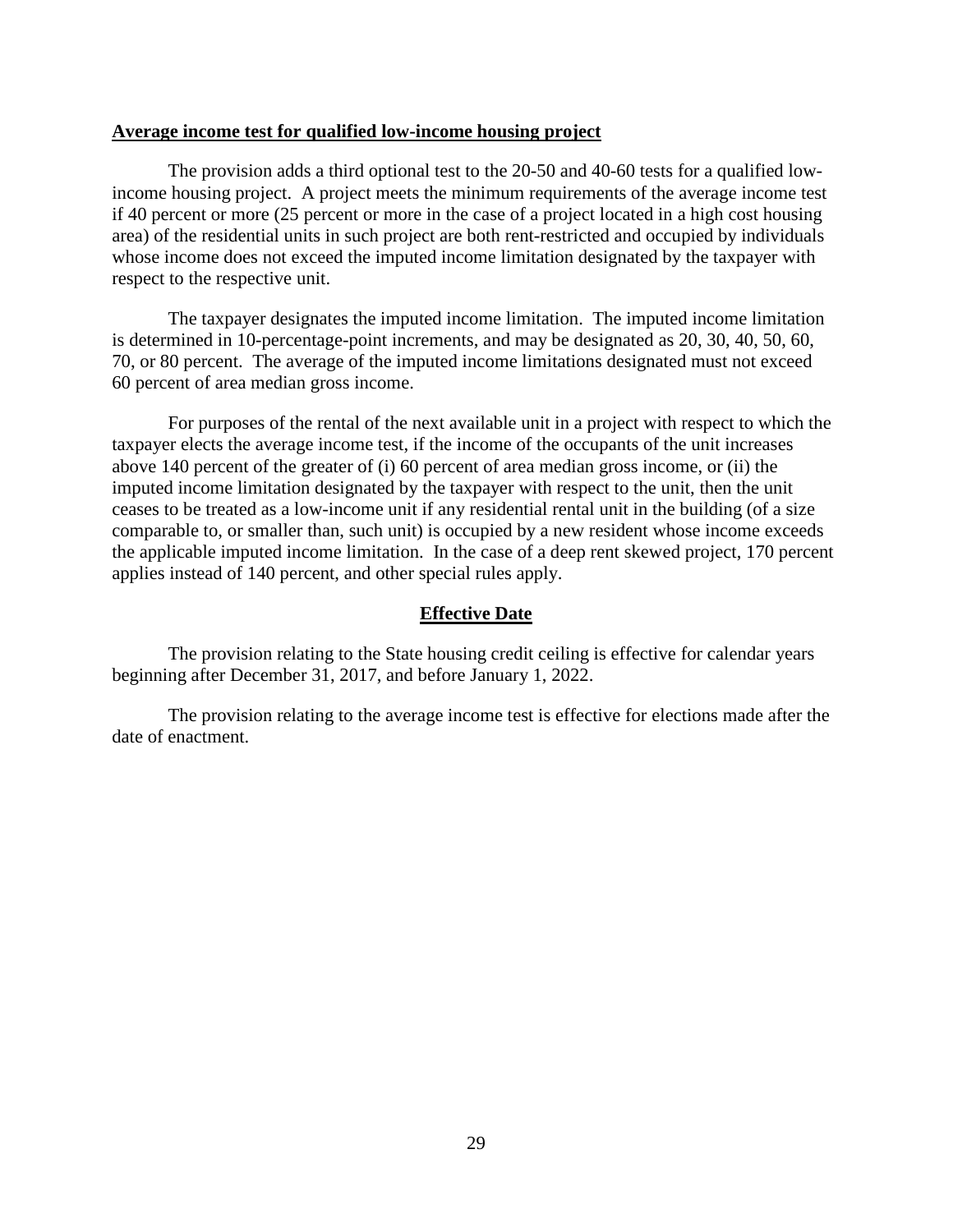# **II. TAX TECHNICAL CORRECTIONS ACT OF 2018 (DIVISION U OF THE AMENDMENT)**

<span id="page-31-0"></span>Division U of the amendment includes technical corrections, other corrections, and clerical and deadwood corrections to recent tax legislation enacted before 2017. Except as otherwise provided, the amendments made by the technical corrections and other corrections contained in Division U of the amendment take effect as if included in the original legislation to which each amendment relates.

# **A. Title I − Tax Technical Corrections**

# <span id="page-31-1"></span>**Amendments relating to the Protecting Americans from Tax Hikes ("PATH") Act of 2015 (Division Q of the Consolidated Appropriations Act, 2016)**

**Earned income tax credit permanent rules (Act sec. 103)**.−The Act made permanent the \$5,000 increase in the phaseout amount for married couples filing joint returns. The Act retained rules providing for the indexation of the prior-law \$3,000 amount (notwithstanding that this amount had been repealed). The provision deletes references to the prior law amount and consolidates the inflation adjustment in one subsection.

**Transit parity (Act sec. 105)**.−Under Code section 132(f)(2) as in effect before the changes made by the Act, the monthly limit on the fringe benefit exclusion for employerprovided parking was \$175, and the monthly limit on employer-provided benefits for mass transit and van pooling combined was \$100. These monthly limits were indexed under Code section 132(f)(6) using a base year determined by when the particular monthly limit became effective – a base year of 1998 for parking and 2001 for transit/vanpooling. Parity between the exclusions was provided on a temporary basis from 2009 through 2014. The Act created permanent parity in the exclusions by changing the monthly transit/vanpooling limit in Code section 132(f)(2) to \$175. However, the Act failed to include a conforming change to repeal the base-year rule in Code section 132(f)(6) for transit/vanpooling. The provision repeals the transit/vanpooling base-year rule.

**Research credit: not reinstate alternative incremental credit (Act sec. 121)**.−The alternative incremental credit expired in 2008. The provision clarifies that the alternative incremental credit is not reinstated by the Act, and makes conforming changes.

**Bonus depreciation (Act sec. 143)**.−The provision clarifies that, among the criteria in the Act defining certain property having a longer production period that is treated as qualified property, the requirement that the property be acquired pursuant to a written contract before 2020 requires that the contract be a written binding contract. This corrects an unintended error that changed prior law.

The provision clarifies that the preproductive period under Code section  $168(k)(5)(B)(ii)$ is consistent with the preproductive period under Code section 263A(e)(3).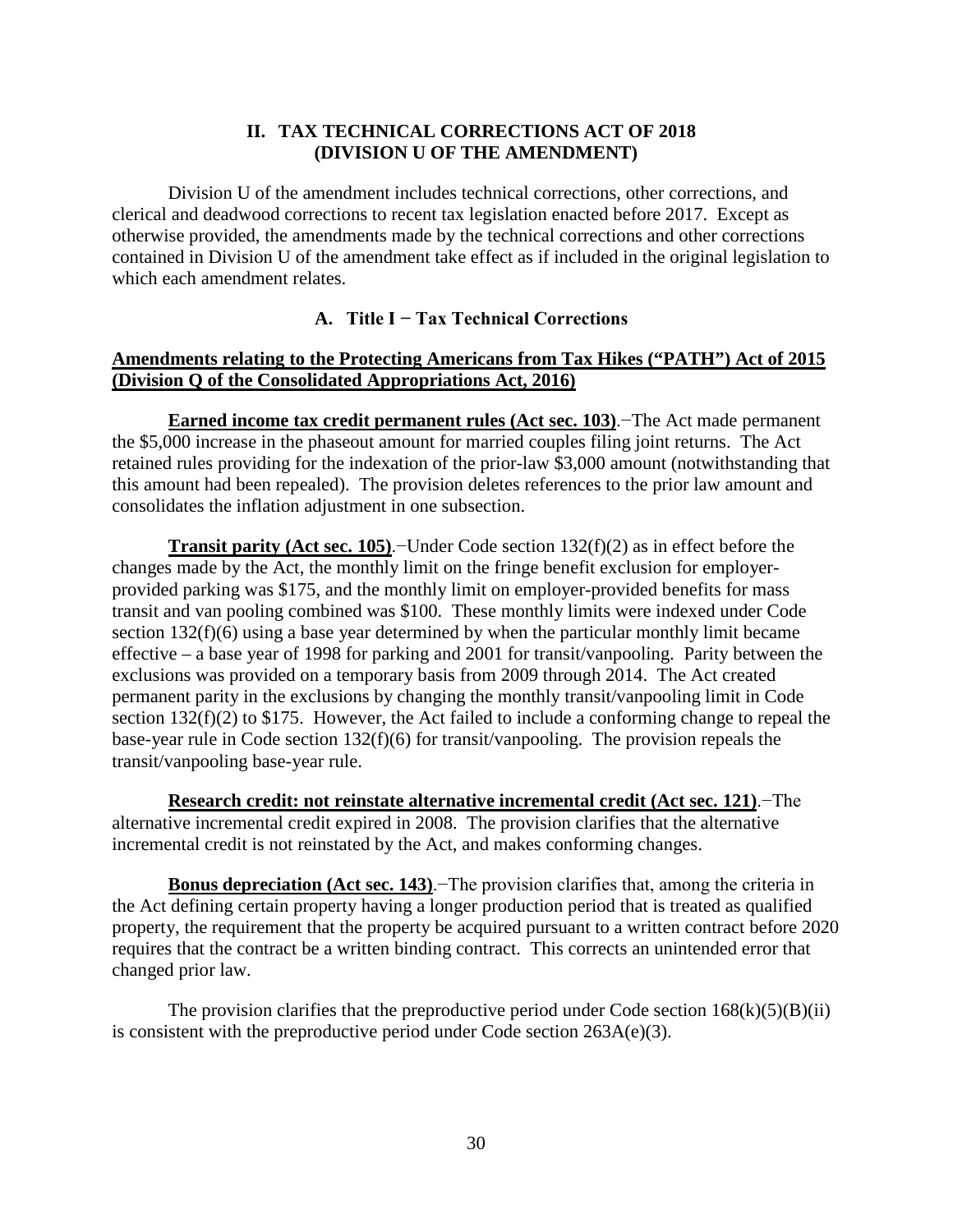The provision amends Code section  $168(k)(6)$ , as in effect prior to the amendments made by section 13201 of the 2017 Act,  $137$  to provide the intended applicable percentages. Thus, the provision clarifies that in the case of longer production period property and certain aircraft acquired before September 28, 2017, and placed in service in 2018, 50 percent applies to the entire adjusted basis, and if placed in service in 2019, 40 percent applies to the entire adjusted basis.

The provision clarifies that if, for a taxable year, a taxpayer makes both an election under Code section 168(k)(7) not to claim bonus depreciation for all property in a particular class of property and an election under Code section 168(k)(4) to claim AMT credits in lieu of bonus depreciation, Code section  $168(k)(4)$  does not apply to property in the particular class. This corrects an unintended error which changed prior law.

**Election out of accelerated recovery periods for qualified Indian reservation** 

**property (Act sec. 167).−As amended by the Act, Code section 168(j) permits taxpayers to elect** out of the otherwise applicable accelerated recovery periods in the case of qualified Indian reservation property. In general, if section 168(j) applies, there is no AMT adjustment (see section  $168(i)(3)$ ). The provision clarifies that no AMT adjustment applies in the case of qualified Indian reservation property if the taxpayer makes the election out.

**Failure to furnish correct payee statements (Act sec. 202)**.−The provision clarifies Code section  $6722(c)(3)(A)$ , relating to failure to furnish correct payee statements, to refer to the payee statement (rather than to information returns) that are furnished (rather than filed). A corresponding change in the effective date stated in the Act refers to statements that are furnished (rather than provided). Similarly-structured language in Code section  $6721(c)(3)(A)$  is conformed so that it refers to the information return (rather than to any information return).

**Requirements for the issuance of Individual Taxpayer Identification Numbers ("ITINs") (Act sec. 203)**.−The provision clarifies that community-based Certifying Acceptance Agents are among the entities that are available to individuals living abroad who wish to obtain ITINs for purposes of meeting their U.S. tax filing obligations.

The provision clarifies that the expiration of ITINs that have not been used for three consecutive taxable years is to occur on the date following the due date of the tax return for such third consecutive taxable year. For ITINs issued prior to January 1, 2013, the ITIN will expire on the applicable date, or if earlier, the day following the due date of the tax return for the third consecutive taxable year such ITIN was not used on a return. In the event that such an ITIN has not been used for three (or more) consecutive taxable years on the tax return due date for the 2015 taxable year, such ITIN shall expire on the day following that date.

<span id="page-32-0"></span>The provision clarifies that the effective date of section 203 of the Act, which provides that Act section 203 is effective for ITIN applications made after the date of enactment, does not prevent the provision relating to outstanding ITINs from taking effect.

 <sup>137</sup> Pub. L. No. 115-97.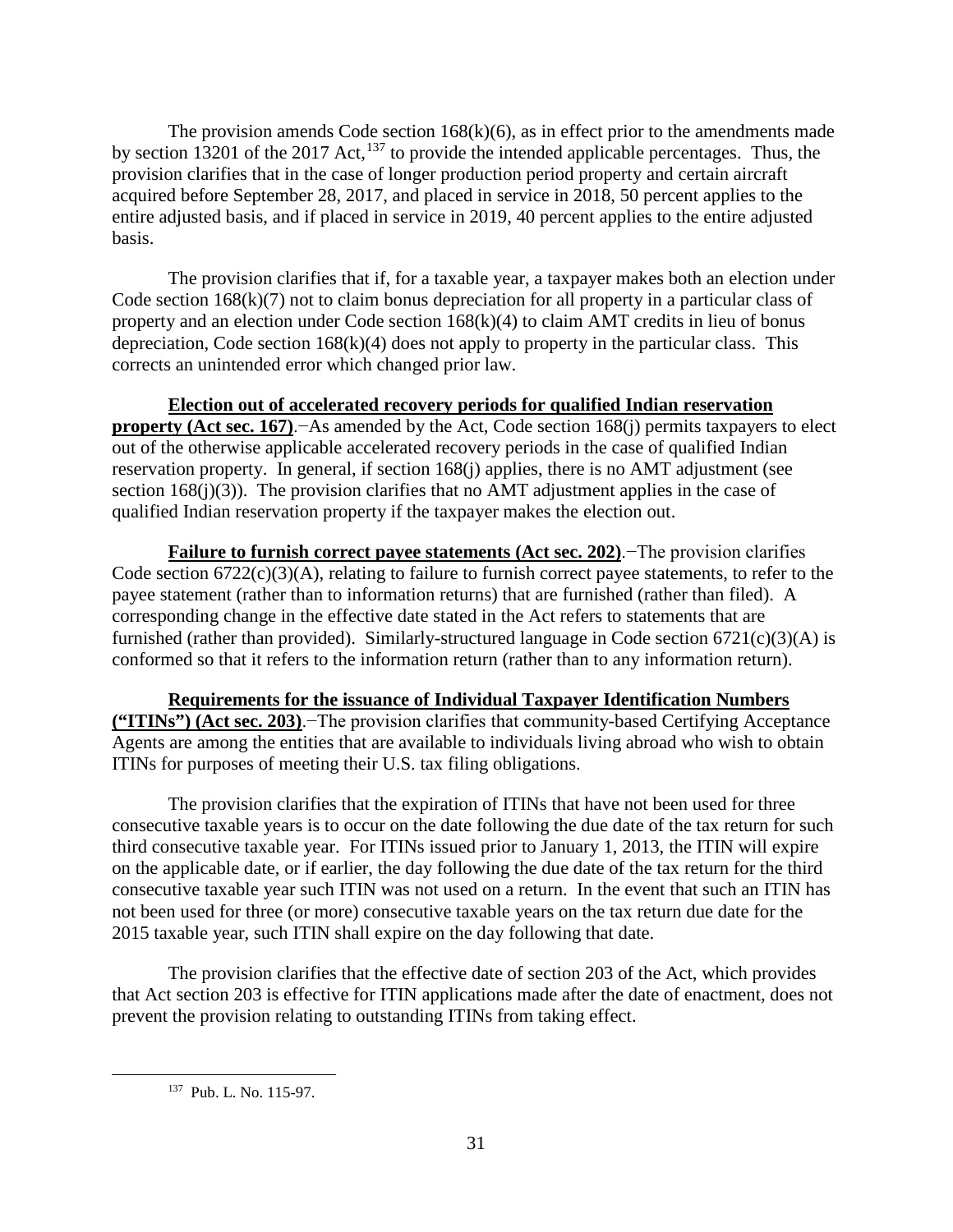**Retroactive claims of credits (Act secs. 204, 205, and 206)**.−The provision conforms a reference in Code section 24(e)(2) to the taxpayer identification number (not to the identifying number). The provisions remove special effective date rules in each of these Act sections that have no practical effect.

**Effective date for treatment of credits for certain penalties (Act sec. 209)**.−The Act inadvertently failed to state the effective date for the rule providing a reasonable cause exception for erroneous claims for refund or credit. The provision states that the effective date is for claims filed after the date of enactment of the Act.

**Making American Opportunity Tax Credit permanent (Act secs. 102, 206, 207, 208, and 211)**.−The provision reflects the permanent extension of the American Opportunity Tax Credit by eliminating deadwood and consolidating the provisions of Code section 25A.

**Section 529 programs and qualified ABLE programs (Act secs. 302(b))**.−For section 529 qualified tuition programs, the Act repealed the rules providing that section 529 accounts must be aggregated for purposes of calculating the amount of a distribution that is included in a taxpayer's income. Though Act section 303 modified certain rules for qualified ABLE programs, it did not make a parallel change to the rules for distributions from ABLE accounts. The provision makes a parallel change that conforms the treatment of multiple distributions during a taxable year from an ABLE account in Code section 529A to the treatment of multiple distributions during a taxable year from a section 529 account.

**Restriction on tax-free distributions involving Real Estate Investment Trusts ("REITs") (Act sec. 311)**.−The provision clarifies that, for purposes of Code section  $355(h)(2)(B)$ , control of a partnership means ownership of at least 80 percent of the profits interests and at least 80 percent of the capital interests. That is, control is not limited to exactly 80 percent ownership.

**Ancillary personal property of a REIT (Act sec. 318)**.−As amended by the Act, Code section 856(c)(9) treats ancillary personal property as a real estate asset for purposes of the REIT 75 percent asset test to the extent that rents attributable to such ancillary personal property are treated, under a separate provision, as rents from real property. The provision makes two conforming changes with respect to the REIT income tests. First, the provision treats gain from the sale or disposition of such ancillary personal property as gain from the sale or disposition of a real estate asset for purposes of the REIT income tests. Second, the provision treats gain from the sale or disposition of certain obligations secured by mortgages on both real property and personal property as gain from the sale or disposition of real property for purposes of the REIT income tests.

**Exception from Foreign Investment in U.S. Real Property Tax Act ("FIRPTA") for certain stock of REITs (Act sec. 322)**.−The provision restates provisions of Code section 897(k) as amended, makes clerical conforming changes, and strikes a modification to a repealed provision.

Further, under Code section 897(k) as amended, the provision addresses the definition of a qualified collective investment vehicle that is eligible for benefits of a comprehensive income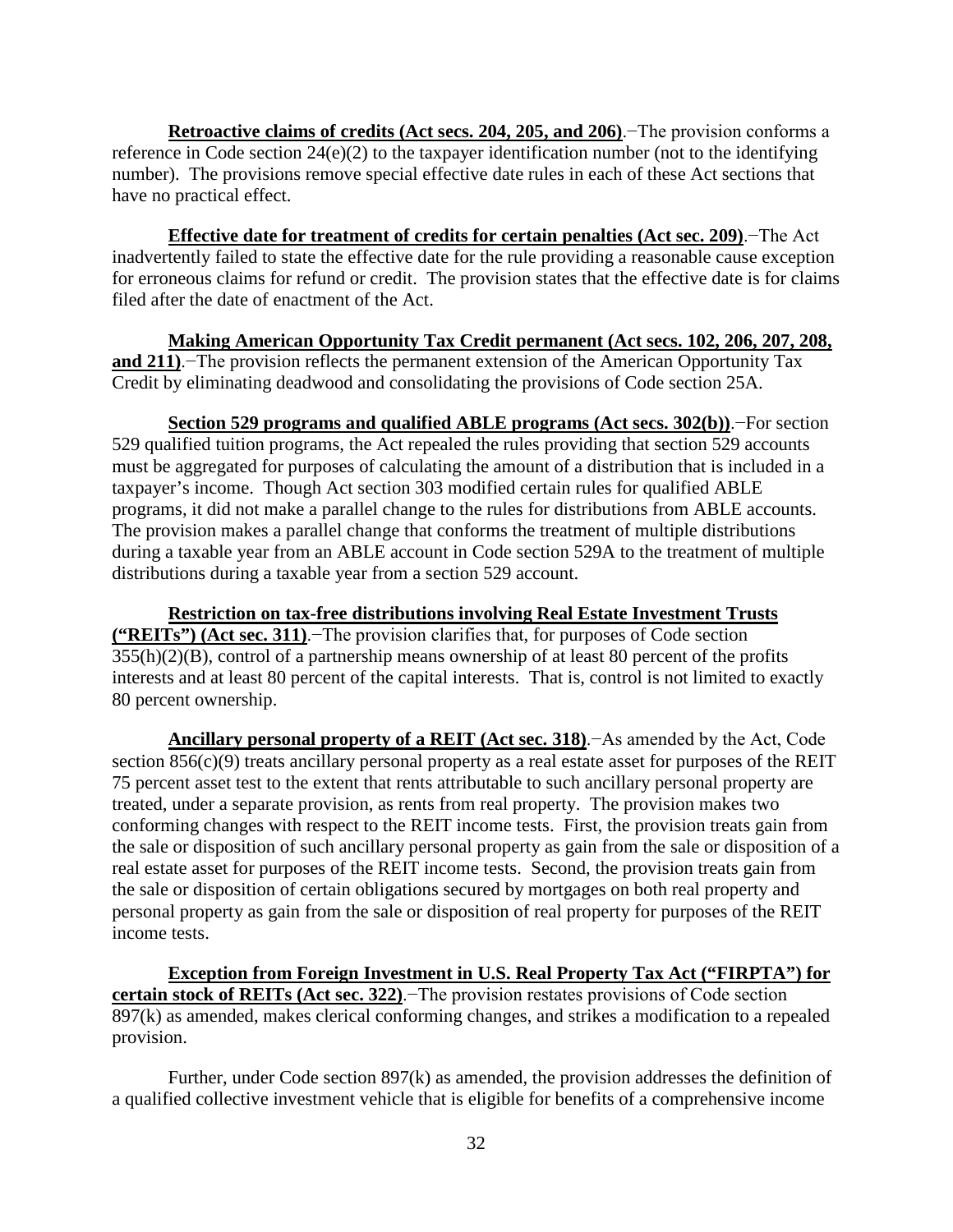tax treaty with the United States that includes an exchange of information program. Specifically, the provision clarifies that the definition can be met only if the dividends article in the treaty imposes conditions on the benefits allowable in the case of dividends paid by a REIT.

The provision clarifies the effective date for the determination of domestic control by stating that the rule applies with respect to each testing period ending on or after the date of enactment (not that the rule takes effect on the date of enactment).

**FIRPTA exception for qualified foreign pension funds (Act sec. 323)**.−As amended by the Act, Code section 897(l)(1) provides that Code section 897 does not apply (i) to any United States real property interest held directly (or indirectly through one or more partnerships) by, or (ii) to any distribution received from a REIT by, a qualified foreign pension fund or an entity all the interests of which are held by a qualified foreign pension fund. The provision clarifies that, for purposes of Code section 897, a qualified foreign pension fund is not treated as a nonresident alien individual or as a foreign corporation; in other words, in determining the U.S. income tax of a qualified foreign pension fund, Code section 897 does not apply. The provision provides that, also for that purpose, an entity all the interests of which are held by a qualified foreign pension fund is treated as such a fund.

As amended by the Act, Code section 897(l)(2) establishes a five-prong definition of the term "qualified foreign pension fund." The provision revises the second prong of the definition to clarify that a government-established fund to provide public retirement or pension benefits may qualify, as well as a fund established by more than one employer to provide retirement or pension benefits to their employees, such as a multiple-employer or multiemployer plan. In addition, the provision makes clarifying changes to the fourth and fifth prongs of the definition.

**Election of certain small insurance companies to be taxed only on taxable investment income (Act sec. 333)**.–As amended by the Act, Code section 831(b) requires that an otherwise eligible electing insurance company meet one of two diversification requirements. The first requires that no more than 20 percent of the company's net (or if greater, direct) written premiums for the taxable year is attributable to any one policyholder. The second, applicable if the first is not met, requires that no person holds (directly or indirectly) aggregate interests in the company that constitute a percentage of the entire interest in the company that is more than a de minimis percentage higher than the percentage of interests in specified assets with respect to the company held (directly or indirectly) by a specified holder.

The provision clarifies the first diversification rule to provide a look-through rule with respect to an intermediary (for example, an aggregate fund). Specifically, the provision provides that in the case of reinsurance or any fronting, intermediary, or similar arrangement, a policyholder means each policyholder of the underlying direct written insurance with respect to the reinsurance or arrangement.

The provision clarifies the determination of percentages under the second diversification rule by making the determination with respect to relevant specified assets. They are defined (with respect to any specified holder with respect to any insurance company) to mean the aggregate amount of the specified assets, with respect to the insurance company, any interest in which is held directly or indirectly by a spouse or specified relation. A specified relation is a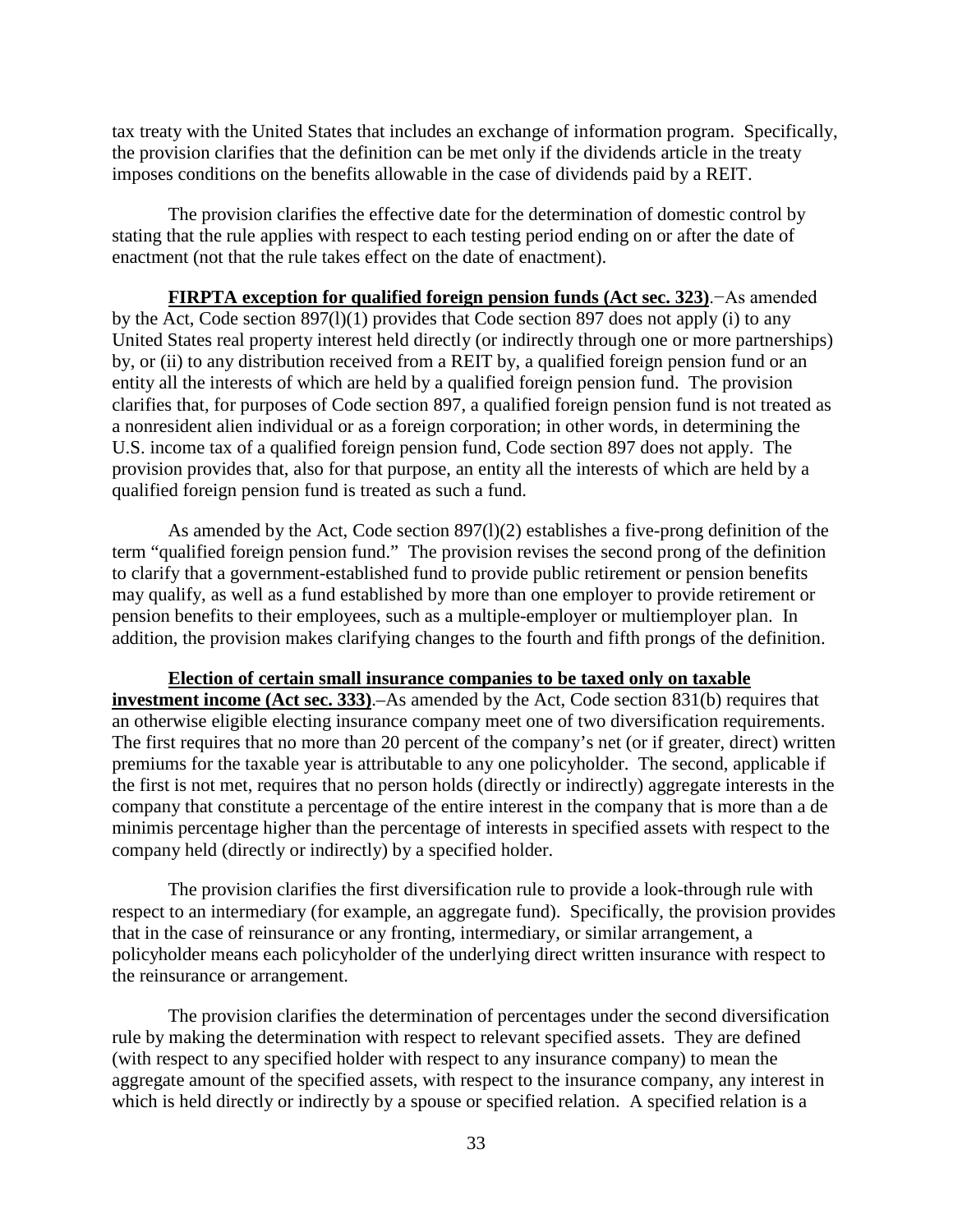lineal descendent (including by adoption) of an individual who holds, directly or indirectly, an interest in the insurance company, and the lineal descendant's spouse. Thus, for example, a specified relation of an individual includes the individual's step-children. The provision further clarifies that relevant specified assets do not include any specified asset that was acquired by the spouse or specified relation by bequest, devise, or inheritance from a decedent for a two-year period.

A specified holder is defined to include a lineal descendent (including by adoption) of an individual who holds, directly or indirectly, an interest in the insurance company, and the lineal descendant's spouse. Thus, a specified holder includes an individual's step-children. A specified holder is defined also to include a non-U.S.-citizen spouse of an individual who holds, directly or indirectly, an interest in the specified assets with respect to the insurance company. A non-U.S.-citizen spouse would generally not be an eligible recipient for purposes of the unified estate and gift tax marital deduction, for example, and so assets passing to such a spouse from such an individual would not be deductible for estate and gift tax purposes. By contrast, a U.S. citizen spouse could receive assets from the individual without giving rise to estate tax or gift tax with respect to those assets.

Treasury Department guidance under the provision may provide that factors such as ownership, premiums, gross revenue, and factors taken into account under applicable State law for assessing risk are taken into account, to the extent this is consistent with the purpose of the provision to accurately determine percentages based on the real economic arrangement among the parties.

## **Amendment relating to Division P of the Consolidated Appropriations Act, 2016**

**Treatment of transportation costs of independent refiners (Act sec. 305)**.−The provision clarifies that Code section 199(c)(3)(C) applies for purposes of calculating qualified production activities income under Code section 199(c) and for purposes of calculating oil related qualified production activities income under Code section 199(d)(9), as in effect before the repeal of Code section 199 as part of the 2017 Act.

The provision clarifies that an independent refiner may elect to apply section 199(c)(3)(C) to its oil transportation costs for purposes of calculating its deduction under Code section 199 (i.e., it is not required to apply the provision to its oil transportation costs). It is anticipated that the Secretary will issue guidance prescribing the manner in which such election shall be made.

# **Amendments relating to the Fixing America's Surface Transportation Act (2015)**

## **Revocation or denial of passport in case of certain unpaid taxes**

**(Act sec. 32101)**.−The Act provides for judicial review of the Secretary's certification that an individual has a seriously delinquent tax debt, either in a U.S. district court or in the Tax Court. The provision clarifies that the party against whom a Tax Court petition is filed is the Commissioner of the Internal Revenue Service. The provision also provides a tie-breaker rule clarifying that the court first acquiring jurisdiction over the action has sole jurisdiction, and corrects a cross reference.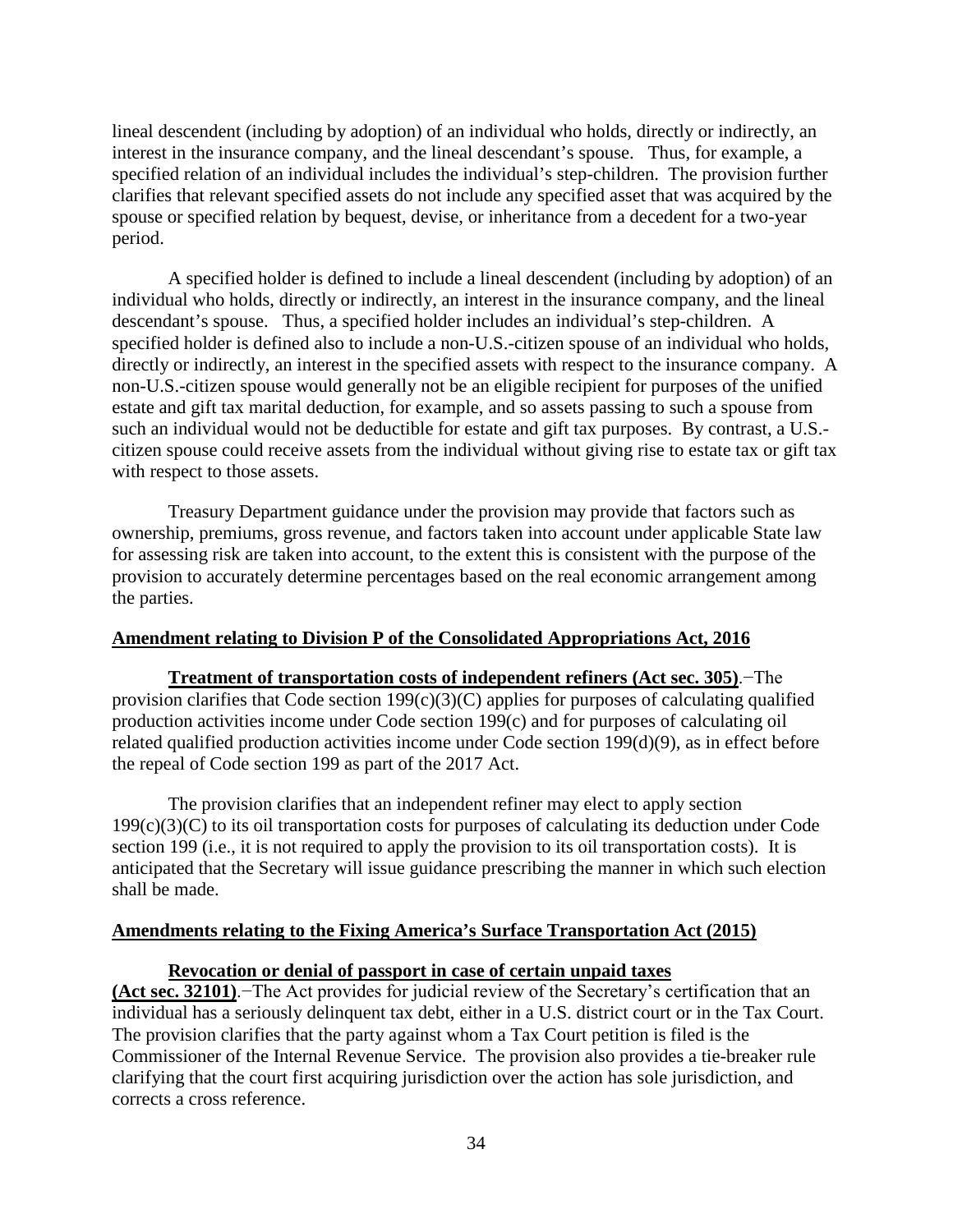# **Amendments relating to the Surface Transportation and Veterans Health Care Choice Improvement Act of 2015**

**Consistent value for transfer and income tax purposes (Act sec. 2004)**.−The Act generally requires that an heir who acquires property from a decedent (whether or not reported on an estate tax return) claim a basis no greater than the final value of the property for estate tax purposes (new Code section 1014(f)). New Code section 6662(b)(8) imposes a penalty in the case of an inconsistent estate basis. Under the provision, the term "inconsistent estate basis" means any portion of an underpayment attributable to the failure to comply with section 1014(f). The penalty could have been viewed as applying when an heir claims a basis higher than the final estate tax value by reason of making basis adjustments relating to post-acquisition events (e.g., improvements to the property). This result is not intended. The provision modifies the definition of inconsistent estate basis to avoid this unintended result.

**Mass Transit Account ("MTA") financing (Act sec. 2008)**.−The Act changes the taxation of liquefied natural gas (LNG) and liquefied petroleum gas (LPG) from a per-gallon basis to an energy-equivalent basis. That is, the Act provides that the tax is based on the LNG energy equivalent to a gallon of diesel (DGE) (24.3 cents per DGE, which is 6.06 pounds of LNG), and on the LPG energy equivalent to a gallon of gasoline (GGE) (18.3 cents per GGE, which is 5.75 pounds of LPG). Code section 9503(e)(2) allocates 1.86 cents per gallon of LNG and 2.13 cents per gallon of LPG to the MTA of the Highway Trust Fund, but the Act does not specifically conform the per-gallon basis to an energy-equivalent basis for purposes of the allocation. The provision conforms the per-gallon basis in Code section 9503(e)(2) to the energy-equivalent basis, using DGE for LNG and GGE for LPG, to reflect the energy-equivalent basis used for the taxes imposed on LNG and LPG.

# **Amendments relating to the Stephen Beck, Jr., ABLE Act of 2014**

**Inflation adjustment for certain civil penalties under the Internal Revenue Code of 1986 (Act sec. 208)**.−The Act provides an annual inflation adjustment for fixed-dollar civil tax penalties in the case of: (i) Code section 6651(a), failure to file a tax return; (ii) Code section 6652(c), failure to file or disclose information returns by exempt organizations and certain trusts, (iii) Code section 6695, preparation of tax returns for other persons, (iv) Code section 6698, failure to file a partnership return, (v) Code section 6699, failure to file an S corporation return, (vi) Code section 6721, failure to file correct information returns, and (vii) Code section 6722, failure to furnish correct payee statements. The provision clarifies that the effective date of the annual inflation adjustments added to these civil penalties generally is for returns required to be filed, and statements required to be furnished, after December 31, 2014, and in the case of the annual inflation adjustment for penalties relating to preparation of tax returns for other persons, is for returns or claims for refund filed after December 31, 2014.

# **Amendment relating to the American Taxpayer Relief Act of 2012**

# **Reference in definition of a deficiency to American Opportunity Tax Credit**

**(Act sec. 104)**.−The provision conforms a reference in Code section 6211(b)(4)(A), relating to the definition of a deficiency, to a provision of the American Opportunity Tax Credit that was renumbered by the Act.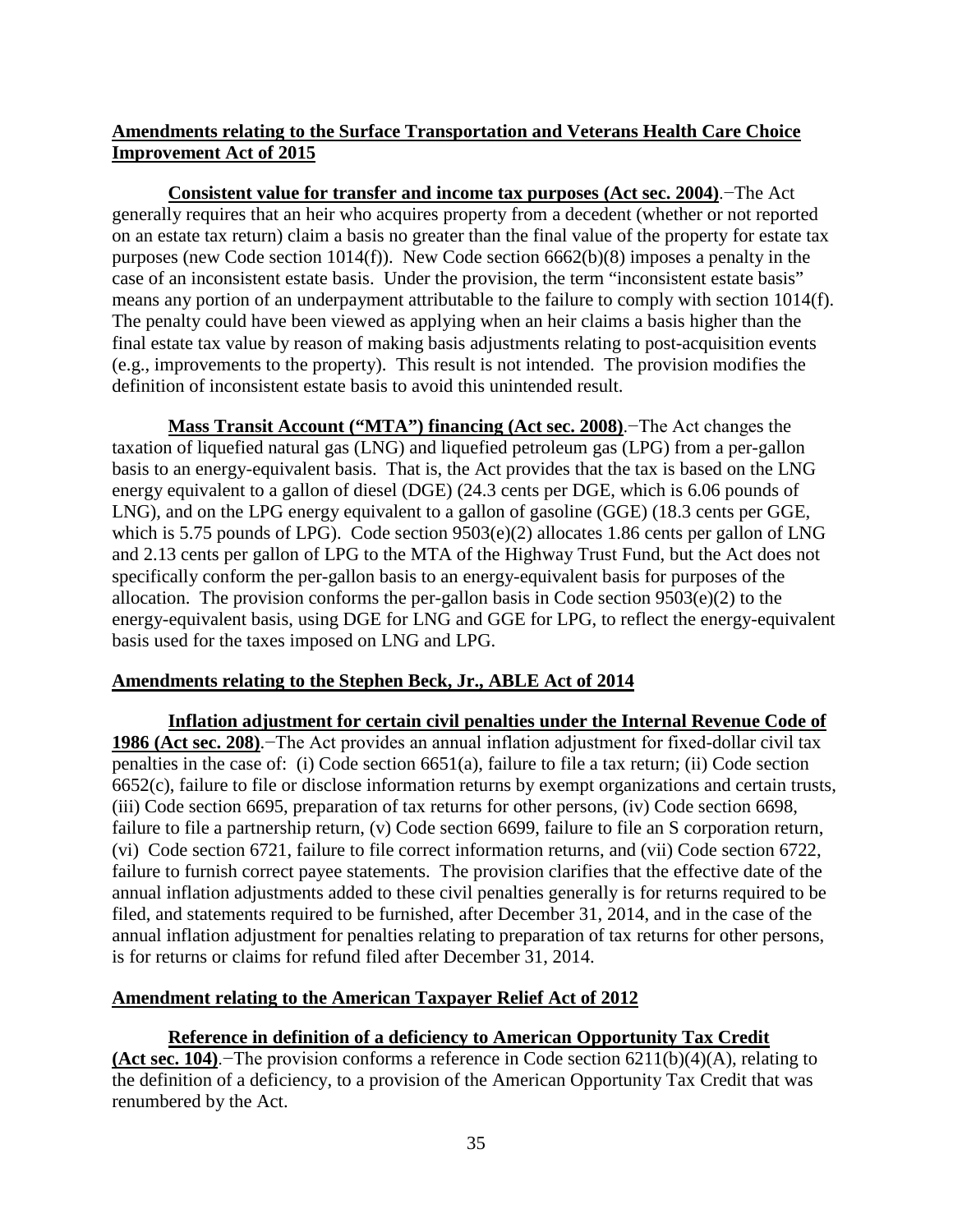# **Amendment relating to the United States–Korea Free Trade Agreement Implementation Act (2011)**

**Increase in penalty on paid preparers who fail to comply with earned income tax credit due diligence requirements (Act sec. 501)**.−The provision clarifies that the effective date of the Code section 6695(g) penalty increase is for documents prepared (not returns required to be filed) after December 31, 2011.

# **Amendment relating to SAFETEA-LU**

**Penalty relating to signs (Act sec. 1125).**–Persons engaged in distilled spirits operations are required to place and keep conspicuously on the outside of such place of business a sign showing the name of such person and denoting the business, or businesses, in which engaged. Code section 5681 imposes penalties for failure to post a required sign and posting or displaying a false sign. Under Code section 5681(b), a wholesale dealer in liquors may display a distilled spirits operations sign only if that person has paid the special occupational tax applicable to those wholesalers, payment of the tax being the indication that such person was eligible to post such a sign. SAFETEA-LU repealed the special occupational taxes, but did not make a conforming change to the penalty provision under 5681(b). The provision corrects the outdated reference in the penalty for displaying a false sign. Specifically, the provision modifies Code section 5681(b) to provide that a wholesale dealer in liquors may post a sign indicating that it is engaged in distilled spirits operations only if that person has complied with the recordkeeping requirements required by Code section 5121(a) and the registration requirements under Code section 5124.

## **Amendments relating to the American Jobs Creation Act of 2004**

**Treatment of certain trusts as shareholder of S corporation (Act sec. 233)**.--The provision clarifies that only the individual for whose benefit the trust is created is treated as "the shareholder."

**Rural electric cooperatives (Act sec. 319)**.–Code section 501(c)(12) of the Code provides an income tax exemption for rural electric cooperatives if at least 85 percent of the cooperative's income consists of amounts collected from members for the sole purpose of meeting losses and expenses of providing service to its members. The Energy Policy Act of 2005 made permanent a rule to exclude from the 85 percent test income from transactions related to open access transmission if approved by the Federal Energy Regulatory Commission ("FERC"). FERC regulates transmission lines in all States except Alaska, Hawaii, and most of Texas. Because of an oversight, only transmission systems in Texas received the treatment accorded to FERC-regulated electric cooperatives. Electric cooperatives in Alaska are regulated by the Regulatory Commission of Alaska ("RCA"). Regulated utilities in Alaska with an RCAapproved open access transmission tariff modeled after FERC should have received the same tax treatment as their similarly situated counterparts in the other States. The provision clarifies that that such utilities in Alaska and Hawaii are treated the same as those in Texas for purposes of the exclusion from the 85-percent test.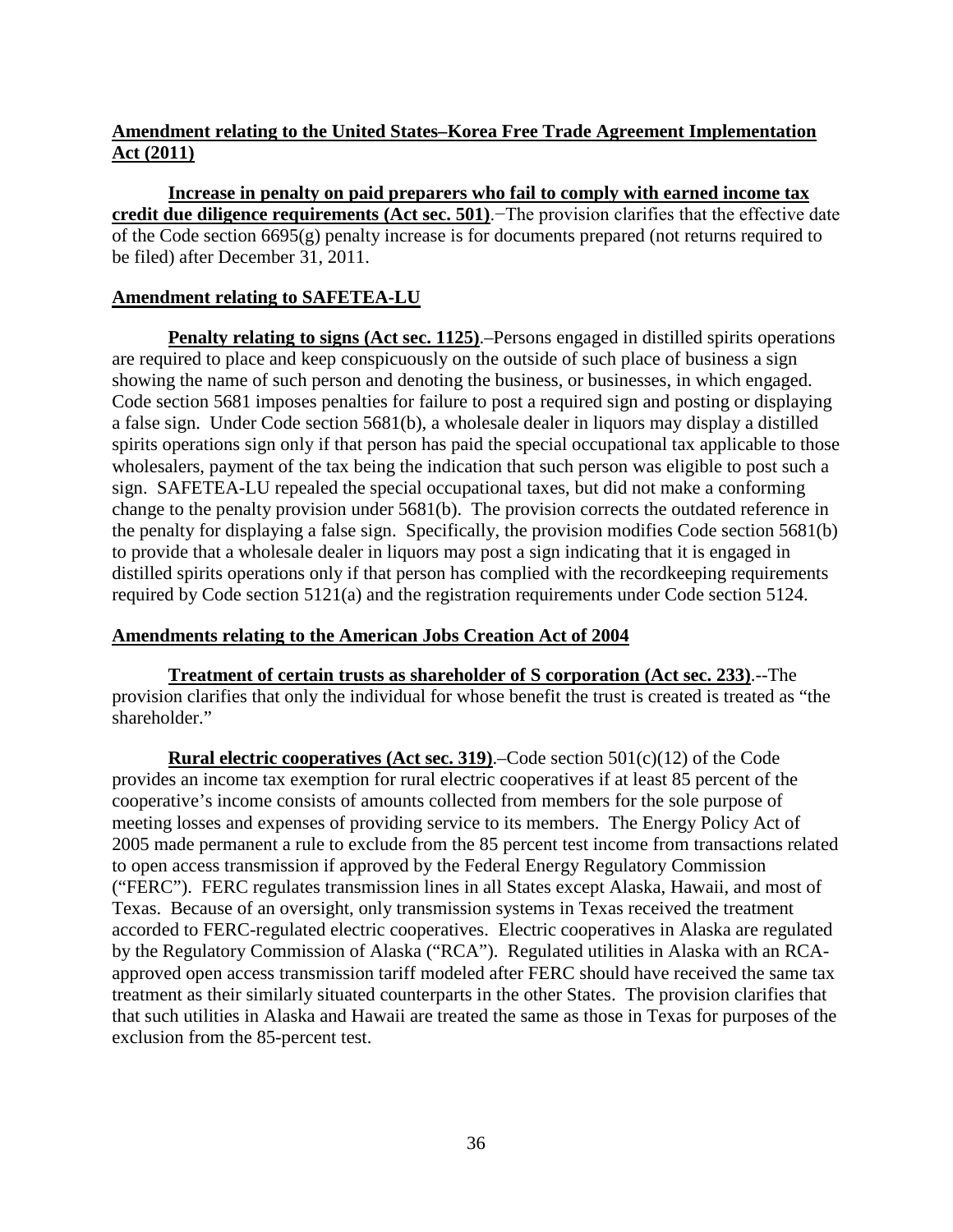## <span id="page-38-0"></span>**B. Title II − Technical Corrections Related to Partnership Audit Rules (sec. 1101 of the Bipartisan Budget Act of 2015 and secs. 6221-6241 of the Code)**

The provisions correct and clarify provisions relating to the partnership audit rules enacted in the Bipartisan Budget Act of 2015, as amended by the PATH Act of 2015, to express the intended rule. Section and chapter references are to the Internal Revenue Code of 1986 unless otherwise indicated.

# **Scope of adjustments subject to partnership audit rules (sec. 201 of Division U of the amendment and secs. 6241(2) and (9), 6501(c), 6221, 6225, 6226, 6227, 6231, 6234, and 7485 of the Code)**

The provision clarifies the scope of the partnership audit rules. The provision eliminates references to adjustments to partnership income, gain, loss, deduction, or credit, and instead refers to partnership-related items, defined as any item or amount with respect to the partnership that is relevant in determining the income tax liability of any person, without regard to whether the item or amount appears on the partnership's return and including an imputed underpayment and an item or amount relating to any transaction with, basis in, or liability of, the partnership. Thus, these partnership audit rules are not narrower than the Tax Equity and Fiscal Responsibility Act of 1982 ("TEFRA") partnership audit rules, but rather, are intended to have a scope sufficient to address those items described as partnership items, affected items, and computational items in the TEFRA context in Treasury Regulations sections 301.6231(a)(3),  $301.6231(a)(5)$ , and  $301.6231(a)(6)$ , as well as any other items meeting the statutory definition of a partnership-related item.

For example, because a partnership-related item includes an item or amount relating to any transaction with the partnership, an item or amount relating to a partner's transaction with a partnership other than in his capacity as a member of the partnership (which is considered as occurring between the partnership and one who is not a partner under section 707) is a partnership-related item. As another example, because a partnership-related item includes an item or amount relating to basis in the partnership, an item or amount relating to the determination of the adjusted basis of a partner's interest in the partnership or relating to the basis of the partnership in partnership property is a partnership-related item. As a further example, because a partnership-related item includes an item or amount relating to liability of the partnership, an item or amount relating to the determination of partnership liabilities or to the effect on a partner of a decrease or increase in a partner's share of partnership liabilities is a partnership-related item.

The provision clarifies that the partnership audit rules do not apply to taxes imposed, or to amounts required to be deducted or withheld, under Code chapters 2 (tax on self-employment income) or 2A (tax on net investment income), 3 (withholding tax on nonresident alien individuals or foreign corporations), or 4 (withholding tax for certain foreign accounts), except as otherwise specifically provided. However, any partnership adjustment determined under the income tax is taken into account for purposes of determining and assessing tax under these chapters of the Code to the extent that the partnership adjustment is relevant to the determination. Further, a timing rule applies in the case of chapters 3 and 4.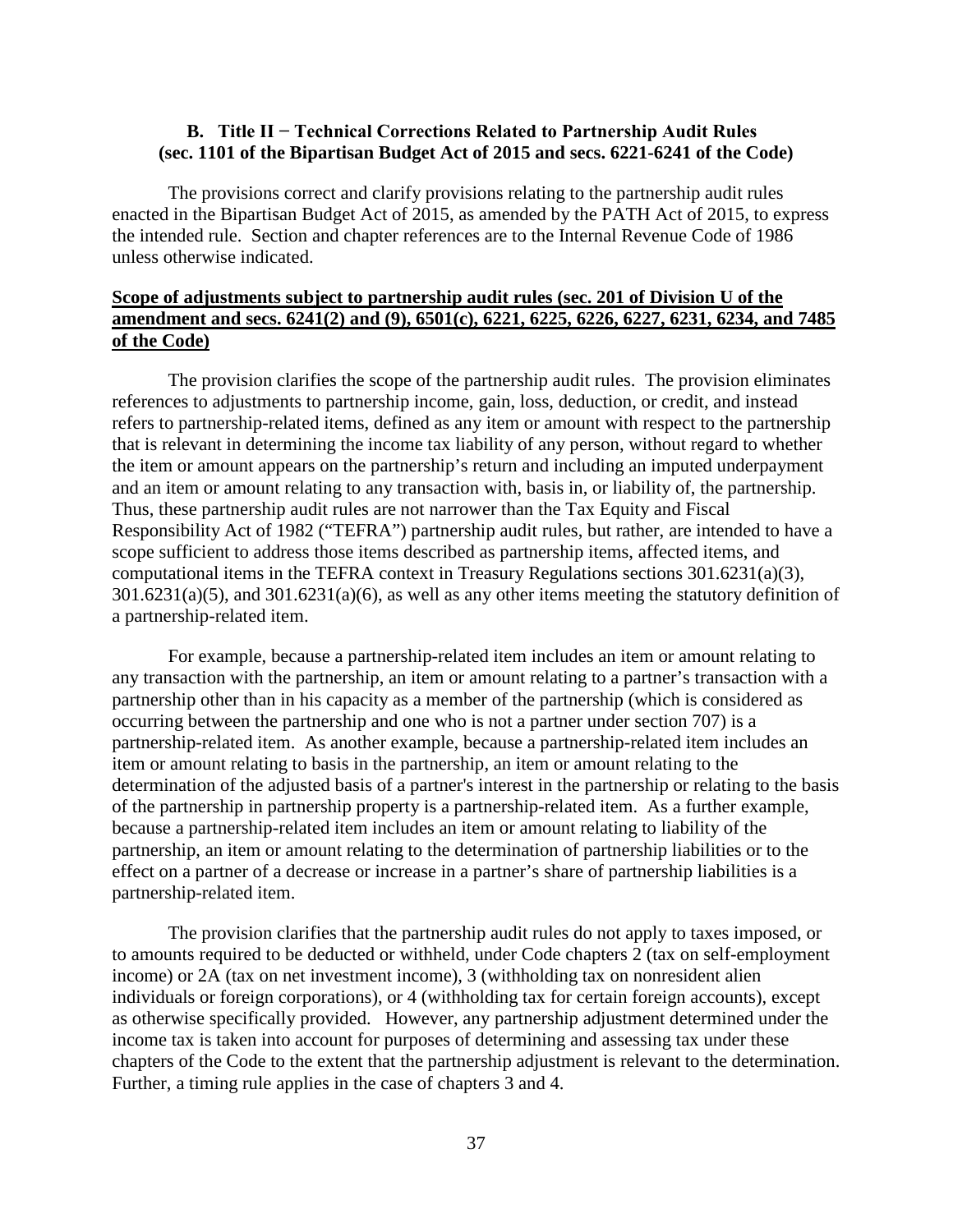For example, if a partnership adjustment results in a change in the amount of income of an individual from a partnership, the change is reflected as required under the rules of chapter 2 in the calculation of the individual's net earnings from self-employment with respect to the partnership, and the chapter 2 tax may be collected through a process that is outside the partnership audit rules.

The period for assessing any tax under chapter 2 or 2A that is attributable to a partnership adjustment does not expire before the date that is one year after (1) in the case of an adjustment pursuant to the decision of a court in a proceeding brought under Code section 6234, such decision becomes final, or (2) in any other case, 90 days after the date on which the notice of final partnership adjustment is mailed under Code section 6231.

The provision applies a specific timing rule in the case of any tax imposed, including any amount that is required to be deducted or withheld, under chapter 3 (withholding tax on nonresident alien individuals or foreign corporations) or 4 (withholding tax for certain foreign accounts). In these cases, the tax is determined with respect to the reviewed year. The tax is imposed with respect to the adjustment year; similarly, the amount required to be deducted or withheld is deducted or withheld with respect to the adjustment year. The reviewed year and the adjustment year are defined in section 6225(d). For example, assume that a partnership has foreign partners, and that following an audit of the partnership, an adjustment is made to the amount of the partnership's effectively connected taxable income. The adjustment results in an increase of \$100x of such income that is allocable to foreign partners with respect to the reviewed year. Pursuant to section 1446, assume that the amount of withholding tax that the partnership is required to pay with respect to this income allocable to the foreign partners is \$35x. The \$35x is required to be paid by the partnership with respect to the adjustment year (as defined in section  $6225(d)(2)$ ). As a further example, assume that a partnership, P, with foreign partners is not the audited partnership, but rather, is an upper tier partner of an audited partnership that has elected to push out under section 6226. Partnership P has received a statement pursuant to section 6226, described below. The amount of withholding tax partnership P is required to pay is determined with respect to the reviewed year of the audited partnership, as it affects the relevant taxable year of partnership P. The amount of withholding tax is required to be paid by partnership P for the partnership taxable year that is the adjustment year, in this case, the adjustment year of the audited partnership (sec. 6225(d)). The due date for partnership P's payment of the withholding tax is no later than the due date (including allowable extensions) for the return for the adjustment year of the audited partnership.

In determining the amount of any deficiency, adjustments to partnership-related items are made only as provided under the partnership audit rules (Subchapter C of Chapter 63 of the Code), except to the extent otherwise provided. Conforming references to partnership-related items are made in several other provisions, including the provision relating to the scope of judicial review of a partnership adjustment (sec. 6234(c)).

Thus, it is clarified that the court has jurisdiction to determine all partnership-related items of the partnership for the partnership taxable year to which the notice of final partnership adjustment relates, the proper allocation of such items among the partners, and the applicability of any penalty, addition to tax, or additional amount for which the partnership may be liable under subchapter C of chapter 63 of the Code. For example, because partnership-related items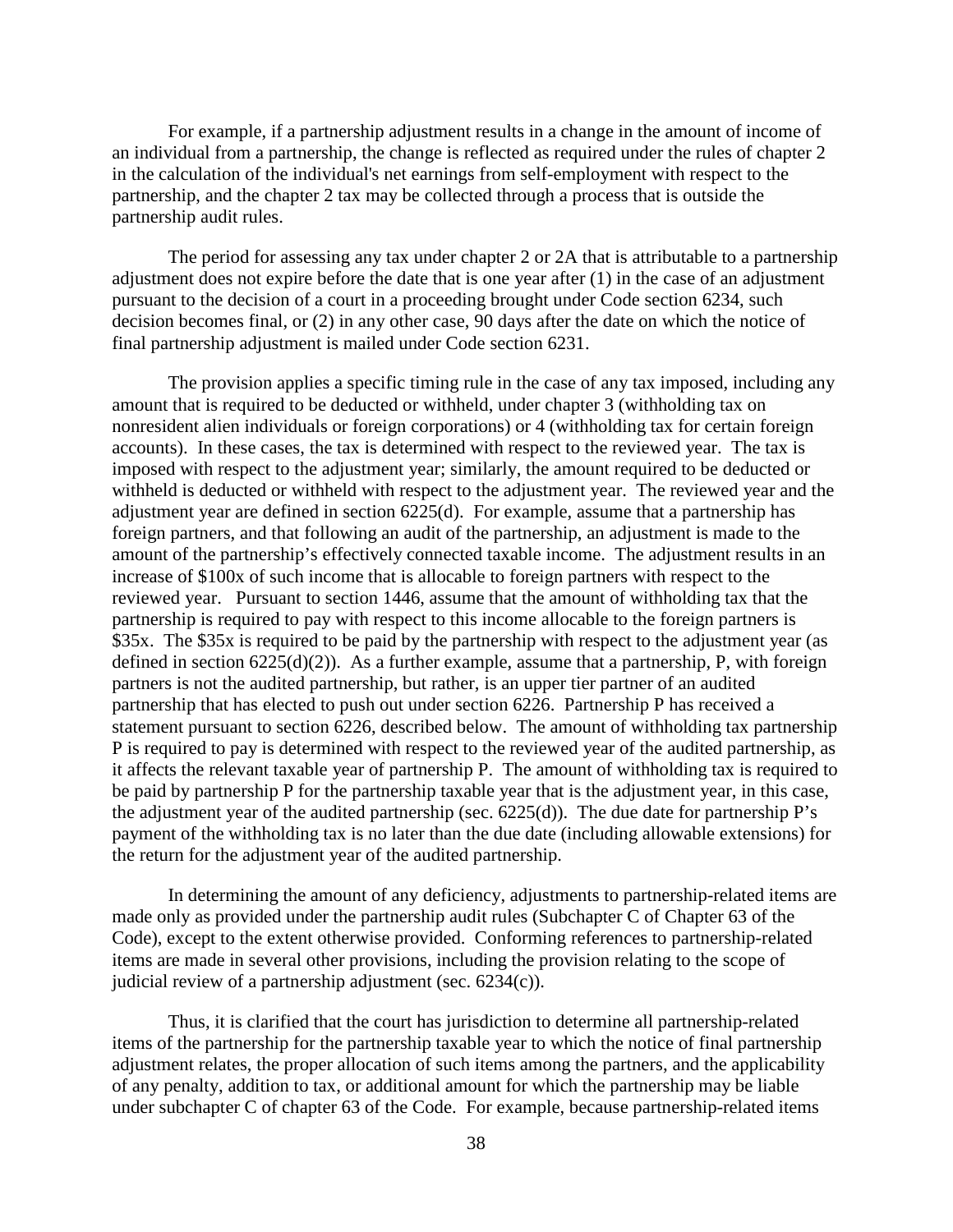include items or amounts with respect to (a) section 707 transactions, (b) liabilities of the partnership and the partners' shares of the liabilities, and (c) the basis of a partnership interest or of partnership property, determination of these items or amounts is within the scope of judicial review.

### **Netting in the determination of imputed underpayments (sec. 202 of Division U of the amendment and sec. 6225 (a) and (b) of the Code)**

When the Secretary makes adjustments to any partnership-related item with respect to the reviewed year of a partnership, if the adjustments result in an imputed underpayment, the partnership pays an amount equal to the imputed underpayment, and if the adjustments do not result in an imputed underpayment, the adjustments are taken into account by the partnership in the adjustment year and passed through to the adjustment year partners. The provision clarifies this rule by conforming the language referring to partnership-related items and by striking erroneous references to separately stated income or loss.

The provision clarifies the manner of netting items to determine the amount of an imputed underpayment of a partnership. The provision clarifies that items of different character (capital or ordinary), for example, are not netted together in determining the amount of an imputed underpayment. Rather, an imputed underpayment of a partnership with respect to a reviewed year is determined by the Secretary by appropriately netting partnership adjustments for that year and by applying the highest rate of tax in effect for the reviewed year under section 1 or 11.

In the case of partners' distributive shares, like items within categories under section  $702(a)(1)-(8)$  are separately netted. For example, netting within categories of items that are netted for purposes of reporting to partners on Schedule K-1 pursuant to section 702 may be considered as appropriately netting.

In determining an imputed underpayment, any adjustment that reallocates the distributive share of any item from one partner to another is taken into account by disregarding any part of the adjustment that results in a decrease in the amount of the imputed underpayment. For example, this rule could be implemented by disregarding the decrease in any item of income or gain and disregarding the increase in any item of deduction, loss, or credit.

Limitations that would apply at the direct or indirect partner level are treated as applying, unless otherwise determined. Under the provision, if an adjustment would decrease the imputed underpayment, and could be subject to a limitation or not be allowed against ordinary income if the adjustment were taken into account by any person, then the adjustment is not taken into account in determining the imputed underpayment of the partnership, except to the extent the Secretary otherwise provides.

For example, if an adjustment would increase the amount of a partnership loss allocable to partners, but the loss could be subject to the passive loss rule of section 469 in the hands of direct and indirect partners of the partnership, then the Secretary does not take into account the adjustment increasing the loss in determining the amount of the partnership's imputed underpayment, unless the Secretary provides otherwise. For example, the Secretary may provide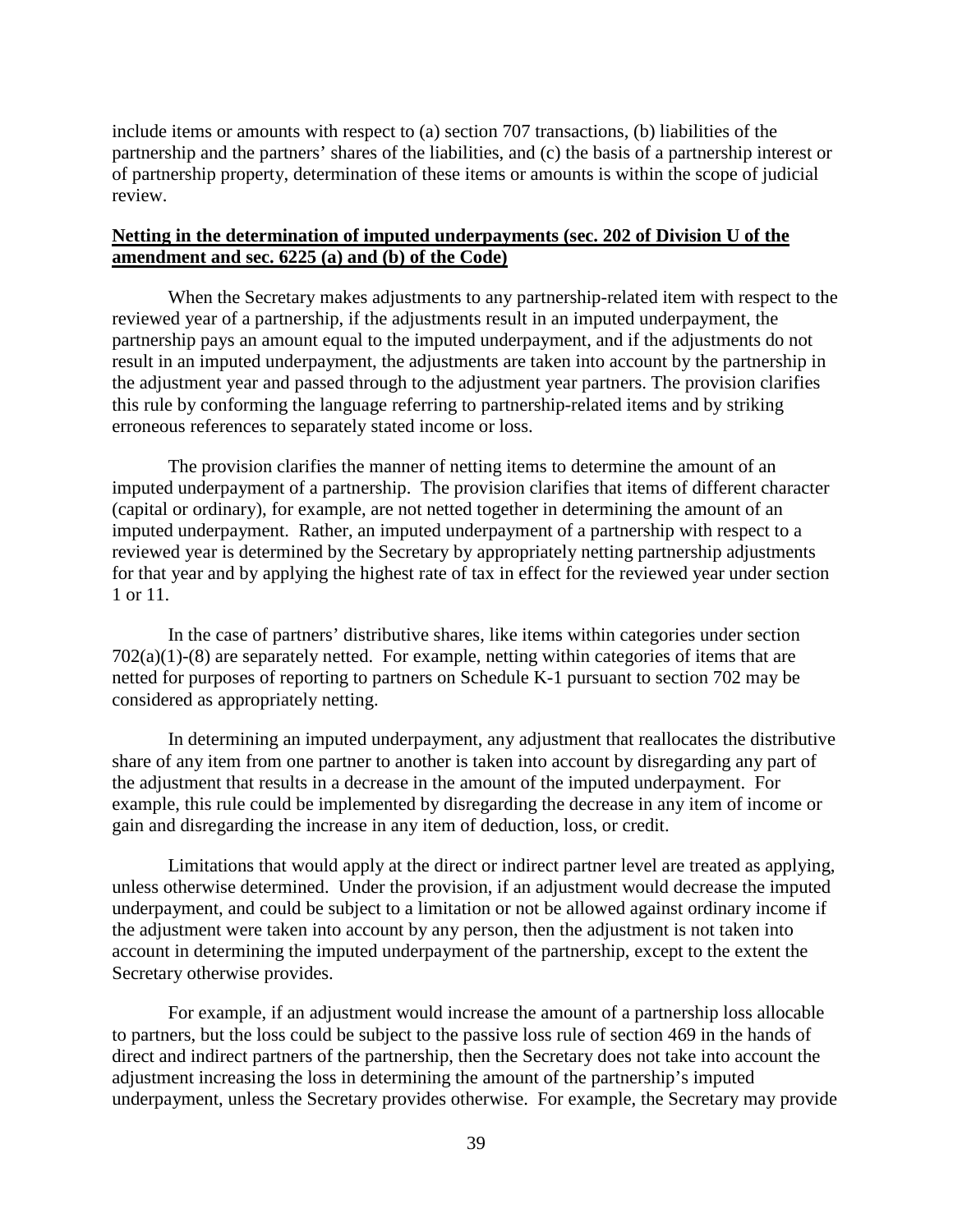otherwise if the partnership supplies accurate information that all direct and indirect partners of the partnership are publicly traded domestic C corporations not subject to the passive loss rule.

Adjustments to credits are separately determined and netted as appropriate. Adjustments to credits are not multiplied by the tax rate, but rather, adjustments to items of credit are taken into account as an increase or decrease in determining the amount of the imputed underpayment.

It is intended that an imputed underpayment may be modified under procedures described in section  $6225(c)$ .

# **Alternative procedure to filing amended returns for purposes of modifications to imputed underpayments (secs. 202(b), 202(c)(2), 203, and 206(b) of Division U of the amendment and secs. 6225(c) and 6201(a)(1) of the Code)**

The provision clarifies the modification rules of section 6225(c) to better carry out their function as intended by Congress, that is, to determine the amount of tax due as closely as possible to the tax due if the partnership and partners had correctly reported and paid while at the same time to implement the most efficient and prompt assessment and collection of tax attributable to the income of the partnership and partners.

The provision clarifies the procedures under section  $6225(c)(2)$  that permit a partnership to seek modification of an imputed underpayment. These procedures allow reviewed-year partners to take adjustments into account so that the partnership's imputed underpayment can be determined by the Secretary without regard to that portion of the adjustments. Like other modification procedures in section 6225(c), these procedures take place within the period ending 270 days after the date the notice of proposed partnership adjustment is mailed, unless the period is extended with the consent of the Secretary, as provided in section  $6225(c)(7)$ .

### Amended returns of partners

The provision clarifies the requirements for reviewed-year partners filing amended returns with payment of any tax due. First, the amended return procedure requires the partner to file returns for the taxable year of the partner that includes the end of the partnership's reviewed year, as well as for any taxable year with respect to which any tax attribute of the partner is affected by reason of any adjustment to a reviewed-year partnership-related item. Second, the amended returns are required to take into account all such adjustments that are properly allocable to the partner, as well as the effect of the adjustments on any tax attributes. Third, payment of any tax due is required to be included with the amended returns. As is the case for other amended returns, the Secretary may require the payment of interest, penalties, and additions to tax (for example, by billing the partner as under present practice).

If the requirements are satisfied, then the partnership's imputed underpayment amount is determined without regard to the portion of the adjustments taken into account by such partners. The amended return modification procedure does not require the participation of all reviewed year partners of the partnership. Direct and indirect reviewed-year partners may participate. The amended return procedure is not intended to cover adjustments to items on an amended return of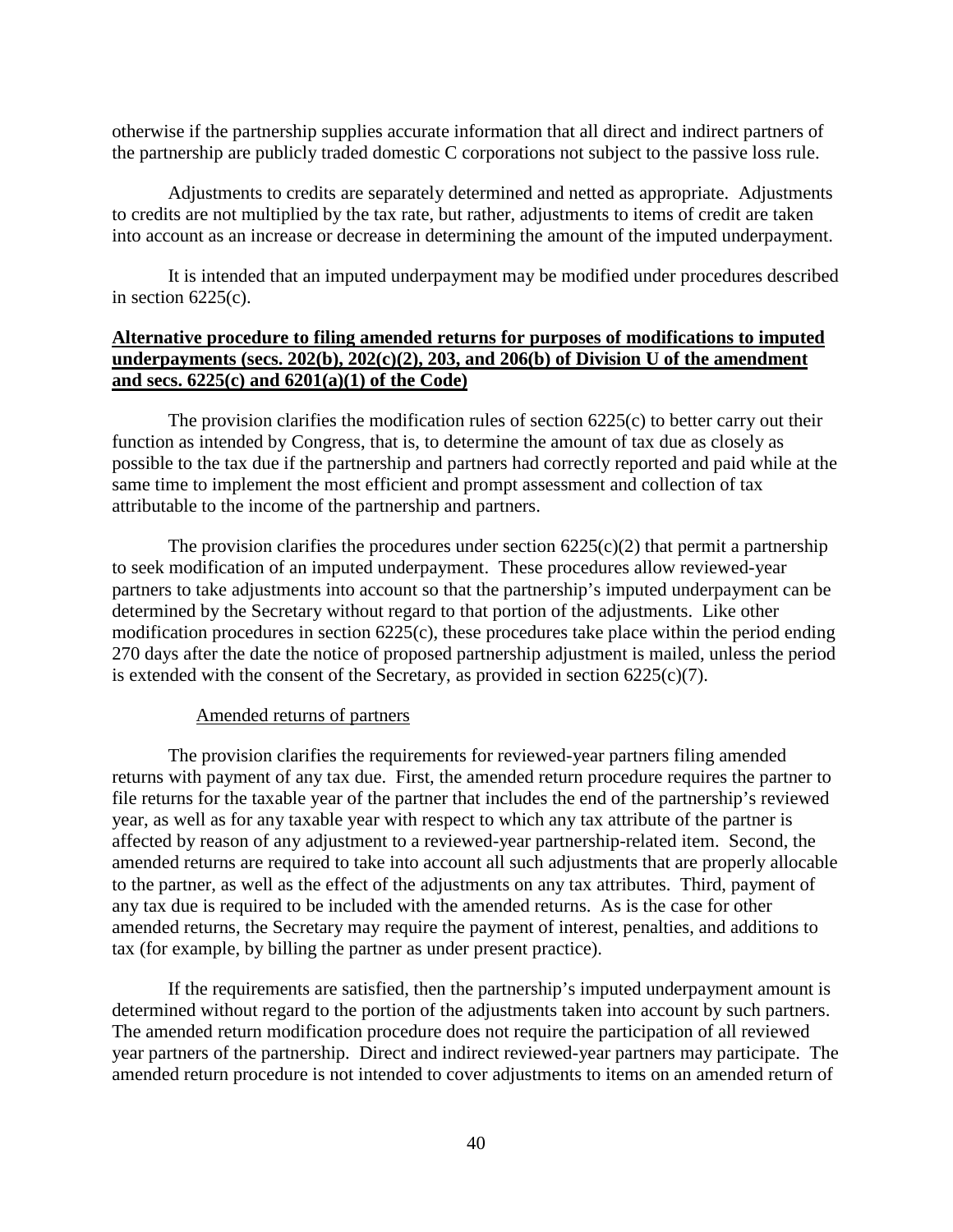a partner that do not correspond to adjustments to a reviewed-year partnership-related item and the effect of the adjustments on tax attributes.

### Alternative procedure to filing amended returns (pull-in)

The provision sets forth an alternative procedure to filing amended returns. The alternative procedure is referred to as the pull-in procedure. Under the pull-in procedure, the Secretary determines the partnership's imputed underpayment as reduced by the portion of the adjustments to partnership-related items that direct and indirect reviewed-year partners take into account and with respect to which those partners pay the tax due, provided the requirements of the pull-in procedure are met.

Under pull-in, reviewed-year partners pay the tax that would be due with amended returns, make binding changes to their tax attributes for subsequent years, and provide the Secretary with the information necessary to substantiate that the tax was correctly computed and paid. However, the partners file no amended returns. Thus, there are generally no corollary effects on the partners' returns beyond the effects on tax attributes, in other taxable years, of the adjustments to partnership-related items.

Pull-in, as well as the amended return modification procedure, is available generally to direct and indirect reviewed-year partners, in the case of tiered partnerships. The pull-in procedure generally does not require the participation of all direct and indirect reviewed-year partners of the partnership.

Pull-in requires the participating partner to pay the tax that would be due under the amended return filing procedure. The partner is responsible for remitting the payment unless the Secretary provides that another person, such as the partnership or a third party, may remit the payment on the partner's behalf. Payment is due within the period ending 270 days after the date the notice of proposed partnership adjustment is mailed (unless the period is extended with the Secretary's consent).

Pull-in requires that the partner agree to take into account, in the form and manner required by the Secretary, the adjustments and the effects on the partner's tax attributes of the adjustments to partnership-related items properly allocable to the partner.

Pull-in requires that the partner provide, in the form and manner specified by the Secretary, such information as the Secretary may require to carry out the pull-in procedure. This requirement can include information in the same form as on an amended return, if the Secretary so specifies. The information is to be provided within the period ending 270 days after the date the notice of proposed partnership adjustment is mailed (unless the period is extended with the Secretary's consent).

If all of the requirements are satisfied, the imputed underpayment can be modified. In the event that a partner provides the required information, but does not make the required payment, for example, the imputed underpayment of the partnership is not modified with respect to those adjustments.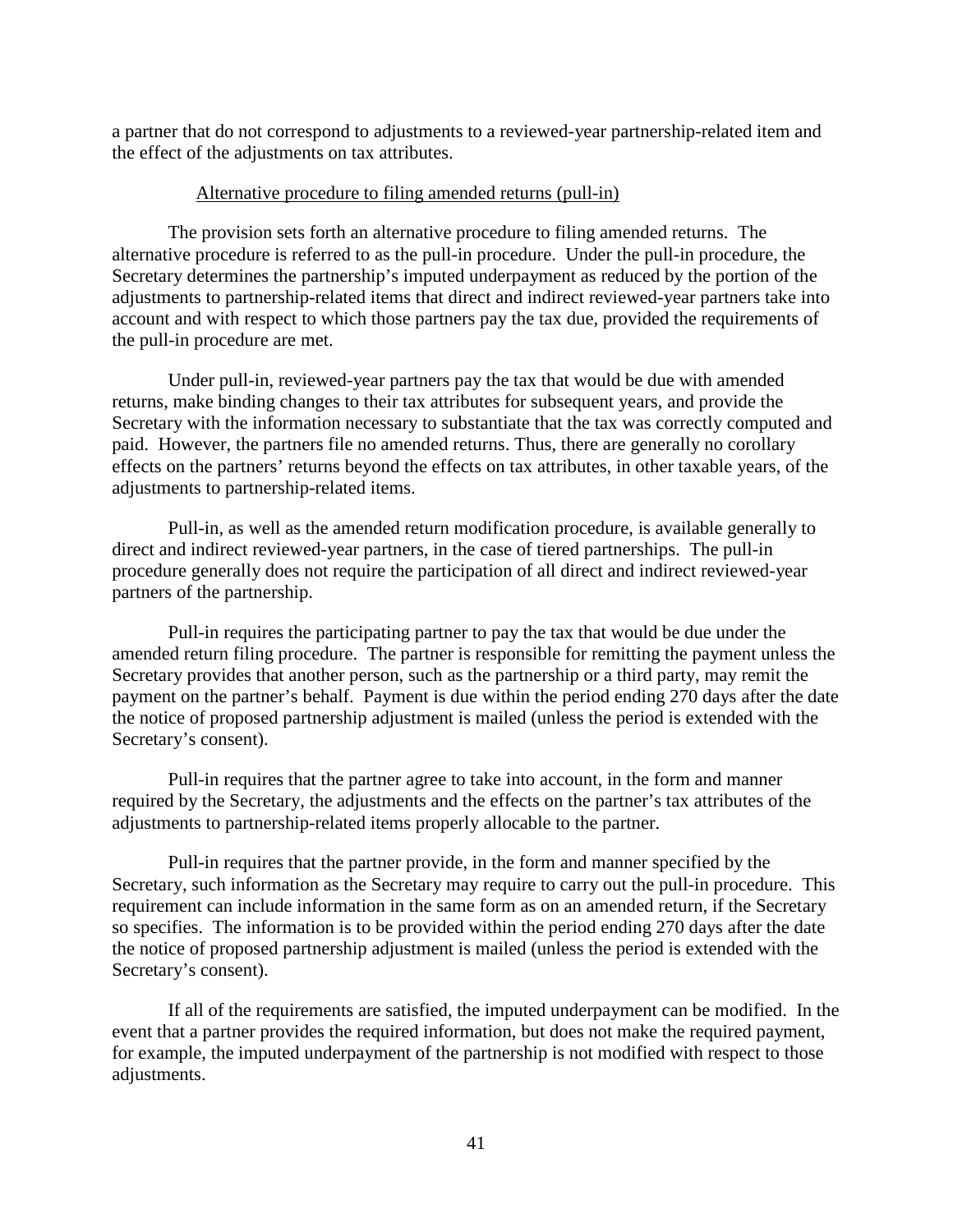For the administrative convenience of taxpayers and the Secretary, it is intended that partner payments and partner information may be collected centrally and remitted to the Secretary under the pull-in procedure. This centralization could be administered by the Secretary, by the partnership representative, or by a third party. For example, the procedure may permit a third party such as an accounting or law firm designated by the partnership representative to collect partner information required under the procedure and tally partner payments before remitting this information to the Secretary. Such a practice may be useful both to facilitate centralized tracking and collection of the information and payments, and to address privacy concerns partners may have in sharing information with the partnership representative. Particularly in the case of partnerships with numerous partners or direct and indirect partners, such a practice may alleviate the administrative burdens on the Secretary and taxpayers, consistently with the Congressional intent for the centralized partnership audit system to improve the efficiency, promptness, and accuracy of collection of partners' taxes due with respect to partnership-related items.

Assessment authority with respect to payments under the pull-in procedure is provided under section 6201.

#### Rules applicable both to the amended returns of partners and to the pull-in procedure

If an adjustment involves reallocation of an item from one partner to another, the opportunity to modify the imputed underpayment under amended return procedure (sec.  $6225(c)(2)(A)$ ) or pull-in procedures (sec.  $6225(c)(2)(B)$ ) is available only if the requirements of one or the other of the amended return or pull-in procedures are satisfied with respect to all partners affected by the adjustment involving reallocation.

For purposes of the amended return and pull-in procedures, tax relating to adjustments to a reviewed-year partnership-related item and the effect of the adjustments on tax attributes may be determined and assessed without regard to the otherwise applicable statute of limitations of sections 6501 and 6511. For example, if a notice of proposed partnership adjustment is mailed to a partnership by the Secretary more than three years after a partner filed his or her return for the year including the end of the reviewed year, the three-year statute of limitations under section 6501 or 6511 does not preclude the filing of an amended return, the assessment and payment of the partner's tax due for that year, or the proper crediting or refund of an amount paid by a partner, but these results apply only with respect to adjustments to partnership-related items for the reviewed year (and the effect of such adjustments on any tax attributes).

In the case of adjustments taken into account on an amended return of a partner or in a pull-in with respect to a partner, the effects of these adjustments on tax attributes are binding. This binding effect applies for the taxable year of the partner that includes the end of the reviewed year of the partnership and any taxable year for which a tax attribute is affected by such an adjustment. Any failure to take into account the effects of adjustments on tax attributes is treated for all Federal tax purposes in the same manner as a failure by a partner to treat a partnership-related item consistently with the treatment of the item on the partnership return (as provided in section 6222). For example, if a partner who files an amended return or provides information in a pull-in fails to take into account in other taxable years the effect on tax attributes of adjustments to partnership-related items that are properly allocable to the partner, any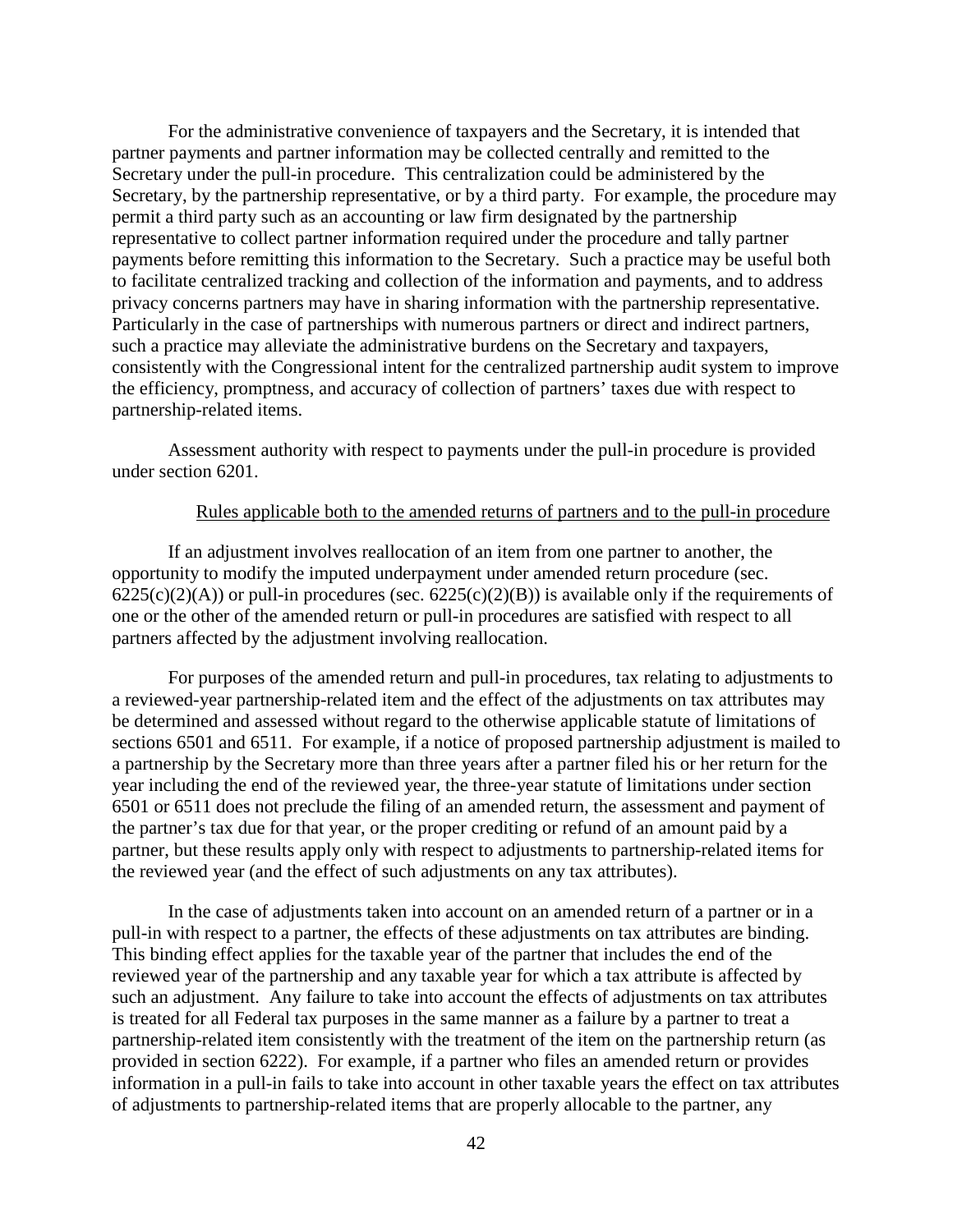underpayment attributable to the failure may be assessed under math error procedures as provided in section 6222(b).

The provision clarifies the rules applicable in the case of partnerships and S corporations in tiered structures when a partner files an amended return and pays, or provides information to the Secretary and pays in a pull-in. Specifically, in the case of any partnership, any partner of which is a partnership, the amended return and pull-in rules of section  $6225(c)(2)((A)$  and  $(B)$ apply with respect to any partner (the "relevant partner") in the chain of ownership of such partnerships, provided that certain requirements are met. As a practical matter, this rule generally permits the filing of amended returns even if some, but not all, of the partners (or S corporation shareholders treated as partners for this purpose) file amended returns. Similarly, this rule generally permits some but not all partners to participate in a pull-in, provided requirements are met.

Requirements applicable to both the amended return procedure and the pull-in procedure include the requirement that such information as the Secretary may require be furnished to the Secretary for purposes of administering the amended return or pull-in rules in the case of tiered structures. In this context, the Secretary may require information with respect to any chain of ownership of the relevant partner. The Secretary may require that each partnership in the chain of ownership between the relevant partner and the audited partnership must satisfy the requirements for filing amended returns or for participating in the pull-in, so that all partnerships in the chain of ownership between the relevant partner and the audited partnership either meets the requirement of filing an amended return, or meets the requirements for suppling information in a pull-in.

For example, an audited partnership has three partners, A, B, and C, each of which is a partnership. Partnership B in turn has two partners, D and E, each of which is a partnership. Partnerships A, C, D, and E each have only 5 partners. Individual Q is a partner in partnership E, and agrees to participate in a pull-in, pay the tax due, and provide information as required by the Secretary (including information similar to that which would be supplied on an amended return of Q, and information with respect to the chain of ownership between Q as the relevant partner and the audited partnership). The provision does not contemplate that the Secretary may require Q to supply information about the chain of ownership between the audited partnership and upper-tier partners of partnerships A, C, or D. However, partners of A, C, or D that file amended returns or participate in the pull-in may be required to supply information on the chain of ownership between themselves and the audited partnership, as well as information on their own chains of ownership should they be partnerships or S corporations.

## Other modification procedures: references to adjustments

The provision clarifies the operation of modification procedures under sections  $6225(c)(3)$  (relating to tax-exempt partners),  $6225(c)(4)$  (relating to applicable highest tax rates), and 6225(c)(5) (relating to certain passive losses of publicly traded partnerships). In each of these modification procedures, the provision clarifies that the determination of the imputed underpayment is made without regard to the adjustment or portion of the adjustment being described (not without regard to a portion of the imputed underpayment).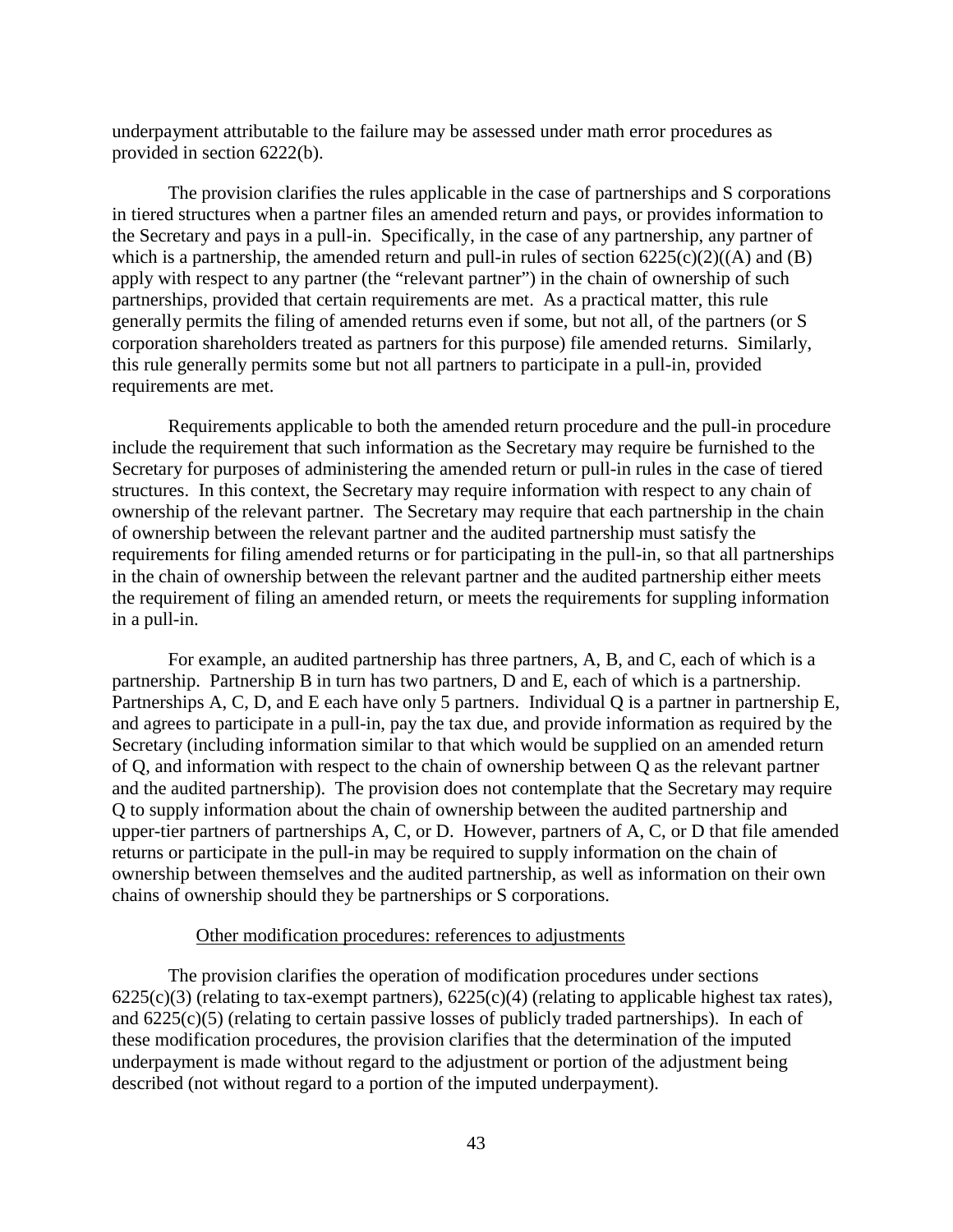### Other modification procedures: adjustment not resulting in an imputed underpayment

The provision states specifically that the modification procedures are available if adjustments to partnership-related items do not result in an imputed underpayment. Under section  $6225(c)(9)$ , information relating to a modification may be offered by the partnership in the case of adjustments that do not result in an imputed underpayment, and such adjustments may be modified by the Secretary as the Secretary determines appropriate.

## **Push-out treatment of passthrough partners in tiered structures (sec. 204 of Division U of the amendment and sec. 6226 of the Code)**

The provision addresses the situation of a partnership (or an S corporation, which is treated similarly to a partnership under this rule) that is a direct or indirect partner of an audited partnership which has elected to push out adjustments of partnership-related items to partners (or S corporation shareholders, which are treated similarly to partners under this rule) under section 6226. The provision sets forth requirements applicable to such partners and the time frame for satisfying these requirements.

If a partner that receives a statement in a push-out is a partnership, that partner must satisfy two requirements. First, the partner must file with the Secretary a partnership adjustment tracking report that includes information required by the Secretary. For example, the required information may include identifying the partner's own partners or shareholders, describing and quantifying adjustments necessary to determine partnership-related items or the equivalent in the hands of those partners or shareholders, or other information necessary or appropriate to assessment and collection from tiers of partners in a push-out.

Second, that partner is required to furnish statements to its partners under rules similar to section  $6226(a)(2)$ , or, if no such statements are furnished, to compute and pay its imputed underpayment under rules similar to section 6225 (other than certain modification-related rules). That is, the partnership must push out the adjustments to its partners, or if not, it must compute and pay its imputed underpayment. If such a partnership computes and pays its imputed underpayment, the rules of section 6225 apply (other than the modifications provided in section  $6225(c)(2)$  (amended returns and pull-in),  $6225(c)(7)$  (270-day period for modifications), and  $6225(c)(9)$  (modification of adjustment not resulting in imputed underpayment). The imputed underpayment of the partnership is determined by appropriately netting all partnership adjustments on the statement (taking into account limitations to which adjustments that decrease the imputed underpayment could be subject) and applying the highest rate of tax in effect for the reviewed year under section 1 or 11, as provided in section 6225. The partnership pays its imputed underpayment as so determined.

The due date for the payment of the imputed underpayment or furnishing of partner statements and the filing of the partnership adjustment tracking report is the return due date (including allowable extensions) for the adjustment year of the audited partnership. That is, the partnership adjustment tracking report must be filed with the Secretary, and the imputed underpayment paid or statements furnished to partners or S corporation shareholders (or if not so furnished, an imputed underpayment must be paid), not later than the due date for the adjustment year of the audited partnership. In the case of a partner that is not a partnership or an S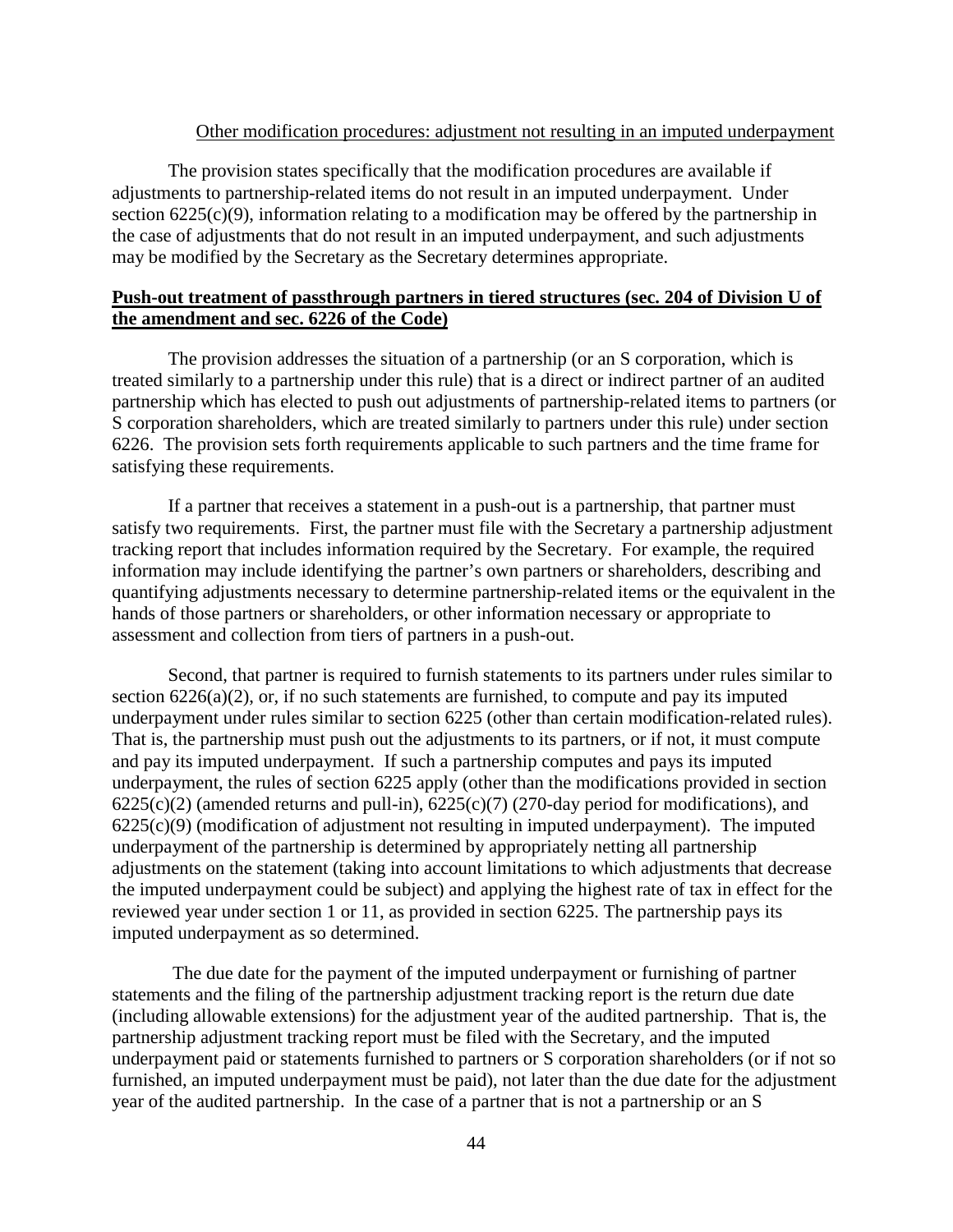corporation and that receives a statement in a push-out, the partner's tax is increased for the partner's taxable year that includes the date of the statement, as provided in section 6226(b). In the case of partner that is a trust and that receives a statement in a push-out, regulatory authority to provide any necessary rules is set forth.

The provision defines an audited partnership for purposes of the push-out treatment of passthrough partners in tiered structures under section 6226(b)(4). With respect to a partner that is a partnership or an S corporation and that receives a statement in a push-out, the audited partnership is the partnership in the chain of ownership originally electing the application of section 6226.

# **Treatment of failure of partnership or S corporation to pay imputed underpayment and assessment and collection authority with respect to imputed underpayments (sec. 205 of Division U of the amendment and secs. 6232 and 6501(c)(4)(a) of the Code)**

Under the provision, if, following an assessment, a partnership fails to pay an imputed underpayment within 10 days after the date of notice and demand by the Secretary, the applicable interest rate increases, and assessment and collection against adjustment-year partners for their proportionate shares may be made. The interest rate under the provision is the underpayment rate as modified, that is, the rate is the sum of the Federal short-term rate (determined monthly) plus 5 percentage points. An S corporation and its shareholders are treated like a partnership and its partners under the provision.

The provision applies if, within 10 days of notice and demand for payment, a partnership fails to pay an imputed underpayment under section 6225 or any interest or penalties under section 6233. For example, the increased interest rate applies and assessment and collection from adjustment year partners may be made in the case of a partnership that has not elected under section 6226 to push out adjustments to partners nevertheless fails to pay within 10 days of notice and demand.

The provision also applies if any specified similar amount (or interest or penalties with respect to the amount) have not been paid. A specified similar amount arises if a partner that is an upper-tier partnership or S corporation in a push-out fails to pay an imputed underpayment under section  $6226(b)(4)(A)(ii)$  (including any failure to furnish statements that is treated as a failure to pay an imputed underpayment under section 6651(i)). A specified similar amount also includes an amount required to be paid by former partners (including partners that are themselves partnerships) of a partnership that has ceased to exist or terminated (not including a technical termination) as well as interest or penalties with respect to the amount.

The date of the notice and demand for payment initiates a two-year period in which the Secretary may assess against the adjustment-year partners (or former partners). The two-year period of limitations also applies to a proceeding begun in court without assessment with respect to a partner. The period may be extended by agreement.

The provision expands the present-law section  $6501(c)(4)$  rule permitting extension by agreement between the Secretary and the taxpayer of the time period for assessment. As a result, that rule permitting extension by agreement is not limited to assessment periods prescribed in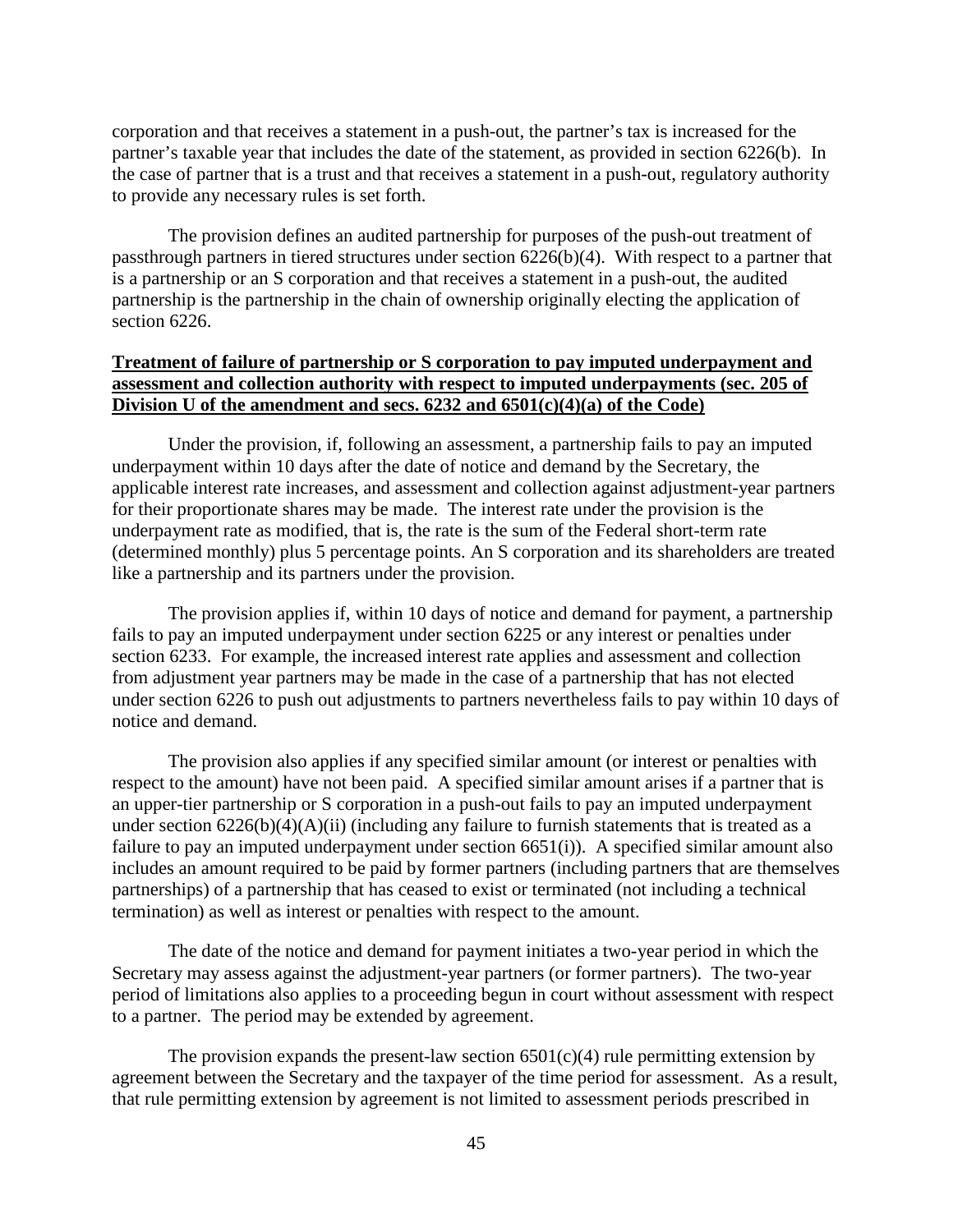section 6501, but rather, applies more broadly to assessment periods and in particular applies to the period for assessment against partners in the case of failure of a partnership to pay an imputed underpayment after notice and demand under section 6232(f).

If a partnership has ceased to exist or terminated (not including a technical termination) within the meaning of Code section 6241(7), the provision applies with respect to the former partners of the partnership. For example, the former partners of the partnership may be the partners for the most recent period before the partnership ceased to exist or terminated, such as the partners for purposes of the last return filed by the partnership.

A partner is liable for no more than the partner's proportionate share of the imputed underpayment, interest, and penalties, measured as the Secretary determines on the basis of the partner's distributive share of items. For example, the distributive shares set forth in the partnership agreement, or as determined for purposes of Schedule K-1, may serve as a measure of a partner's proportionate share. The Secretary is required to determine partners' proportionate shares so that the aggregate proportionate shares so determined total 100 percent. Thus, no partner is required to pay more than the partner's proportionate share of the imputed underpayment, interest, and penalties.

Partner payments under this provision reduce the partnership's liability to pay. The partnership's liability is not reduced by partner payments if such payments are made after the date on which the partnership pays, however. For example, if a partnership's liability is \$100, and partner payments aggregating \$60 before July 15 reduce the partnership's liability to \$40, and the partnership pays \$40 on July 15, a partner payment of \$40 on August 1 does not reduce the partnership's liability. The partnership may not receive a credit or refund for any part of the partner payment of \$40; the partner, however, may.

The Secretary may assess the tax, interest, and penalties on the proportionate share of each partner (as of the close of the adjustment year) of the partnership without regard to the deficiency procedures generally applicable to income tax. Under the provision, assessment may not be made (or proceeding in court begun without assessment) after the date that is two years after the date on which the Secretary provides notice and demand.

## **Amendment of statements (Schedule K-1s) to partners (sec. 206(a) of Division U of the amendment and sec. 6031(b) of the Code)**

The provision clarifies that a partnership that has validly elected out of the partnership audit rules under section 6221(b), and therefore is not subject to the partnership audit rules, may amend partner statements (Schedule K-1s) after the due date of the partnership return to which the statements relate.

# **Partnership adjustment tracking report and administrative adjustment request not treated as amended return (sec. 206(b) of Division U of the amendment and sec. 6225(c)(2) of the Code)**

The provision clarifies that neither the partnership adjustment tracking report required to be filed in a push-out, nor an administrative adjustment request submitted under section 6227, is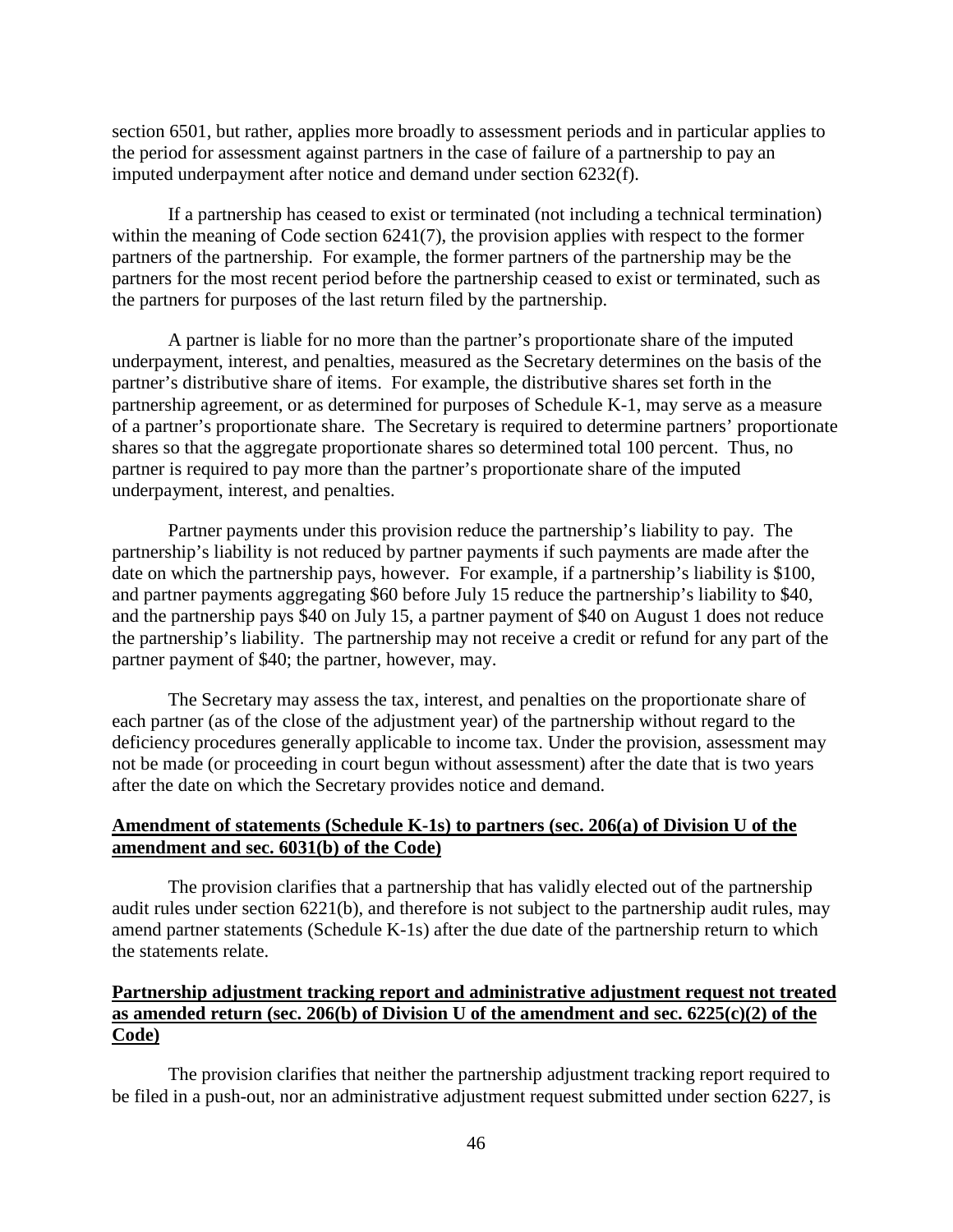treated as a return for purposes of modifying an imputed underpayment of a partnership through partner amended return filings and payments under section 6225(c)(2)(A). Only a return of a partner satisfies the requirement under the partner amended return filing modification procedure.

# **Authority to require e-filing of materials (sec. 206(c) of Division U of the amendment and sec. 6241(10) of the Code)**

Authority is provided for the Secretary to require electronic filing or submission of anything that has to be filed or submitted in connection with procedures for modifying the imputed underpayment amount under section 6225(c). Authority is also provided for the Secretary to require electronic filing or furnishing of anything that has to be furnished to or filed with the Secretary in connection with the push-out procedures under section 6226.

## **Clarification of assessment authority in a push-out (sec. 206(d) of Division U of the amendment and sec. 6226 of the Code)**

The provision clarifies that, in the case of a partnership that has validly elected under section 6226 (push-out) in the manner that the Secretary provides, no assessment of tax, levy, or proceeding in court for the collection of the imputed underpayment is to be made against the audited partnership.

# **Treatment of partnership adjustments that result in decrease in tax in push-out (sec. 206(e) of Division U of the amendment and sec. 6226(b) of the Code)**

As an alternative to partnership payment of the imputed underpayment in the adjustment year, the audited partnership may elect to furnish to the Secretary and to each partner of the partnership for the reviewed year a statement of the partner's share of any adjustments to partnership-related items as determined by reference to the final determination with respect to the adjustment. In this situation section 6225, requiring the audited partnership to pay the imputed underpayment, does not apply. Instead, each reviewed-year partner takes the adjustments into account for the taxable year that includes the date of the statement and pays the tax as provided in section  $6226$  (taking into account section  $6226(b)(4)$ ).

The provision provides that in taking into account adjustments to determine a partner's tax in a push-out, decreases as well as increases in the partner's tax are taken into account. The provision clarifies that in a push-out, the partner's tax for the taxable year that includes the date of the statement is adjusted by the aggregate of the correction amounts (not adjustment amounts).

The correction amount for a particular taxable year of a partner takes into account both decreases and increases. That is, the correction amount for the partner's taxable year that includes the end of the reviewed year is the amount by which the income tax would increase or decrease if the partner's share of adjustments were taken into account for that year. Similarly, the correction amount for any taxable year of the partner after that year, and before the year that includes the date of the statement, is the amount by which the income tax would increase or decrease if the partner's share of adjustments were taken into account for that year. The presentlaw treatment of mathematical or clerical errors applies with respect to correction amounts and aggregate correction amounts.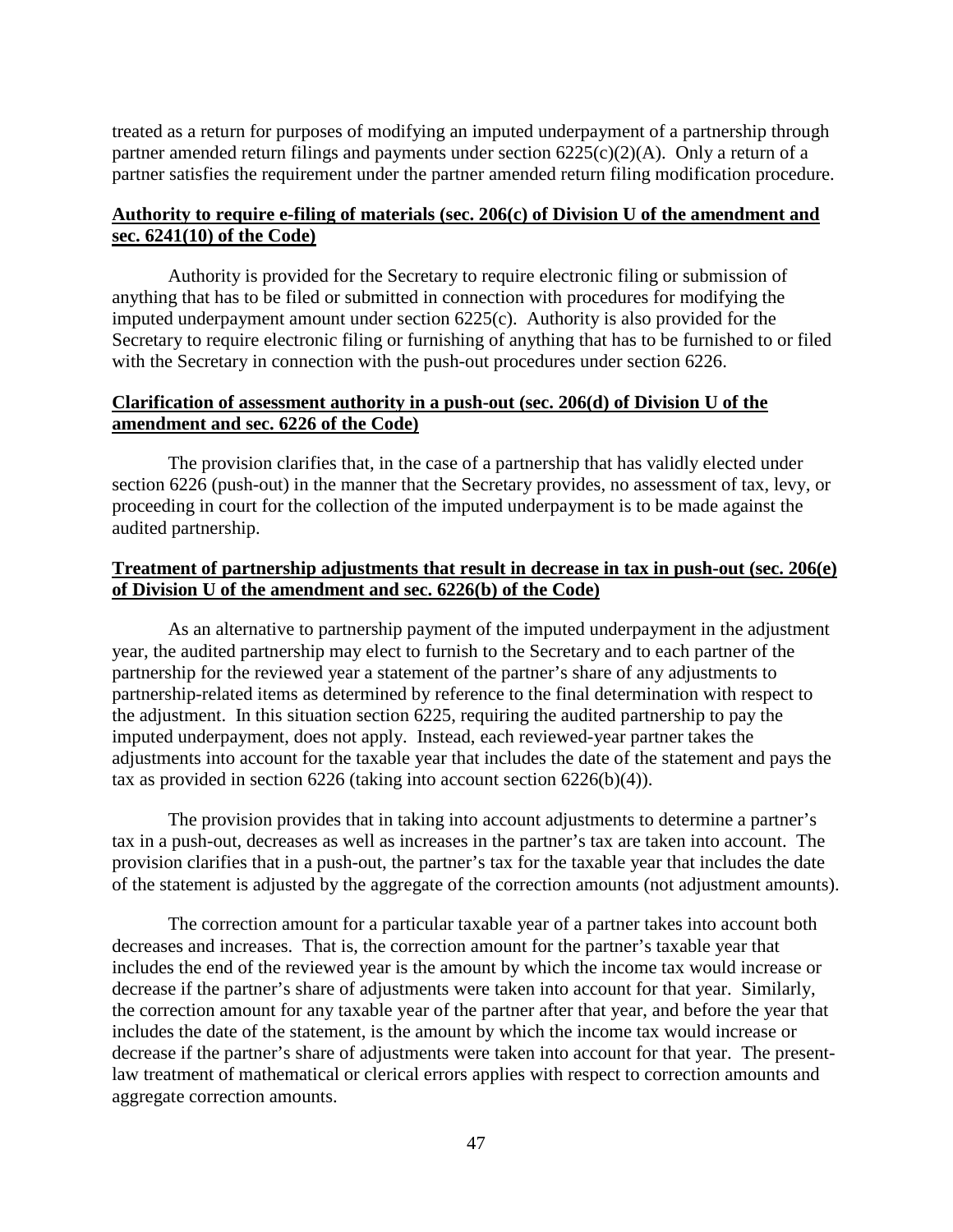# **Coordination with adjustments related to foreign tax credits (sec. 206(f) of Division U of the amendment and sec. 6227(d) of the Code)**

The provision clarifies that the Secretary is to issue regulations or other guidance providing for the proper coordination of section 6227, relating to administrative adjustment requests by the partnership, with the rule of section 905(c), relating to foreign tax credits and redetermination of the amount of tax in certain circumstances.

# **Clarification of assessment of imputed underpayments (sec. 206(g) of Division U of the amendment and secs. 6232(a) and (b) of the Code)**

The provision clarifies that the assessment of any imputed underpayment is not subject to the deficiency procedures of subchapter B of chapter 63. Rather, they are assessed and collected in accordance with the rules of subchapter C of chapter 63. Any imputed underpayment (including an imputed underpayment under section  $6226(b)(4)(A)(ii)$  of a partnership or S corporation that is a direct or indirect partner of an audited partnership in a push-out) is assessable under the provision.

The provision clarifies that in the case of an administrative adjustment request to which section 6227(b)(1) applies, the underpayment must be paid, and may be assessed, when the request is filed.

A reference in section 6232(b) to the assessment of a deficiency is corrected to refer to the assessment of an imputed underpayment. Generally, then, an imputed underpayment of a partnership may not be assessed or collected before the close of the 90<sup>th</sup> day after the day on which a notice of final partnership adjustment was mailed, and if a petition is filed under section 6234 with respect to the notice, the decision of the court has become final.

However, the restrictions on assessment and collection of an imputed underpayment provided generally under section 6232(b) do not apply in the case of any specified similar amount within the meaning of section 6232(f)(2). As a result, the restrictions do not apply to the imputed underpayment of partner that is a partnership or S corporation in a push-out. A specified similar amount means the amount described in section  $6226(b)(4)(A)(ii)(II)$ , including an failure to furnish statements to partners or S corporation shareholders that is treated as a failure to pay that amount under section 6651(i). A specified similar amount also means any amount assessed on a partner that is a partnership or S corporation. Thus, for example, these restrictions do not apply to assessment and collection of an imputed underpayment of a partnership or S corporation that receives a statement in a push-out and neither timely furnishes statements to its partners or shareholders nor pays its imputed underpayment.

# **Time limit for notice of proposed partnership adjustment (sec. 206(h) of Division U of the amendment and secs. 6231(a) and (b) of the Code)**

The provision clarifies that a notice of proposed partnership adjustment must be mailed within the applicable period of limitations on making adjustments under the partnership audit rules (subchapter C of chapter 63 of the Code). The notice of proposed partnership adjustment cannot be relied upon to revive an otherwise expired limitations period under section 6235. For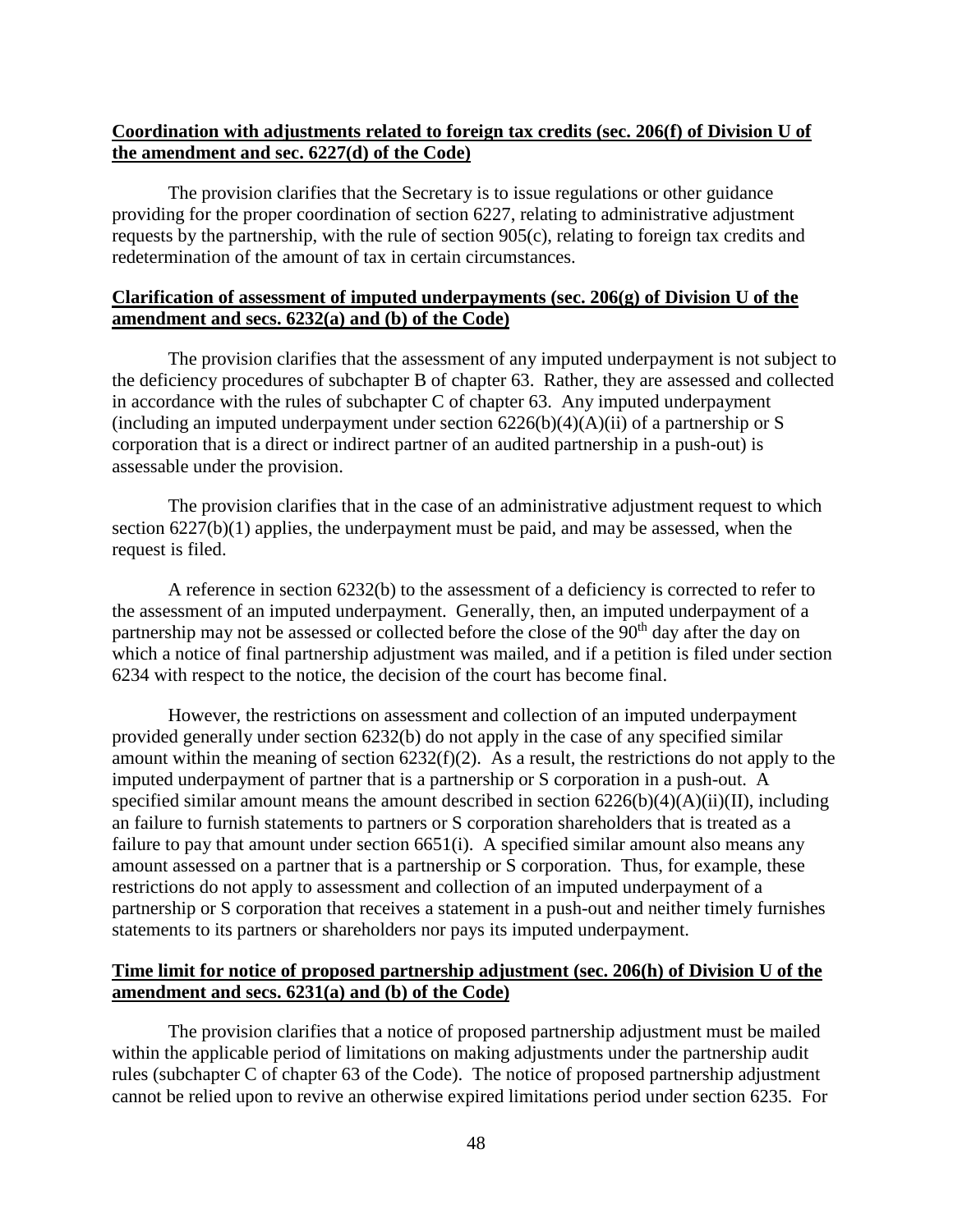purposes of determining whether or not a notice of proposed partnership adjustment is timely, the applicable limitations period is determined under section 6235, determined without regard to section 6235(a)(2) (relating to the period for modification of an imputed underpayment under section  $6225(c)(7)$ ), and without regard to section  $6235(a)(3)$  (relating to the 330-day period (or the period as extended) for making an adjustment after the date of a notice of proposed partnership adjustment).

The provision does not alter the section  $6231(b)(2)$  prohibition against mailing any notice of final partnership adjustment earlier than 270 days after the date on which the notice of proposed partnership adjustment is mailed (except to the extent the partnership elects to waive the prohibition).

## **Deposit to suspend interest on imputed underpayment (sec. 206(i) of Division U of the amendment and sec. 6233 of the Code)**

The provision clarifies that, before the due date for payment of an imputed underpayment, a partnership (or, in the case of a partner payment pursuant to an election under section 6226, a partner) may make a cash deposit to suspend the running of interest as provided under present-law rules in section 6603. The deposit is not treated as a tax payment.

## **Deposit to meet jurisdictional requirement (sec. 206(j) of Division U of the amendment and sec. 6234(b) of the Code)**

The provision clarifies that the amount of the jurisdictional deposit that the partnership must make in order to file a readjustment petition in court is the amount of (as of the date of the filing of the petition) the imputed underpayment, penalties, additions to tax, and additional amounts with respect to the imputed underpayment (not just the imputed underpayment amount).

## **Period of limitations on making adjustments (sec. 206(k) of Division U of the amendment and sec. 6235 of the Code)**

The provision clarifies several rules relating to the period of limitations on making adjustments. The provision makes clear that the period of limitations on making adjustments under subchapter C of chapter 63 does not limit the period for notification of the Secretary and redetermination of tax under section 905(c). The provision corrects a cross reference so that it refers to subchapter C of chapter 63 (rather than to a nonexistent subpart). The provision clarifies a reference to the penalty for substantial omission of income to incorporate a reference to constructive dividends, not just to other omitted items. The provision clarifies that the time for making any adjustment under subchapter C of chapter 63 with respect to any tax return, event, or period does not expire before the date determined under section 6501(c)(8) (relating to the failure to notify the Secretary of certain foreign transfers), that is, generally, the date that is three years after the date on which the Secretary is furnished the information required to be reported. The provision clarifies that the time for making any adjustment under subchapter C of chapter 63 with respect to a listed transaction described in section  $6501(c)(10)$  does not expire the date determined under section  $6501(c)(10)$ , that is, generally, the date that is one year after the earlier of the date on which the Secretary is furnished the information required to be reported or the date on which a material advisor meets certain applicable requirements. The provision is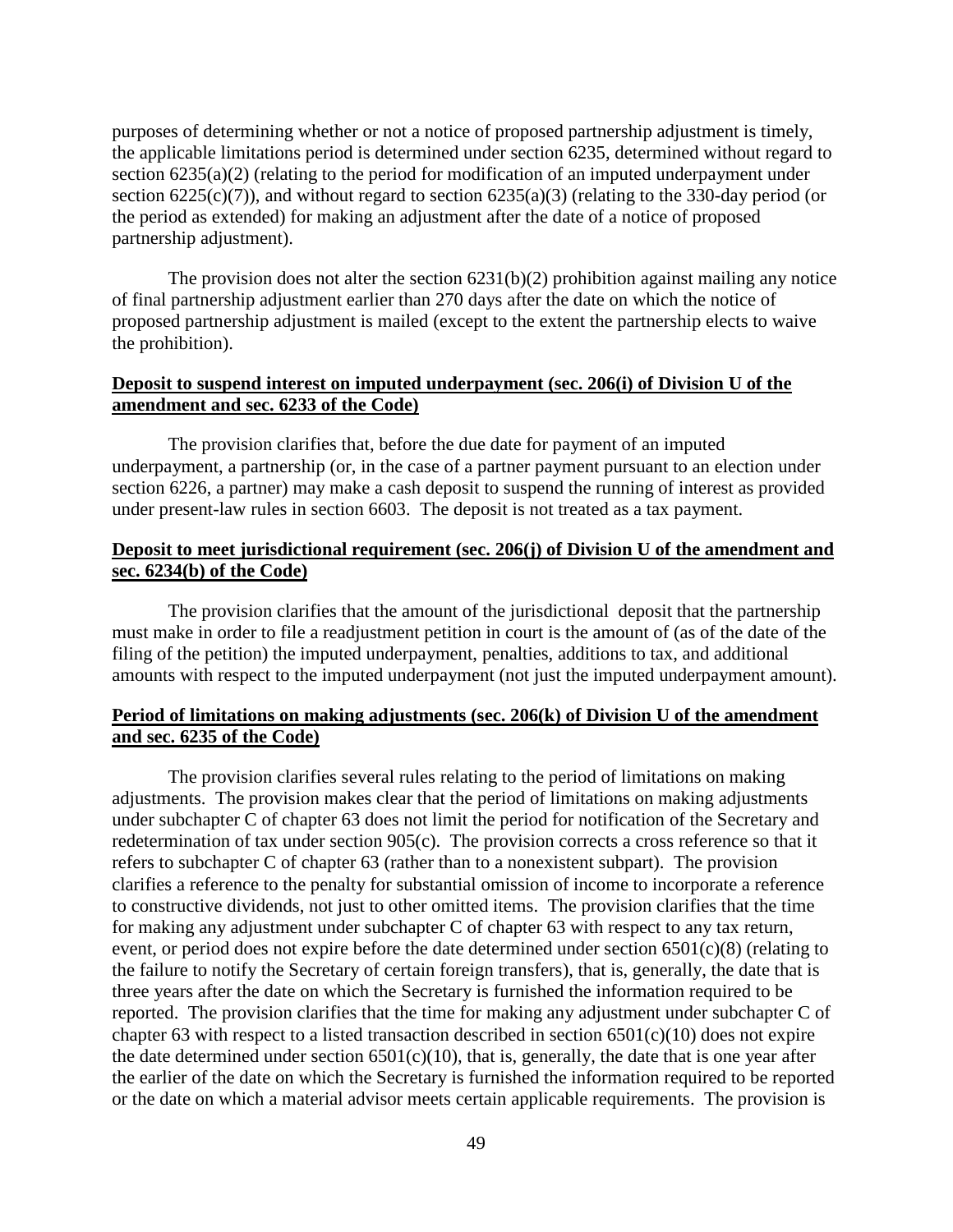clarified by striking section 6235(d), a provision included in prior law that has no effect under subchapter C of chapter 63.

# **Treatment of special enforcement matters (sec. 206(l) of Division U of the amendment and sec. 6241(10) of the Code)**

The provision provides regulatory authority similar to that under the prior-law TEFRA partnership audit rules. It provides that in the case of partnership-related items involving special enforcement matters, the Secretary may prescribe guidance under which the partnership audit rules (or any portion of the rules) do not apply, and the special enforcement items are subject to special rules, including rules related to assessment and collection that are needed for effective and efficient enforcement. Special enforcement matters mean: failure to comply with the requirements of section 6226(b)(4)(A)(ii) to pay the imputed underpayment if the requirement to furnish statements has not been satisfied, termination and jeopardy assessments, criminal investigations, indirect methods of proof of income, foreign partners or partnerships, and other matters presenting special enforcement considerations.

## **United States shareholders and certain other persons treated as partners (sec. 206(m) of Division U of the amendment and sec. 6241(12) of the Code)**

The provision clarifies the treatment under the rules of subchapter C of chapter 63 of United States shareholders and certain other persons treated as partners. Except as otherwise provided in guidance promulgated by the Secretary, in the case of a controlled foreign corporation (defined in section 957 or  $953(c)(1)$ ) that is a partner of a partnership, each United States shareholder is treated under subchapter C of chapter 63 as a partner in the partnership. For this purpose, except as otherwise provided by the Secretary, the distributive share with respect to the partnership equals the United States shareholder's pro rata share with respect to the controlled foreign corporation, determined under rules similar to the rules for determining its pro rata share of subpart F income under section 951(a)(2).

The provision also makes clear the treatment under subchapter C of chapter 63 of a passive foreign investment company ("PFIC") that is a partner in a partnership and that is a qualified electing fund with respect to a taxpayer pursuant to the taxpayer's election under section 1295. In the case of such a taxpayer, for purposes of the foregoing rule treating the taxpayer as a partner in the partnership, the taxpayer's distributive share with respect to the partnership equals the taxpayer's pro rata share with respect to the PFIC, determined under rules similar to the rules for determining the taxpayer's pro rata share under section 1293(b) (relating to pro rata share for purposes of current taxation of income from qualified electing funds).

Under the provision, authority for Treasury regulations or other guidance is provided as is necessary or appropriate to carry out the legislative purpose or to apply the rule treating persons as partners in similar circumstances or with respect to similarly situated persons.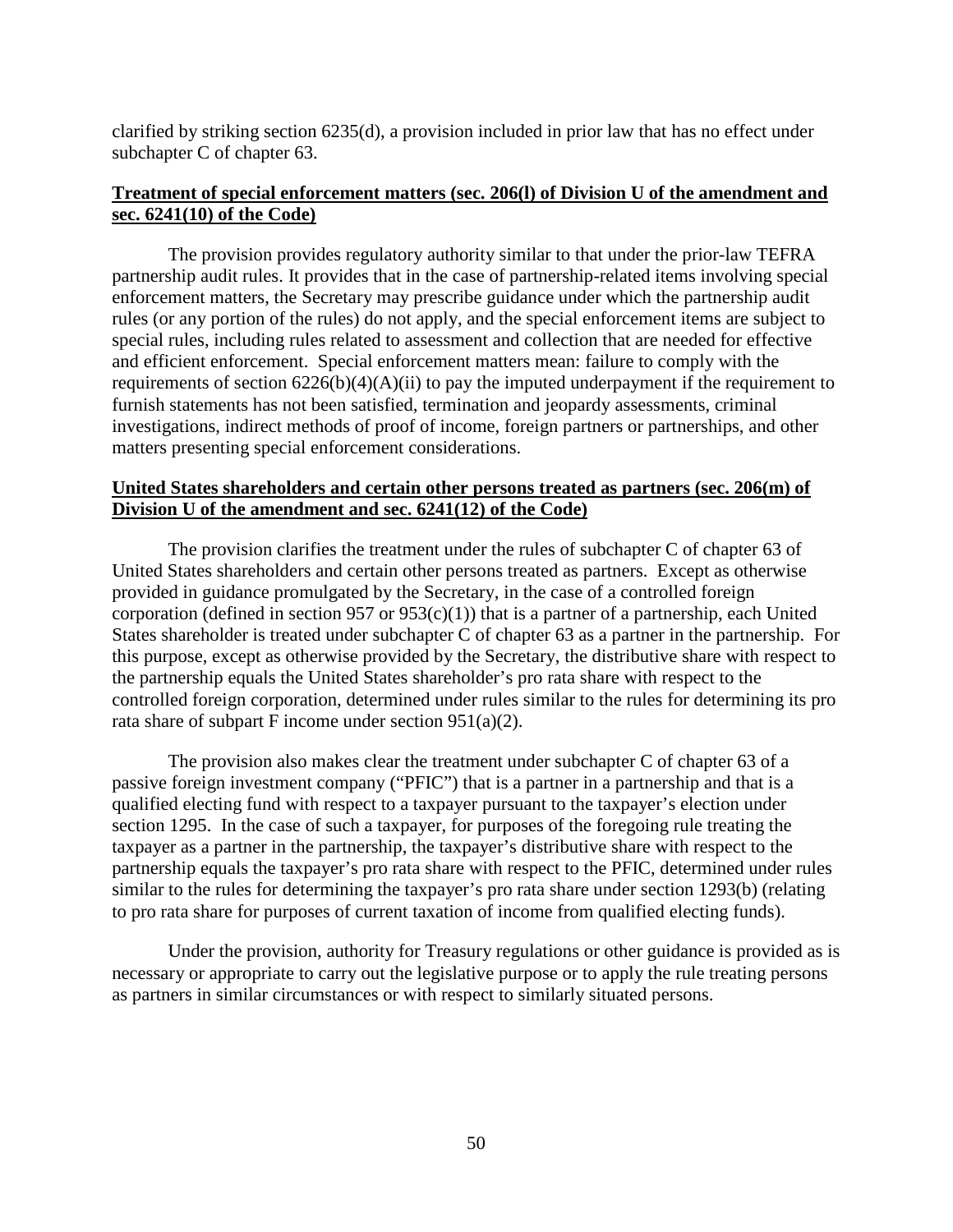# **Penalties relating to administrative adjustment requests and partnership adjustment tracking reports (sec. 206(n) of Division U of the amendment and secs. 6651, 6696, 6698, and 6702 of the Code)**

The provision clarifies existing penalty provisions to ensure that they address compliance with the partnership audit rules. A partnership adjustment tracking report required to be filed pursuant to a section 6226 election is treated as a return for purposes of penalties relating to failure to file a partnership return, frivolous position submissions, and preparation of tax returns for other persons. A failure to comply with section  $6226(b)(4)(A)(ii)(II)$ , relating to the requirement to furnish statements in a push-out, is treated as a failure to pay an imputed underpayment for purposes of the penalty relating to failure to file a tax return or to pay tax. An administrative adjustment request under section 6227 is treated as a return for purposes of penalties relating to frivolous position submissions and the preparation of tax returns for other persons. Section 206(b) of Division U of the amendment, however, clarifies that neither an administrative adjustment request under section 6627 nor a partnership adjustment tracking report under section 6226(b)(4)(A) is treated as a return for purposes of the partner amended return modification procedure of section  $6225(c)(2)(A)$ .

# **Statements to partners (adjusted schedules K-1) treated as payee statements (sec. 206(o) of Division U of the amendment and sec. 6724 of the Code)**

The provision clarifies that for purposes of the penalty for failure to furnish correct payee statements and the penalty for failure to file correct information returns, statements required to be furnished to partners in a push-out under section 6226(a)(2), or statements required to be furnished to partners under rules similar to section 6226(a)(2), are treated as payee statements. Statements required to be furnished to partners under rules similar to section  $6226(a)(2)$  include statements furnished to partners pursuant to an administrative adjustment request under section 6227.

# **Clerical corrections relating to partnership audit rules (sec. 206(p) of Division U of the amendment)**

The provisions make clerical corrections to the partnership audit rules.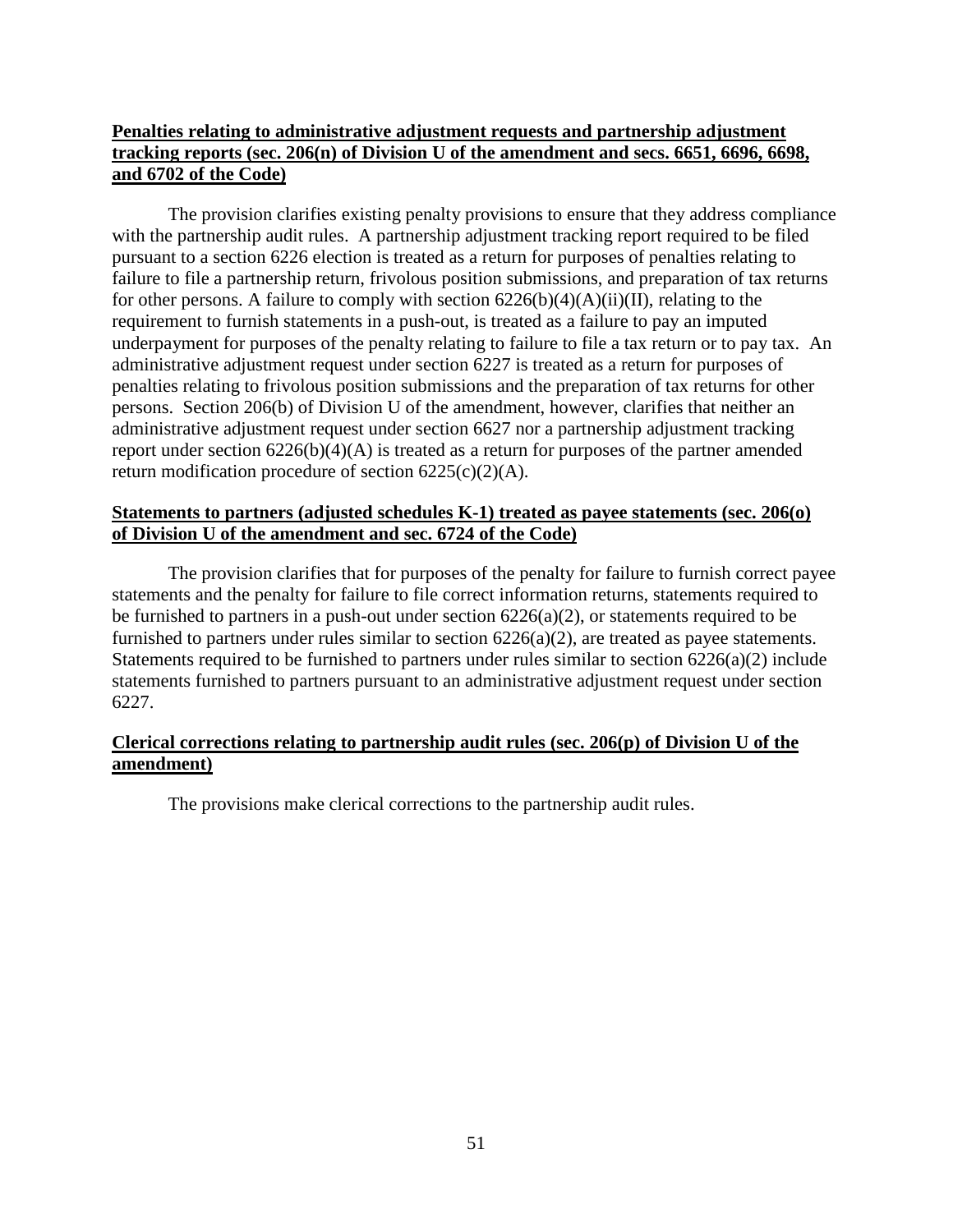# **C. Title III − Other Corrections**

## <span id="page-53-0"></span>**Amendments relating to the Bipartisan Budget Act of 2015**

**Electronic filing of partnership returns**.–Present law requires that, under regulations, a person may be required to file returns electronically if the person is required to file at least 250 returns during the calendar year. Regulations provide that for purposes of determining the 250 return threshold, returns filed within one calendar year by a corporation include any type, including information returns (for example, Forms W-2, Forms 1099), income tax returns, employment tax returns, and excise tax returns. However, partnerships having more than 100 partners are required to file returns electronically. For partnerships only, the provision phases in reductions in the number of returns and statements during a calendar year that can subject the partnership to a regulatory requirement to file returns electronically. Specifically, the provision provides that under regulations, partnerships are required to file returns electronically if the partnership is required to file at least 200 returns for calendar year 2018, 150 returns for calendar year 2019, 100 returns for calendar year 2020, 50 returns for calendar year 2021, and 20 returns for calendar years after 2021. The provision is effective as if included with the partnership audit provisions of section 1101 of the Bipartisan Budget Act of 2015.

## **Amendments relating to the Energy Policy Act of 2005**

**Qualifying small power production facility (Act sec. 1253(b)(1))**.–A provision of the MACRS depreciation rules, originally enacted in 1986 (Code sec.  $168(e)(3)(B)(vi)(II)$ ), refers to a provision of the Federal Power Act, as then in effect, defining a "qualifying small power production facility" as a facility that is "small" (power production capacity not greater than 80 megawatts) and not owned by an electric utility (as determined by FERC). The ownership limitation was repealed by the Energy Policy Act of 2005 (the "2005 Act"). Since that 2005 repeal, the determination is made by relying on FERC to determine whether a facility was a "qualifying small power production facility" as that term was defined prior to the 2005 Act, a determination no longer relevant to FERC (see, e.g*.*, Private Letter Ruling 201539024). The provision adds to the Code the language of FERC's definition of a qualifying small power production facility (retaining the power production capacity not greater than 80 megawatts) without the electric utility ownership prohibition. The effect of the provision is that such a power production facility is 5-year property for purposes of Code section 168(e)(3)(B)(vi)(II), not 15-year property. The provision is effective for property placed in service after the date of enactment.